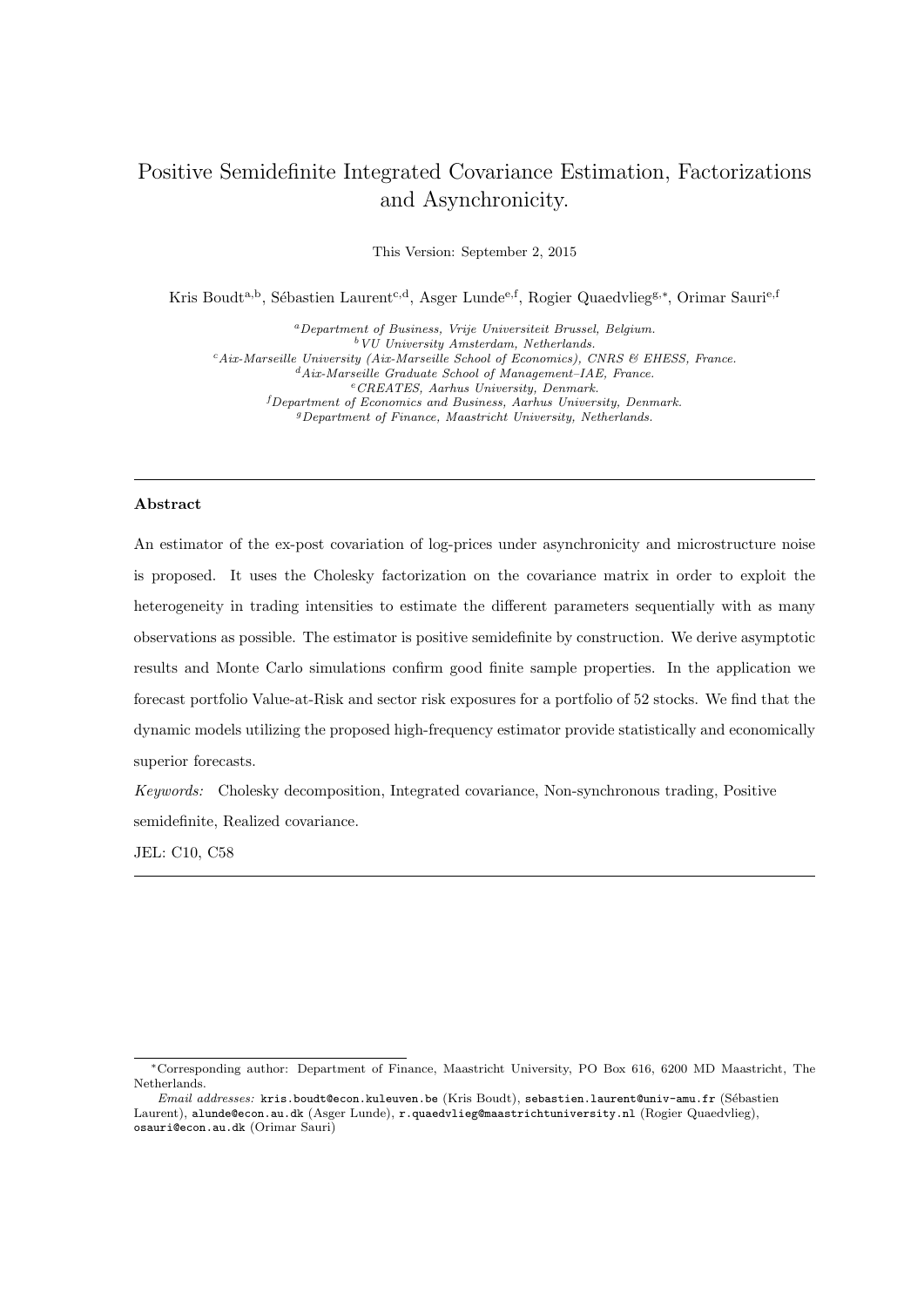## 1. Introduction

The availability of high-frequency data and a large variety of estimators harnessing their information, has enhanced the understanding of the covariation between financial time series. The estimation of covariance matrices is vital in many interesting and important financial, economic and statistical applications. However, most of these do not only require the estimated matrix to be accurate, but also positive semidefinite (PSD). Unfortunately, in search of the former, many proposed estimators have sacrificed the latter (e.g. Hayashi and Yoshida, 2005; Zhang, 2011; Lunde et al., 2015).

Estimation of realized covariance at ultra high frequencies is made difficult by two empirical phenomena which induce biases in the estimates. First, the presence of market micro-structure noise (e.g. bid-ask bounce), and second, non-synchronous trading. Until recently, lower frequency returns, for instance sampled every 20 minutes, were used to avoid these biases. Now, estimators that are robust to both problems have been proposed, and the only limit to the frequency of data one faces is due to the fact that the observations have to be synchronized.

The multivariate realized kernel of Barndorff-Nielsen et al. (2011) uses refresh-time sampling to synchronize data. Although this synchronization technique is quite efficient in terms of observations retained, its problem is that the number of observations is always determined by the least frequently traded asset. To diminish that effect, several papers try to make more efficient use of data by splitting up estimation into subsets of the data. Hautsch et al. (2012) propose a method that applies the multivariate kernel to separate groups of liquid and illiquid assets, and combines these estimates into a full matrix. A¨ıt-Sahalia et al. (2010) synchronize pairs and use the so-called polarization result to estimate the covariance bivariately, using univariate estimators. Lunde et al. (2015) use a class of Composite estimators, which estimate the variances univariately, and use bivariate sampling to obtain correlations. Fan et al. (2012) use both the polarization and pairwise refresh-time techniques. These estimators increase efficiency by using more observations, but sacrifice positive semidefiniteness in the process.

The contribution of this paper is a method that estimates each element sequentially, whilst ensuring the final estimate to be positive semidefinite. Because our estimator of the Integrated Covariance is based on the Cholesky decomposition, we denote it CholCov. By applying an orthogonal decomposition to the covariance matrix we reduce the estimation from a d−dimensional matrix to a large number of bivariate estimations on transformed series, and obtain a well-conditioned PSD matrix. However, due to the necessary transformations, we cannot sample over just two series for each el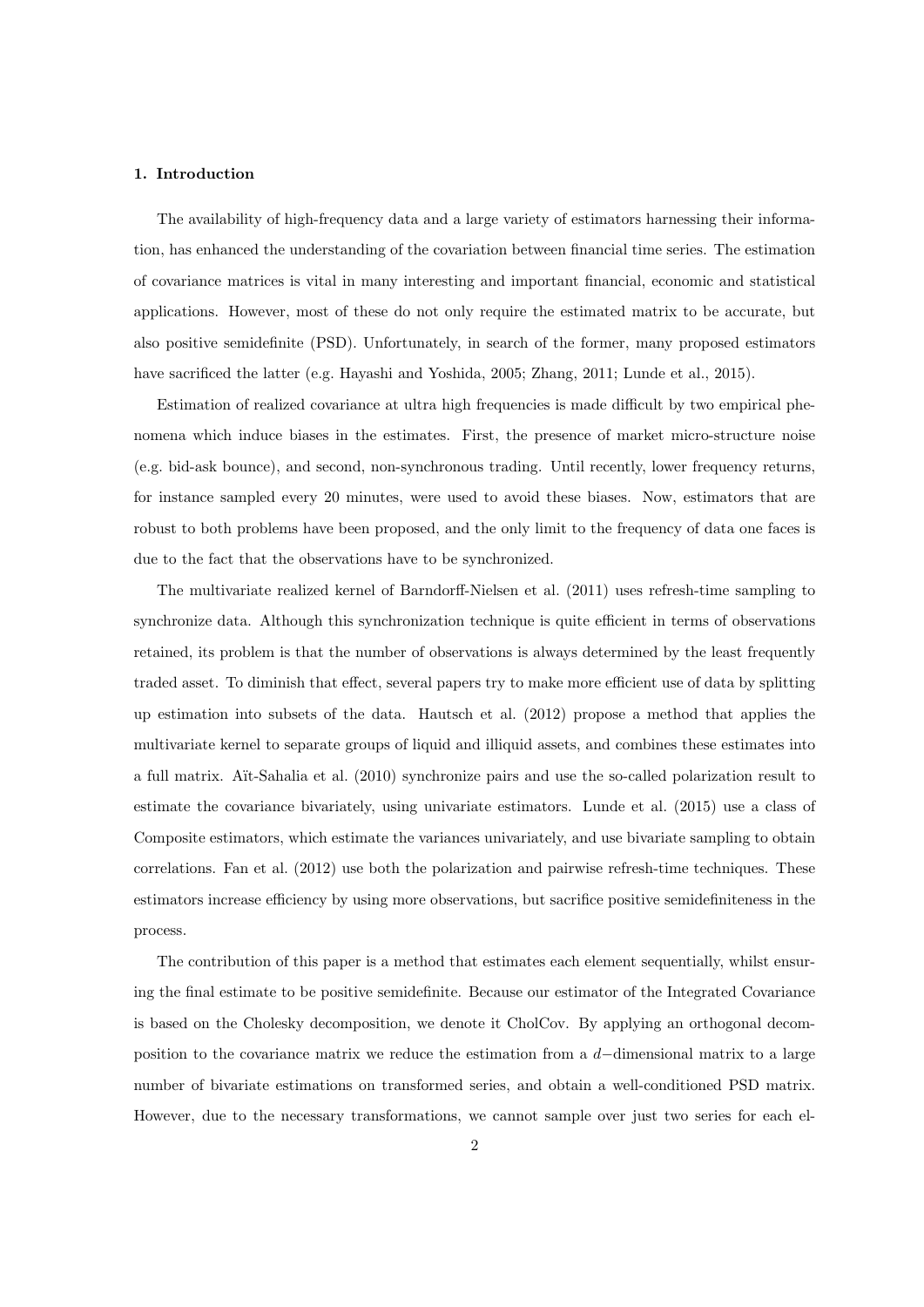ement, but have to iteratively sample over an increasing set of series. Each bivariate estimate on the transformed series can be done with any estimator that is robust to the biases induced by ultra high-frequency data.

We derive the joint asymptotic properties of the realized covariance based CholCov estimator under the assumption of no microstructure noise and constant volatility. As the different elements of the CholCov are estimated using different time-grids, this is a non-trivial and new result. We find that the asymptotic covariance of the scaled CholCov parameter estimates is proportional to that of the classical realized covariance on synchronous returns and that the proportionality factor is a function of the overlap between the different grids used to estimate the CholCov parameters.

In an extensive simulation study, we find our estimator performs at least as well as its main competitors, and it offers significant improvements when estimating vast-dimensional matrices and/or in scenarios with high heterogeneity in trading frequencies. Its performance is similar to the Composite versions without resorting to an arbitrary regularization technique to make the estimate positive semidefinite. Not only is it positive semidefinite, but simulations also show that the CholCov is on average better conditioned than its competitors, especially for larger dimensions. Finally, we conduct a simulation study which confirms that the asymptotic results also provide a good description of the finite sample distribution of the realized covariance based CholCov estimates in the absence of microstructure noise.

For the empirical application, we use our estimator to forecast portfolio Value-at-Risk and to estimate industry exposures for 52 assets. We forecast the covariance matrix using the CholCov, and compare the forecasting accuracy to those obtained using dynamic specifications on daily returns only. We find that models utilizing the CholCov in their estimation greatly improve both unconditional coverage and independence between Value-at-Risk violations, and that they lead to the most informative sector exposure forecasts amongst our models considered.

The paper is structured as follows. In Section 2 we present the theoretical setup and outline the decomposition. Section 3 first discusses practical issues in preparing the data for estimation, and then presents the algorithm that delivers the estimate. In the next section we derive its asymptotic properties. Section 5 presents a summary of some extensive Monte Carlo simulations designed to highlight the improvements due to more efficient data-sampling. Sections 6 and 7 provide the empirical application on the forecasting of portfolio Value-at-Risk and the estimation of industry exposures using the CholCov. Finally, Section 8 concludes.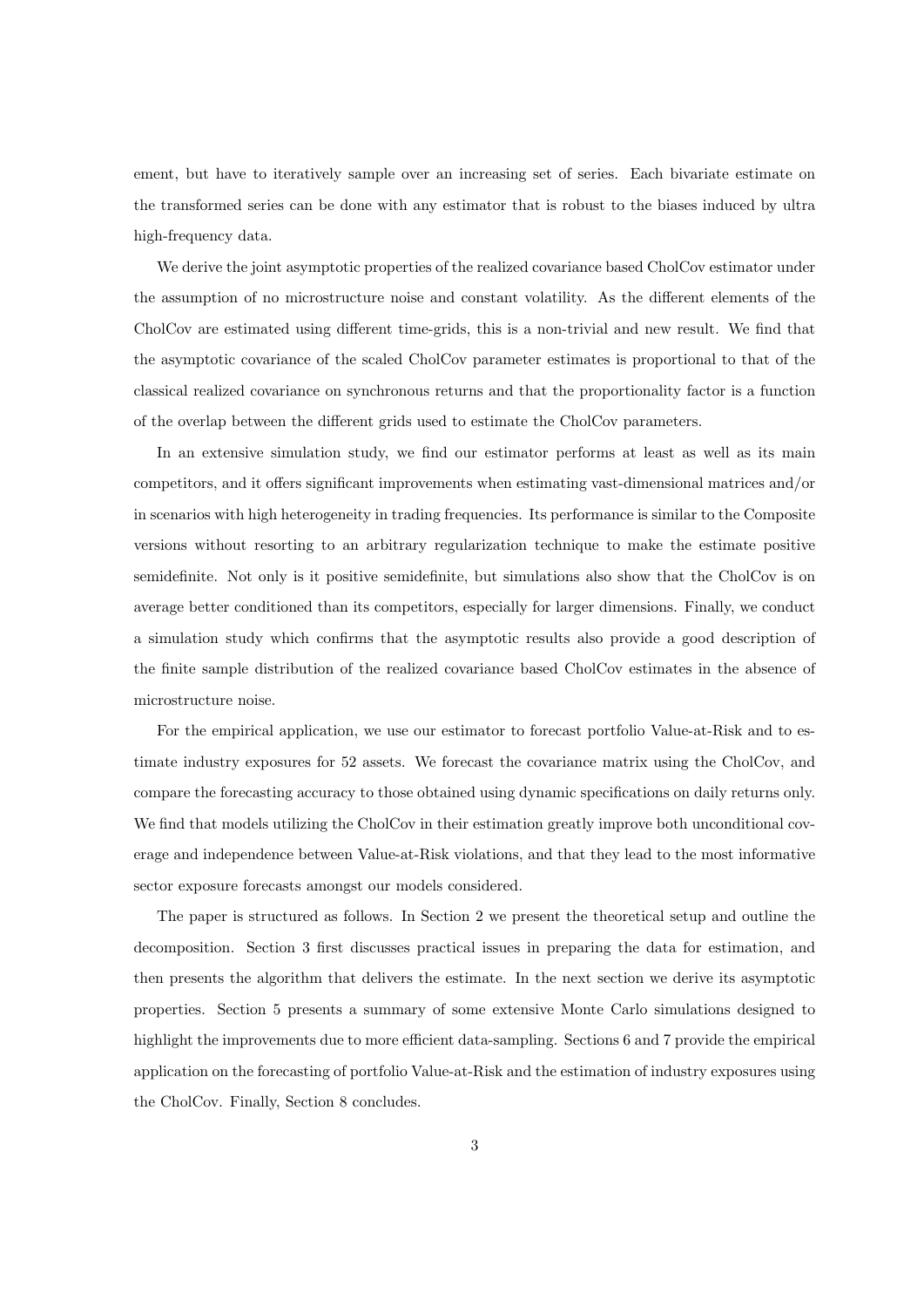## 2. Theoretical setup

Our aim is to accurately estimate the Integrated Covariance (ICov) matrix of a d−dimensional Brownian semimartingale process  $Y = (Y^{(1)}, \ldots, Y^{(d)})'$ . The measurement is complicated by the fact that the component processes are observed at irregular and non-synchronous time points, and that the price process of interest is observed with measurement error. The actual observed log-prices are denoted  $X = (X^{(1)}, \ldots, X^{(d)})'$ . Let the set of all series be denoted *D*, with subsets  $d \subseteq D$ . Each component process can be observed at different time points over the interval  $[0, T]$ . For simplicity we take  $T = 1$  in this paper. For every  $i = 1, \ldots, d$ , we denote by  $T_i := \left\{0 = t_1^{(i)} < \cdots < t_{N_i}^{(i)} \leq 1\right\}$  the observation times of the *i*-th element in X. X is driven by the efficient log-price Y, a Brownian semimartingale defined on a filtered probability space  $(\Omega, \mathcal{F}, (\mathcal{F}_t)_{0 \leq t \leq 1}, \mathbb{P})$  satisfying the usual conditions of right-continuity and completeness:

$$
Y(t) = \int_0^t \mu(s)ds + \int_0^t \sigma(s)dW(s),\tag{1}
$$

where  $\mu$  is a  $d \times 1$  predictable locally bounded drift process, W is a d-dimensional vector of independent Brownian motions and  $\sigma$  a  $d \times d$  càdlàg process such that  $\Sigma(s) = \sigma(s)\sigma'(s)$  is the spot covariance matrix of Y at time s.

At very high frequencies, microstructure noise leads to a departure from the Brownian semimartingale. As a result, we do not observe  $Y$ , but instead a process  $X$  defined as:

$$
X_t^{(i)} = Y_t^{(i)} + \epsilon_t^{(i)},\tag{2}
$$

where  $\epsilon_t^{(i)}$  is microstructure noise and  $Y_t^{(i)}$  is the *i*-th component of Y. In this paper,  $\epsilon_t = (\epsilon_t^{(1)}, ..., \epsilon_t^{(d)})'$ is assumed to be covariance stationary and have zero mean. We achieve noise robustness by means of pre-averaging and refer the reader to Christensen et al. (2010) for the precise assumptions on the serial correlation of the noise and its cross-correlation with the latent price.

Our parameter of interest is the integrated covariance over the unit interval:

$$
ICov = \int_0^1 \Sigma(s)ds,
$$
\n(3)

which under (1) coincides with the quadratic covariation of Y, i.e.  $[Y](1) = \text{plim}_{n \to \infty} \sum_{j=1}^{n} (Y_{j/n} Y_{(j-1)/n}(Y_{j/n} - Y_{(j-1)/n})' = \text{ICov}.$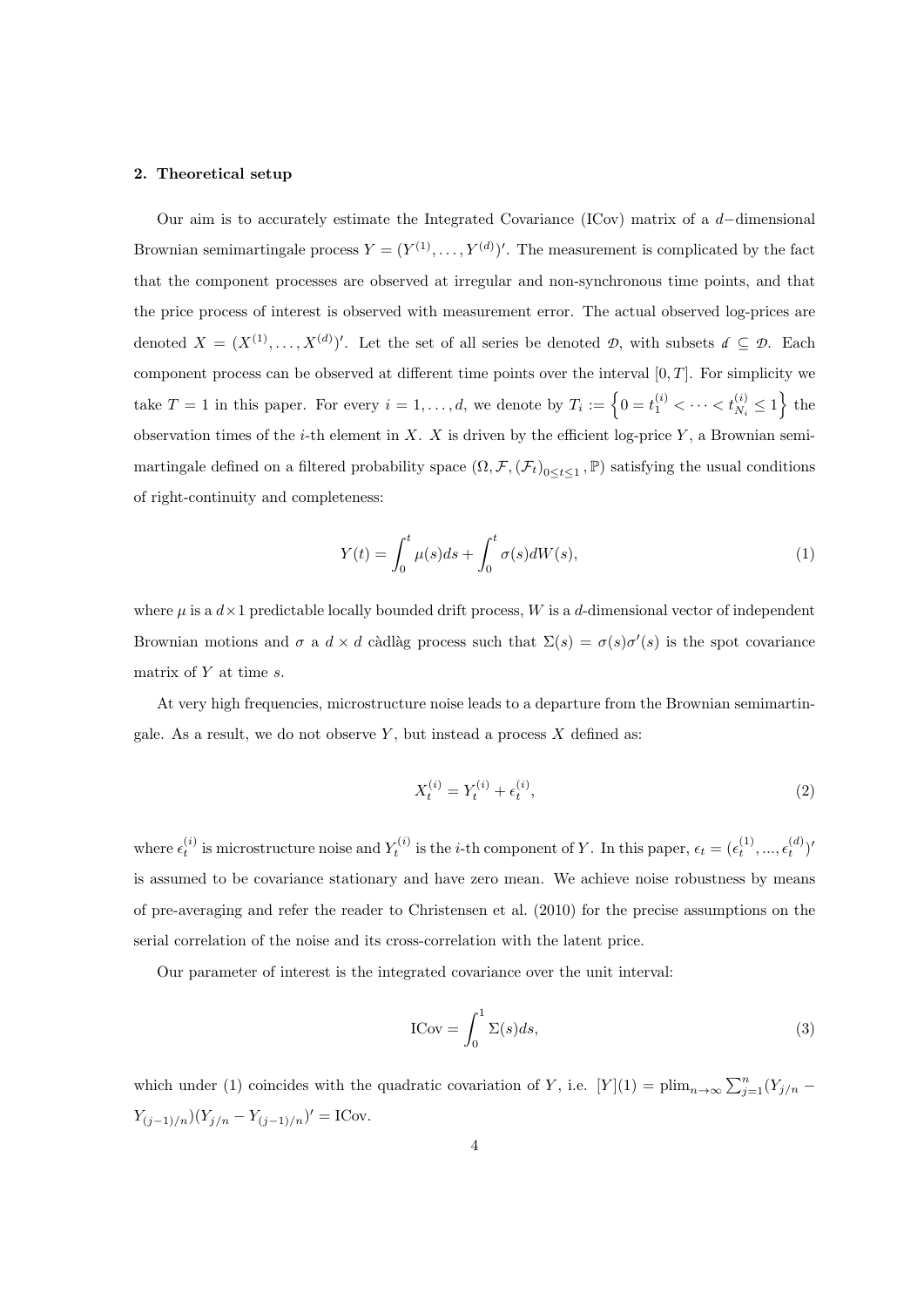Estimation of the off-diagonal elements of the ICov requires synchronization of the data. Two approaches are popular. One is to synchronize all observations jointly, but this has the disadvantage of letting the resulting observation frequency be determined by the least liquid asset (e.g. Barndorff-Nielsen et al., 2011). The second approach is to estimate the off-diagonal elements of the ICov separately using synchronized pairs of price processes, but the result is not ensured to be positive semidefinite (e.g. Lunde et al., 2015). We propose a third approach that uses a factorization of the spot covariance matrix, combining the advantages of both methods.

## 2.1. Decomposition

For the estimation of the Integrated Covariance, it will reveal useful to decompose each spot covariance matrix into a symmetric factorization of square matrices. Such a factorization is ensured to be positive semidefinite. Additionally, we require that the parameters defining the spot covariance between k and l do not depend on the parameters defining m and n (with  $m > k$  and  $n > l$ ). The latter condition ensures that we can estimate the parameters sequentially, which allows more efficient data usage. This is the case for amongst others the Cholesky decomposition, which we will focus on.

The Cholesky decomposition is also used in the volatility context in Chiriac and Voev (2011) and Tsay (2010). Chiriac and Voev (2011) decompose the covariance matrix and use time series models to forecast the elements. This way they ensure positive semidefiniteness of covariance forecasts. Tsay (2010) uses the re-parametrization in a multivariate GARCH framework. Palandri (2009) uses an iterative Cholesky to reduce the dimension of multivariate GARCH models. The use of the Cholesky decomposition is the only similarity with our work. Their methods and goals are different from ours. We construct an ex-post covariance estimator, not a time-series volatility model.

By means of the Cholesky decomposition, the spot covariance matrix can be uniquely split into

$$
\Sigma(s) = H(s)G(s)H(s)',\tag{4}
$$

where  $H(s)$  is a lower diagonal matrix with ones on the diagonal, and  $G(s)$  a diagonal matrix. Specifically,  $\overline{a}$ 

$$
H(s) = \begin{bmatrix} 1 & 0 & \cdots & 0 \\ h_{21}(s) & 1 & \cdots & 0 \\ \vdots & \vdots & \ddots & \vdots \\ h_{d1}(s) & h_{d2}(s) & \cdots & 1 \end{bmatrix} \quad G(s) = \begin{bmatrix} g_{11}(s) & 0 & \cdots & 0 \\ 0 & g_{22}(s) & \cdots & 0 \\ \vdots & \vdots & \ddots & \vdots \\ 0 & 0 & \cdots & g_{dd}(s) \end{bmatrix}.
$$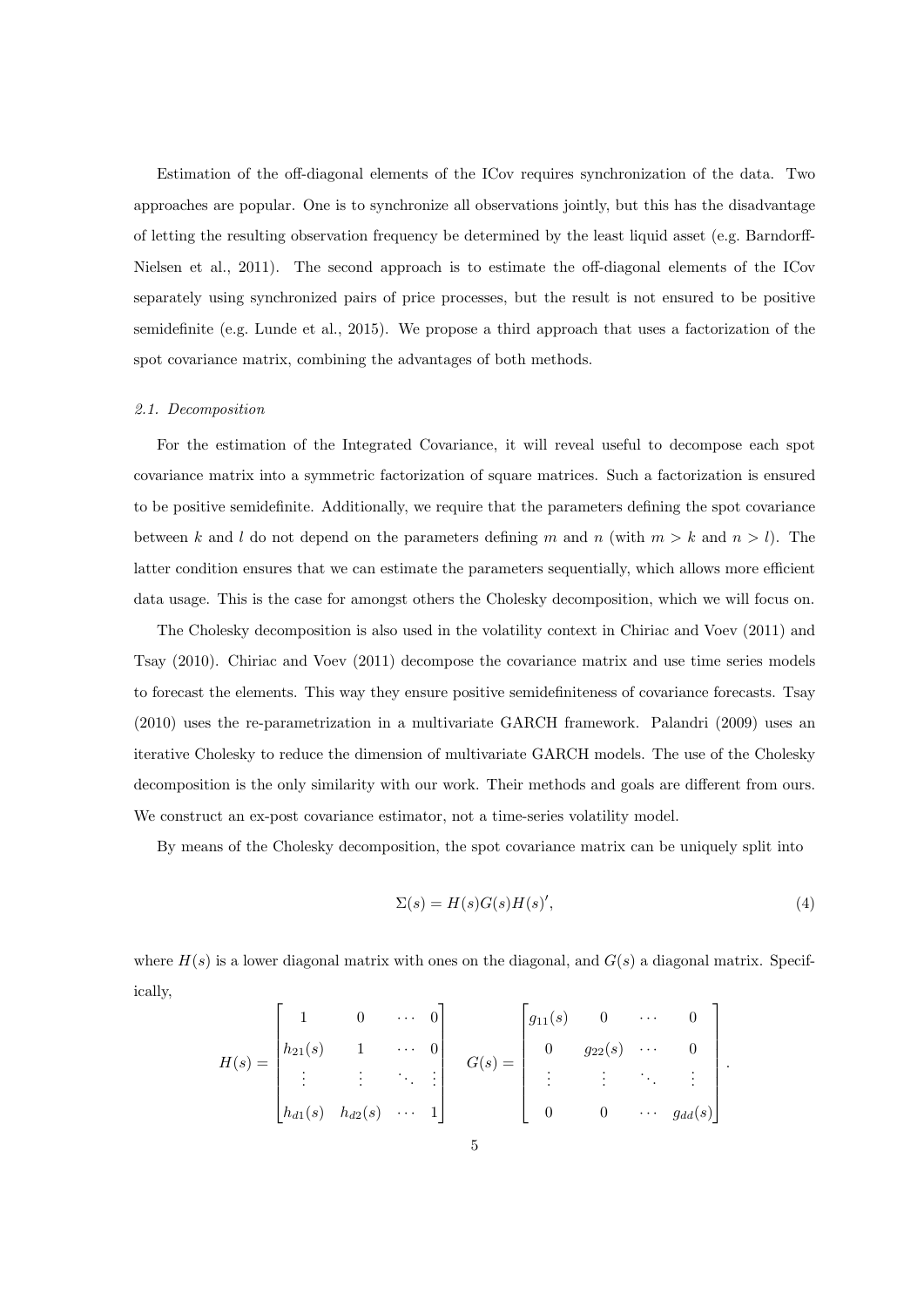For instance, omitting the time-dependence, for  $d = 3$ :

$$
\Sigma = HGH' = \begin{bmatrix} g_{11} & h_{21}g_{11} & h_{31}g_{11} \\ h_{21}g_{11} & h_{21}^2g_{11} + g_{22} & h_{21}h_{31}g_{11} + h_{32}g_{22} \\ h_{31}g_{11} & h_{21}h_{31}g_{11} + h_{32}g_{22} & h_{31}^2g_{11} + h_{32}^2g_{22} + g_{33} \end{bmatrix}.
$$
 (5)

It follows from this that the H and G matrices are linked to the elements of  $\Sigma$  as follows:

$$
g_{kk} = \sum_{kk} -\sum_{m=1}^{k-1} h_{km}^2 g_{mm}
$$
 (6)

$$
h_{kl} = \frac{1}{g_{kk}} \left( \Sigma_{kl} - \sum_{m=1}^{k-1} h_{km} h_{lm} g_{mm} \right), \tag{7}
$$

for  $k > 1$  with  $g_{11} = \Sigma_{11}$ . The  $(k, l)$ -th element of the covariance matrix only depends on  $g_{mm}$  and  $h_{np}$  with  $m, n, p \leq \max(k, l)$ . The elements can therefore be estimated sequentially.

## 3. The Estimator

In order to apply the Cholesky decomposition in the estimation of the ICov, we first need to define how the returns are computed and, since the procedure will be sequential, how the covariance matrix is ordered. Subsection 3.1 reviews the concept of refresh time returns and Subsection 3.2 introduces the liquidity criterion that we use to structure the covariance matrix. Based on these ingredients, Subsection 3.3 defines the CholCov estimator.

#### 3.1. Dealing with asynchronicity

In high-frequency data, assets are traded at irregular intervals and seldom simultaneously. Moreover, not all stocks are equally liquid, such that the number of fresh prices within a fixed time interval may substantially differ across firms. One way to synchronize the data is by means of refresh-time sampling, as proposed by Harris et al. (1995). It picks refresh-times at which all assets have traded at least once since the last refresh-time point. Refresh-times for  $t \in [0, 1]$  and the set of assets  $\mathbf{b} \subseteq \mathcal{D}$  are defined as follows. The first refresh-time occurs at  $\tau_1^{\ell} = \max(t_1^{(i)}, \forall i \in \ell)$ , and subsequent refresh-times at  $\tau_{j+1}^{\beta} = \min(t_i^{(i)} | t_i^{(i)} > \tau_j^{(i)}, \forall i \in \beta)$ . The resulting refresh time grid is of course a function of the series over which they are sampled. In our setting, stocks are ranked on liquidity and of particular interest will be the refresh time grid obtained for the first k assets, i.e.  $b = \{1, \ldots, k\}$ . Denote the set of corresponding refresh times as  $\mathcal{T}_k := \{0 = \tau_0^k < \tau_1^k < \ldots < \tau_{\mathcal{N}^k}^k = 1\}$ . We denote the returns of grid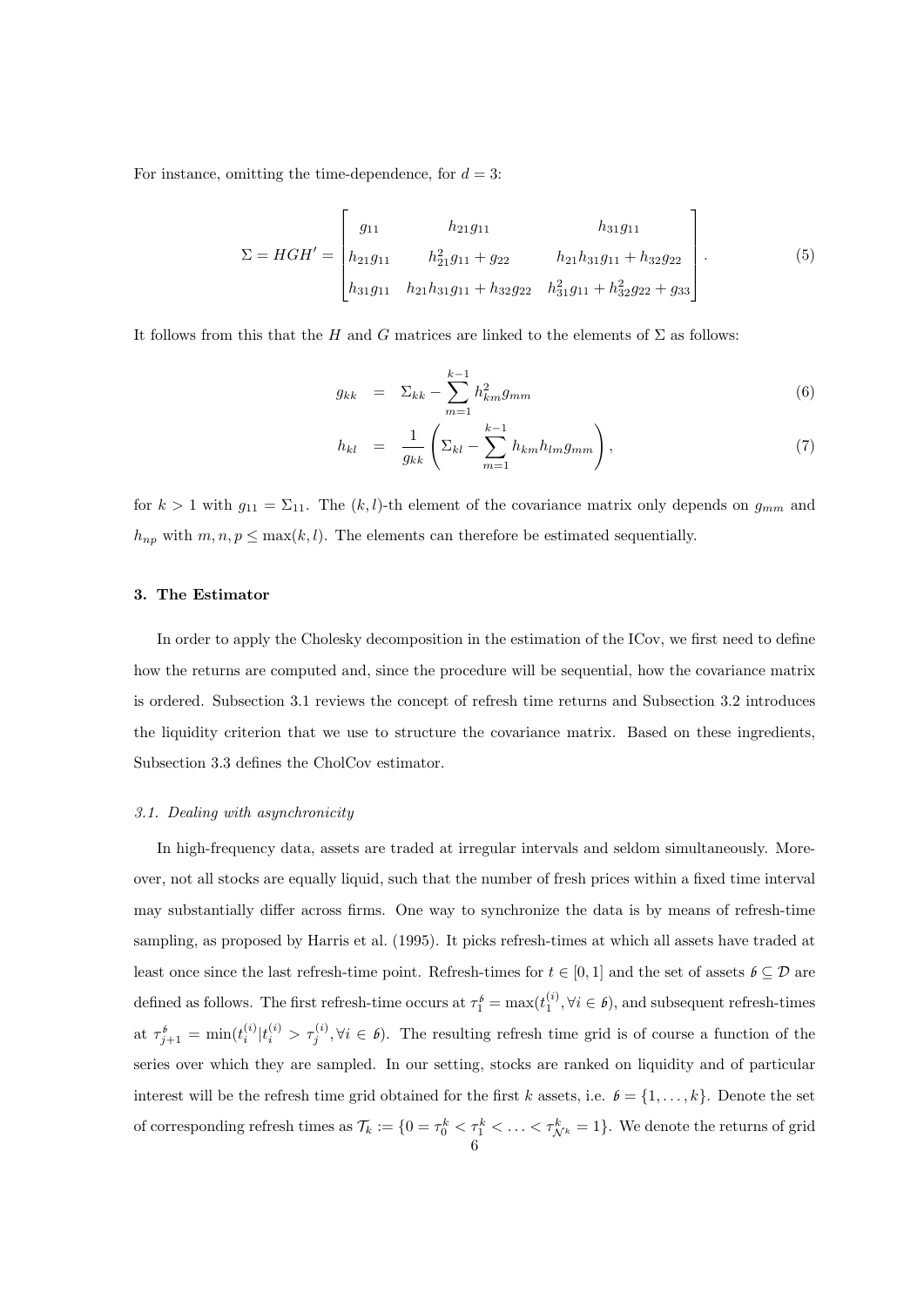$\mathcal{T}_k$  by  $r_j(\mathcal{T}_k) = X_{\tau_j^k} - X_{\tau_{j-1}^k}$ , with  $j = 1, ..., \mathcal{N}^k$ . Finally, denote the durations as  $\Delta_j(\mathcal{T}_k) = \tau_j^k - \tau_{j-1}^k$ . Throughout the paper, for clarity of notation, the superscript may be omitted if it is clear which grid is being discussed, or in general statements concerning every grid.

As a result of the sampling scheme,  $\mathcal{N}^k \leq \min_{i \in \mathcal{I}} N_i$ , and may be a lot smaller depending on the trading pattern and number of series under consideration. Hautsch et al. (2012) illustrate that the percentage data loss can exceed 90% when the number of assets becomes large and arrival rates are unequal. The sample size is largely determined by the least liquid - in the sense of frequent trades stocks. Including a single illiquid stock may therefore drastically reduce the estimation efficiency of all elements, including those for which a lot of data is available.

This problem is circumvented by the composite estimation technique used in Lunde et al. (2015) and Fan et al. (2012). The data loss is reduced, but at the expense of positive semidefiniteness, one of the defining properties of a covariance matrix. Moreover, many applications, such as principal components analysis and portfolio optimization, critically rely on it. Therefore the question arises how to project the symmetric matrix onto the space of PSD matrices.

There exist many ways to transform the matrix to a PSD alternative. A general method called shrinkage is proposed in Ledoit and Wolf (2003). In the Realized Covariance setting Barndorff-Nielsen and Shephard (2004b) and Fan et al. (2012) set all negative eigenvalues in the spectral decomposition to zero. Hautsch et al. (2012) impose more structure by employing eigenvalue cleaning, a random matrix theory technique similar in intuition to shrinkage. While such eigenvalue cleaning may increase the efficiency of the covariance matrix estimate, it still remains that for portfolio optimization purposes the dependence of the optimized portfolio on the eigenvalue cleaning is highly undesirable. Schmelzer and Hauser (2013) discuss the severe implications of a negative eigenvalue in the context of portfolio optimization and point to the above mentioned strategies to get rid of them. They conclude, however that, from their experience, a careful analysis of the estimation process itself adds far more value to the trading strategy.

Here, we use the Cholesky decomposition to exploit the heterogeneity in trading intensities and estimate the different parameters sequentially, using as much data as possible. The decomposition holds for any PSD matrix, which is by definition true for the covariance matrix, and the recombined results will also be PSD. However, ensuring positive semidefiniteness does come at a cost. We cannot synchronize just pairs of data, but have to sample over a growing set of series. The first elements are estimated by sampling over two series, but the last elements to be estimated require a common grid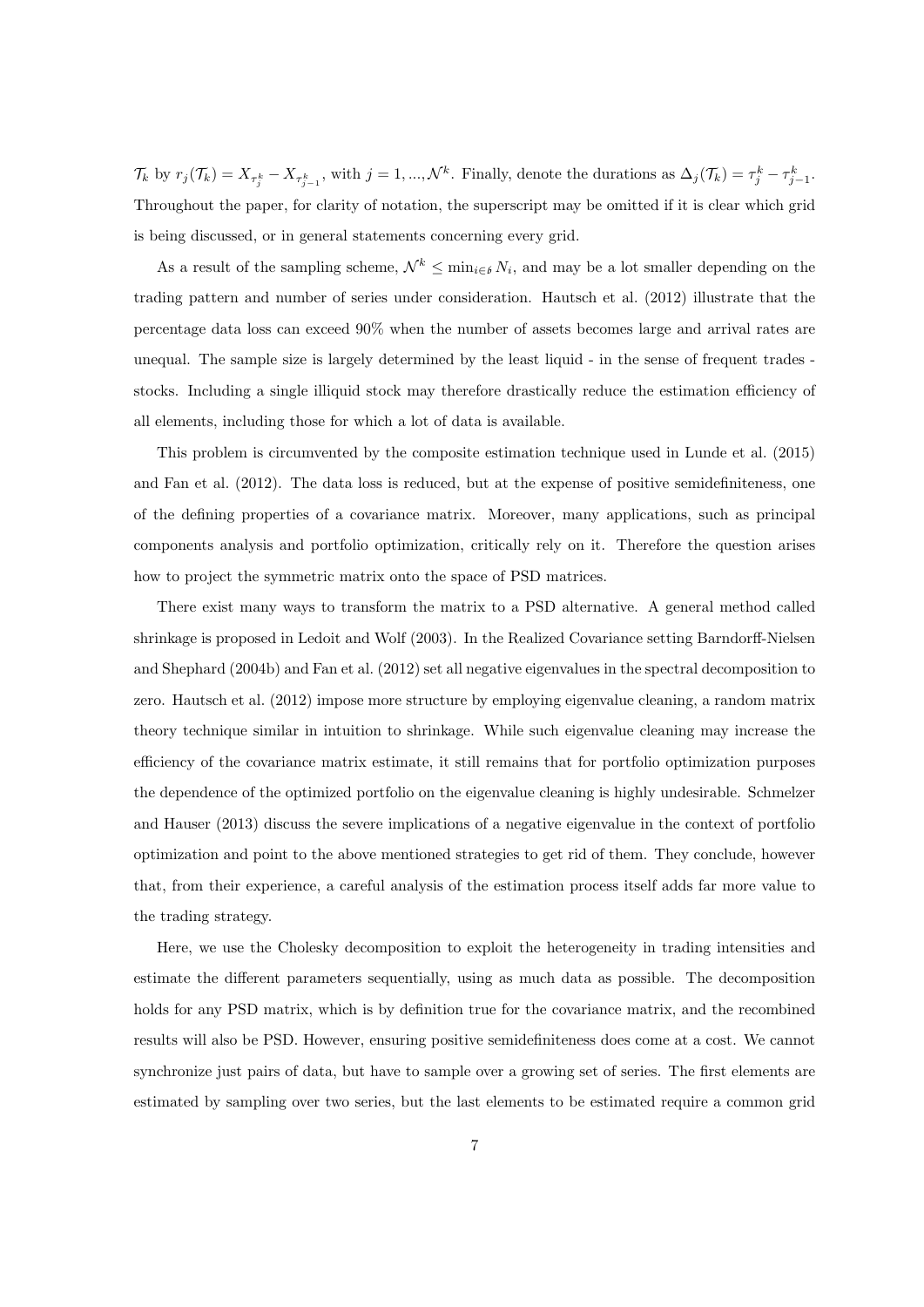Figure 1: Number of observations available for each element in estimation of Σ, sampling over all series (left), sequential sampling (middle) and pairwise sampling (right).



Note: These graphs depict simulation based number of observations available for the estimation of elements in a  $20\times20$  covariance matrix for different sampling schemes. The observation frequencies follow independent poisson processes with parameter  $\lambda$  ranging uniformly from 10 and 15. Stocks are ranked based on  $\lambda$ . For more details, see Section 5. From left to right: Sampling over all series, sequential sampling and pairwise sampling.

on all series. To make optimal use of the data, it is therefore crucial to order the series in terms of decreasing liquidity.

To illustrate, Figure 1 plots a simulated example of the number of observations used for each element using the three different methods. We consider 20 assets, where each asset is slightly less liquid than the last, with trading activity of asset  $i$  governed by a Poisson process with intensity  $\lambda_i = 10 + i/4$ . The leftmost picture depicts a situation in which refresh-time sampling is applied to all assets at once. The rightmost picture depicts pairwise sampling, which is done for the Composite estimators of Lunde et al. (2015) The diagonal elements are estimated sampling over just the single series, and therefore also depict the number of observations available for that asset. The off-diagonal elements are estimated using bivariate sampling. The data-loss is therefore minimal. The middle graph depicts sequential sampling, the technique used for our estimator. The diagonal elements are estimated in the same fashion as for the Composite estimator, but we require sampling over more series for the off-diagonal estimates. Specifically, for element  $(k, l)$  we synchronize series  $\{1, ..., l, k\}$ . As such, the number of observations for all elements involving the first asset coincide with those for pairwise sampling, while the observation count for the other elements lies somewhere between the two other sampling approaches.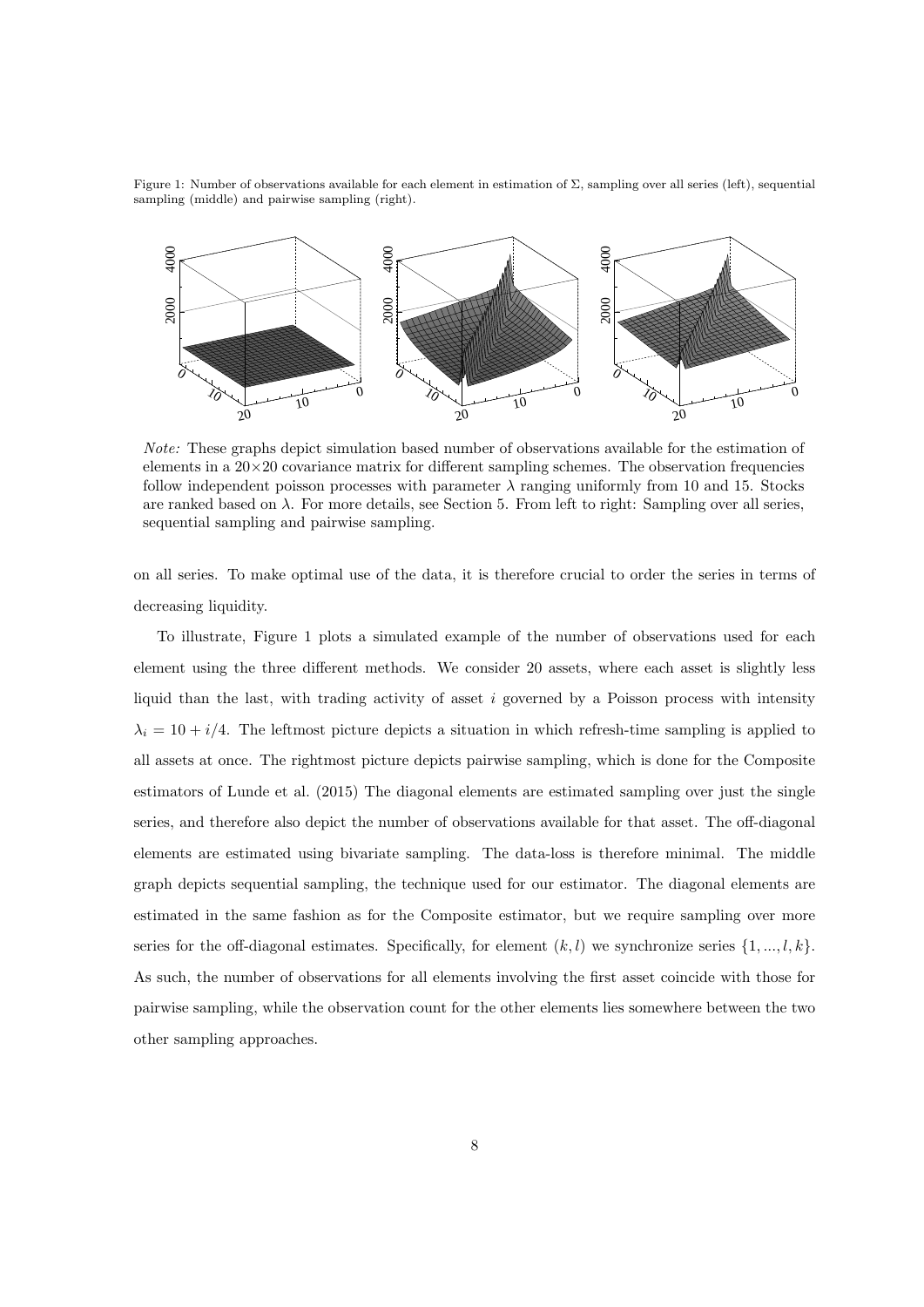#### 3.2. Ranking stocks based on liquidity

In order to best utilize the sequential estimation, we propose to sort the series in terms of liquidity. For the Regularization and Blocking ('RnB') estimator, Hautsch et al. (2012) sort series in terms of liquidity solely based on the number of observations  $N_i$ . However, there are many scenarios where this would not lead to a large number of observations when sampling over many series. Instead we use the squared duration as a liquidity criterion $<sup>1</sup>$ </sup>

$$
\sum_{j=0}^{N_i} \left(\Delta_j^{(i)}\right)^2,\tag{8}
$$

where  $\Delta_j^{(i)}$  is each individual series' durations. This criterium is not just based on the number of intraday returns available, but also on the degree to which the returns are spread out over the day. We call our method duration sorting, as opposed to observation count sorting proposed in Hautsch et al. (2012).

Different sorting rules will lead to different sets being synchronized at any iteration in the sequential estimation. To illustrate the effect of duration sorting compared to observation count sorting, we preview results of our empirical application where we synchronize 52 series on 1499 days in Figure 2. Each day, the series are sorted according to the two methods. Next, for each of the methods, an increasing set of series is synchronized, from a single series, up to the full 52. As such, the x-axes in Figure 2 denote the number of series that is synchronized. For each set size, we therefore have a distribution over the different days. We plot the average amount of observations per set size for duration sorting in the top plot. In the bottom plot we display the mean and the 2.5 and 97.5% empirical quantiles of the log-difference of the number of observations between the two sampling techniques. As such, in the bottom graph the y-axis can be interpreted as percentage increases in number of observations by using duration sorting compared to observation count sorting.

The figure shows that duration sorting leads to a smoothing of available observations across the set of series. When synchronizing just the first one to six series, there are on average fewer observations with duration sorting. However, starting from the synchronization of the first seven series, up until the full set, the average number of observations using duration sorting is higher. This has large advantages. As the top graph shows, for small sets, there are plenty of observations available, while

<sup>&</sup>lt;sup>1</sup>In a previous version we have proposed relative duration  $\sum_{j=0}^{N_i} \left( \Delta_j^{(i)} - \frac{1}{\max_i N_i} \right)^2$ , which leads to sorts identical those based on Equation (8) in almost all cases. We have also considered Absolute Duration, which leads to inferior sorting.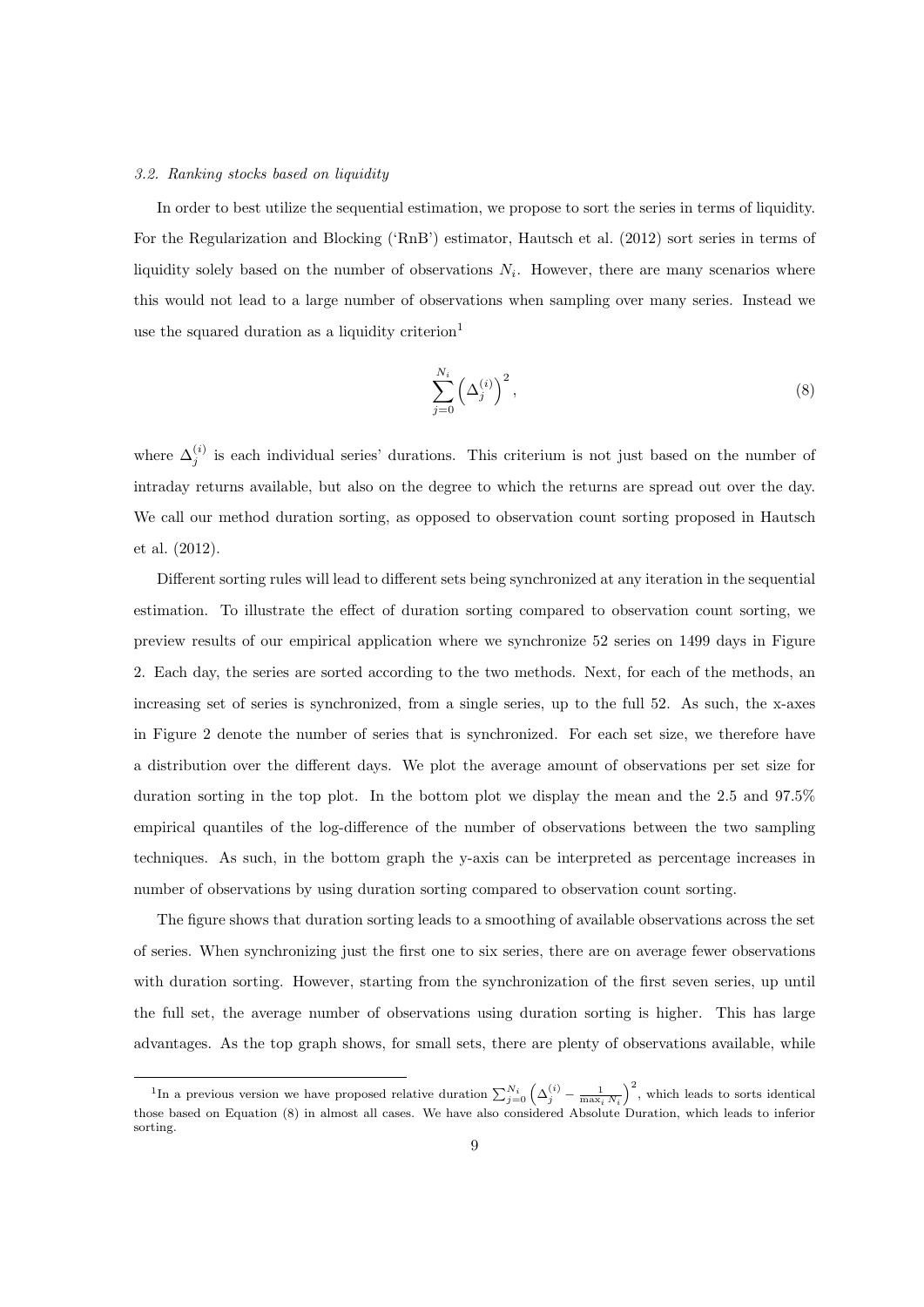

Figure 2: Duration sorting and observation count sorting, as a function of the number of series synchronized.

Note: The top graph shows the number of observations available after synchronization over an increasing number of series from 1 to 52. The bottom graph shows the percentage gains in number of observations from using duration sorting compared to observation count sorting.

when more series are synchronized, observations are a lot less frequent. The number of observations using duration sorting is on average higher by 2 to 3%. Additionally, the distribution is skewed towards higher gains than losses, with the duration sorting offering observation increases of 10 to 15% in the 2.5% best cases, compared to losses of around 5% in the worst 2.5% cases. Finally, once all 52 series are synchronized there is no difference between the sorting rules, as the sets are the same for both.

#### 3.3. The CholCov

This section presents our estimator of the Integrated Covariance, which achieves positive semidefiniteness by means of the Cholesky decomposition. Instead of directly estimating the elements in  $\Sigma$ , a sequential regression algorithm is proposed to estimate the elements of the  $G$  and  $H$  matrices, which are then combined into a final estimate of  $\Sigma$ , denoted as the CholCov:

$$
CholCov = \hat{H}\hat{G}\hat{H}',\tag{9}
$$

with  $\hat{G}$  and  $\hat{H}$  the corresponding estimates for G and H. The computational cost of the algorithm is compensated by the expected gains in efficiency in the presence of asynchronisity.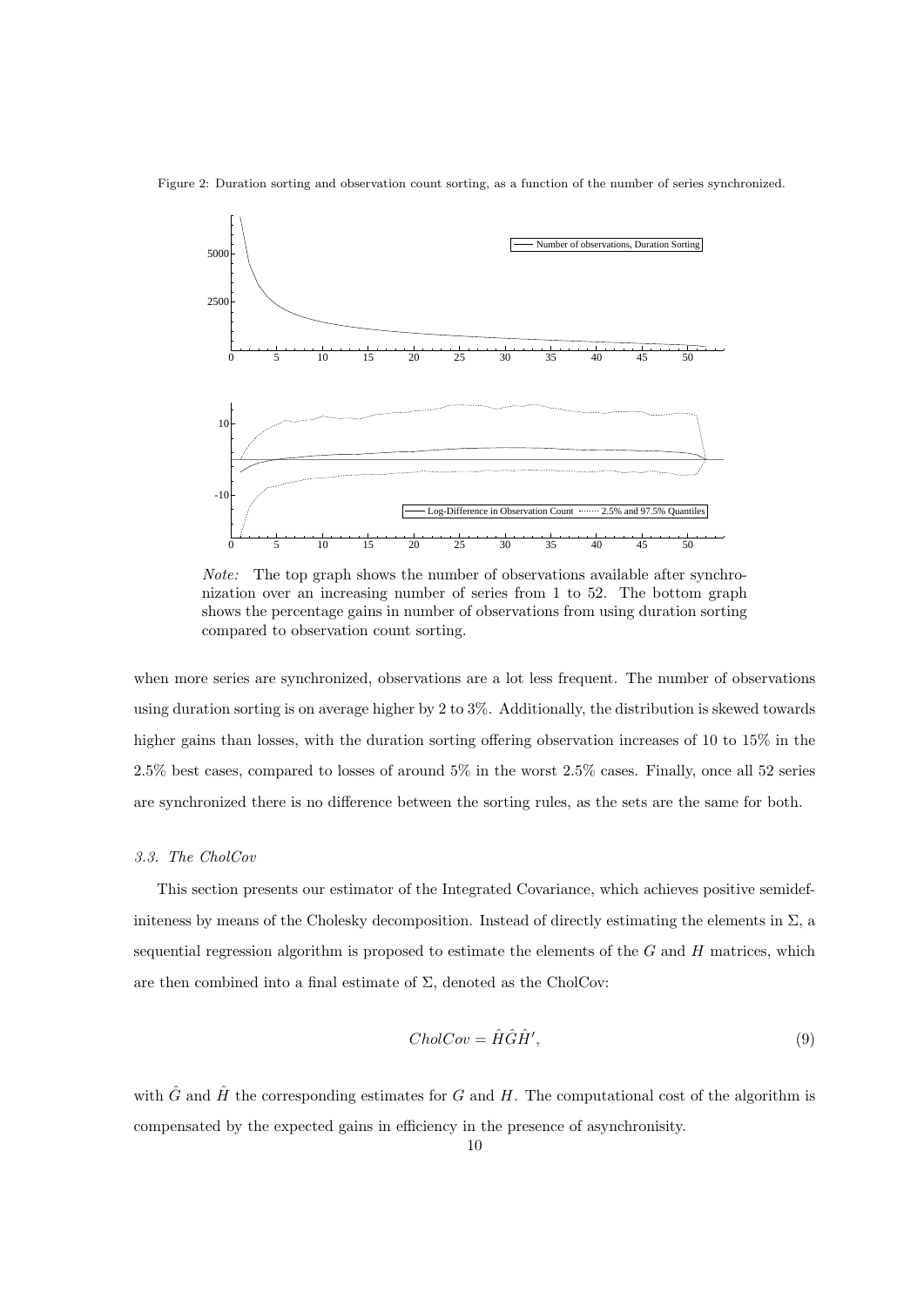The inspiration for the algorithm comes from rewriting the returns in a block of locally constant volatility,  $\Sigma_0 = H_0 G_0 H'_0$ , as a factor regression model. For simplicity, we assume the block corresponds to the [0,1] interval.<sup>2</sup> To see this, consider the vector of latent noise-free returns  $\tilde{r}_j(T) = Y_{t_j} - Y_{t_{j-1}},$ with  $T = \{0 = t_1 < ... < t_N = 1\}$ , which, under the previously stated assumptions and provided returns are sampled sufficiently frequently such that the drift can be ignored, is normally distributed around zero with covariance matrix  $\Delta_j \Sigma_0$ . We can further define, omitting the grid-dependence,  $\tilde{f}_j = H_0^{-1} \tilde{r}_j \sim N(0, \Delta_j G_0)$ . Since  $H_0$  is triangular, we obtain that each component in the vector of returns  $\tilde{r}_j = H_0 \tilde{f}_j$ , is an explicit function of the components with a lower index. More precisely,  $\tilde{f}_j^{(1)}(T) = \tilde{r}_j^{(1)} \sim N(0, \Delta_j g_{11}^0)$ , and for  $k = 2, ..., d$ ,

$$
\tilde{r}_j^{(k)} = h_{k1}^0 \tilde{f}_j^{(1)} + \dots + h_{k(k-1)}^0 \tilde{f}_j^{(k-1)} + \tilde{f}_j^{(k)}
$$
\n
$$
\tilde{f}_j^{(k)} \sim N(0, \Delta_j g_{kk}^0). \tag{10}
$$

The  $g_{kk}^0$  and  $h_{kl}^0$  elements are therefore simply the residual variances of the factors and the beta coefficients of a regression of  $\tilde{r}_j^{(k)}$  on  $\tilde{f}_j^{(k)}$ :

$$
g_{kk}^0 = [\tilde{f}^{(k)}] \tag{11}
$$

$$
h_{kl}^0 = [\tilde{r}^{(k)}, \tilde{f}^{(l)}]/[\tilde{f}^{(l)}], \qquad (12)
$$

for  $l < k$ , where the [ $\cdot$ , $\cdot$ ] notation denotes the quadratic (co)variation of its element(s).

This suggests then to estimate the CholCov parameters iteratively on an expanding set of synchronized price series. Let  $\mathcal{T}_k$  be the set of refresh-times for the first k-assets and assume that  $\mathcal{T}_k \subseteq \mathcal{T}_j$ for  $j = 1, \ldots, k$ .

#### CholCov Estimation Algorithm.

- 1. First sort the series in terms of decreasing liquidity according to (8), such that series 1 is the most liquid, and series d the least.
- 2. For  $k = 1, ..., d$ :

Apply refresh-time on  $k = \{1, ..., k\}$  to obtain the grid  $\mathcal{T}_k$ . Set  $\widehat{f}_j^{(1)}(\mathcal{T}_k) = r_j^{(1)}(\mathcal{T}_k).$ 

<sup>&</sup>lt;sup>2</sup>The one day block simplifies the exposition and is also the one used in the implementation. Of course, the  $[0, 1]$ interval can be subdivided in infinitely many blocks and the resulting CholCov estimate would be the sum over all these local CholCov estimates.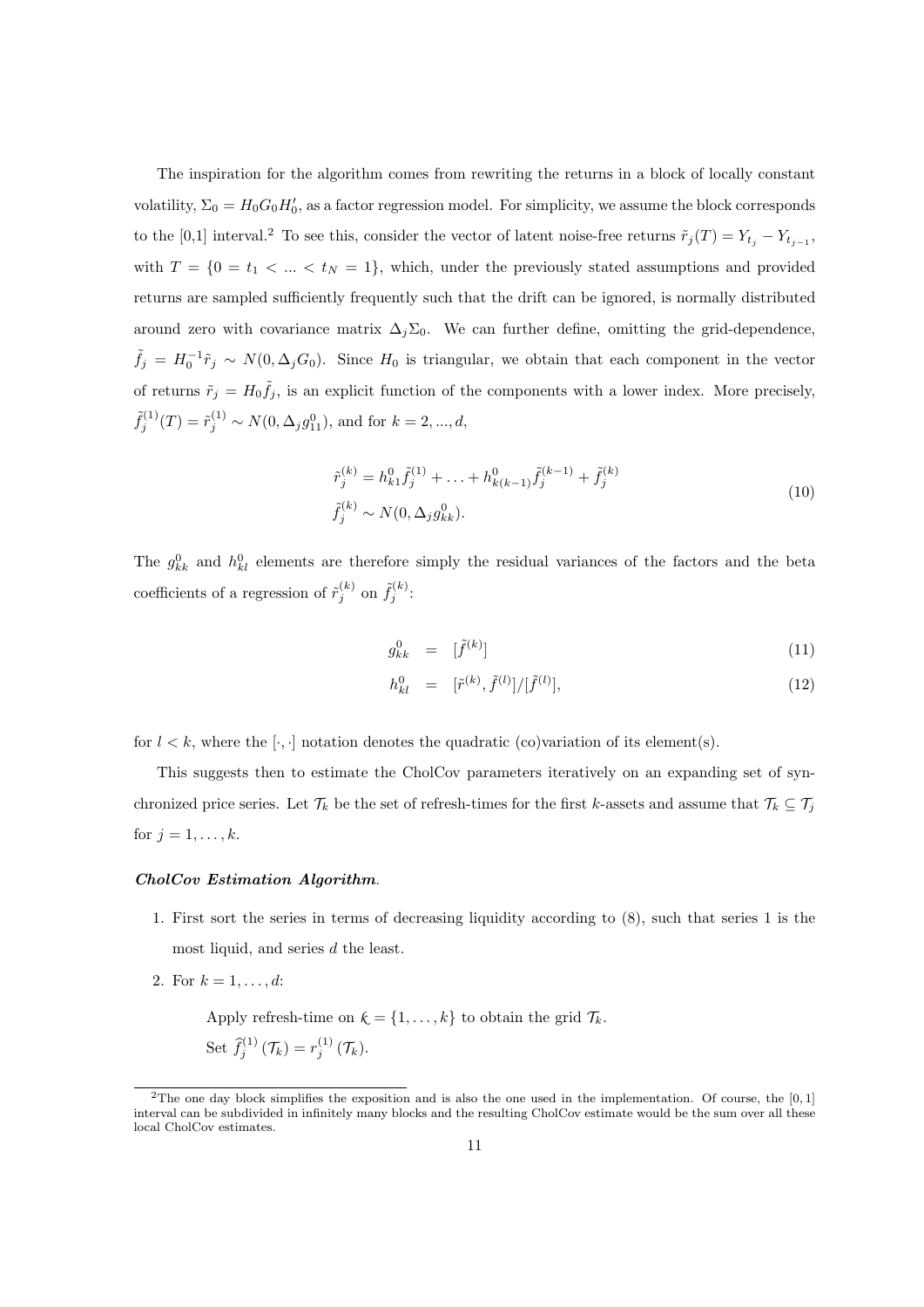For  $u = 1, \ldots, k$  and  $v = 1, \ldots, u - 1$ , compute:

$$
\overline{g}_{uu}(\mathcal{T}_k) = \sum_{j=1}^{\mathcal{N}^k} \left[ \widehat{f}_j^{(u)}(\mathcal{T}_k) \right]^2, \tag{13}
$$

$$
\overline{h}_{uv}(\mathcal{T}_k) = \frac{\sum_{j=1}^{\mathcal{N}_k} r_j^{(u)}(\mathcal{T}_k) \hat{f}_j^{(v)}(\mathcal{T}_k)}{\sum_{j=1}^{\mathcal{N}^k} \left[ \hat{f}_j^{(v)}(\mathcal{T}_k) \right]^2},
$$
\n(14)

where

$$
\widehat{f}_j^{(v)}\left(\mathcal{T}_k\right) := r_j^{(v)}\left(\mathcal{T}_k\right) - \sum_{w=1}^{v-1} \overline{h}_{wv}\left(\mathcal{T}_k\right) \widehat{f}_j^{(w)}\left(\mathcal{T}_k\right). \tag{15}
$$

3. Set the diagonal elements of  $\hat{G}$  and lower diagonal elements of  $\hat{H}$  as

$$
\hat{g}_{kk} = \overline{g}_{kk}(\mathcal{T}_k) \tag{16}
$$

$$
\hat{h}_{kl} = \overline{h}_{kl}(\mathcal{T}_k), \qquad (17)
$$

for  $k = 1, \ldots, d$  and  $l = 1, \ldots, k - 1$ , and compute the (realized covariance based) CholCov as  $\hat{H}\hat{G}\hat{H}$  .

# 3.4. Using CholCov in practise

The CholCov estimator given by (16)-(17) uses realized (co)variance estimates for the  $g_{kk}$  and  $h_{kl}$ parameters. This choice of estimator is no longer adequate in the presence of microstructure noise, where we only observe a noisy counterpart of  $\tilde{r}_j^{(k)}$  and  $\tilde{f}_j^{(k)}$ , namely the refresh return

$$
r_j^{(k)} = \tilde{r}_j^{(k)} + \epsilon_j^{(k)} - \epsilon_{j-1}^{(k)},
$$
\n(18)

and the corresponding noise-contaminated factor

$$
f_j^{(l)} = \tilde{f}_j^{(l)} + (\epsilon_j^{(l)} - \epsilon_{j-1}^{(l)}) - \sum_{a=1}^{l-1} h_{la}(\epsilon_j^{(a)} - \epsilon_{j-1}^{(a)}),
$$
\n(19)

for  $l > 1$ . The CholCov estimates of  $g_{kk}$  and  $h_{kl}$  that we recommend to be used in practice therefore result from estimating the quadratic (co)variation in (11)-(12) with noise-robust integrated variance (IV) and beta estimators implemented on synchronized price series.<sup>3</sup> In the simulation study and

<sup>&</sup>lt;sup>3</sup>The realized beta is computed by estimating a 2 × 2 realized covariance matrix  $\hat{\Sigma}$ . The realized beta is then defined as  $\hat{h}_{kl} = \hat{\Sigma}_{kl} / \hat{\Sigma}_{ll}$  (Andersen et al., 2006).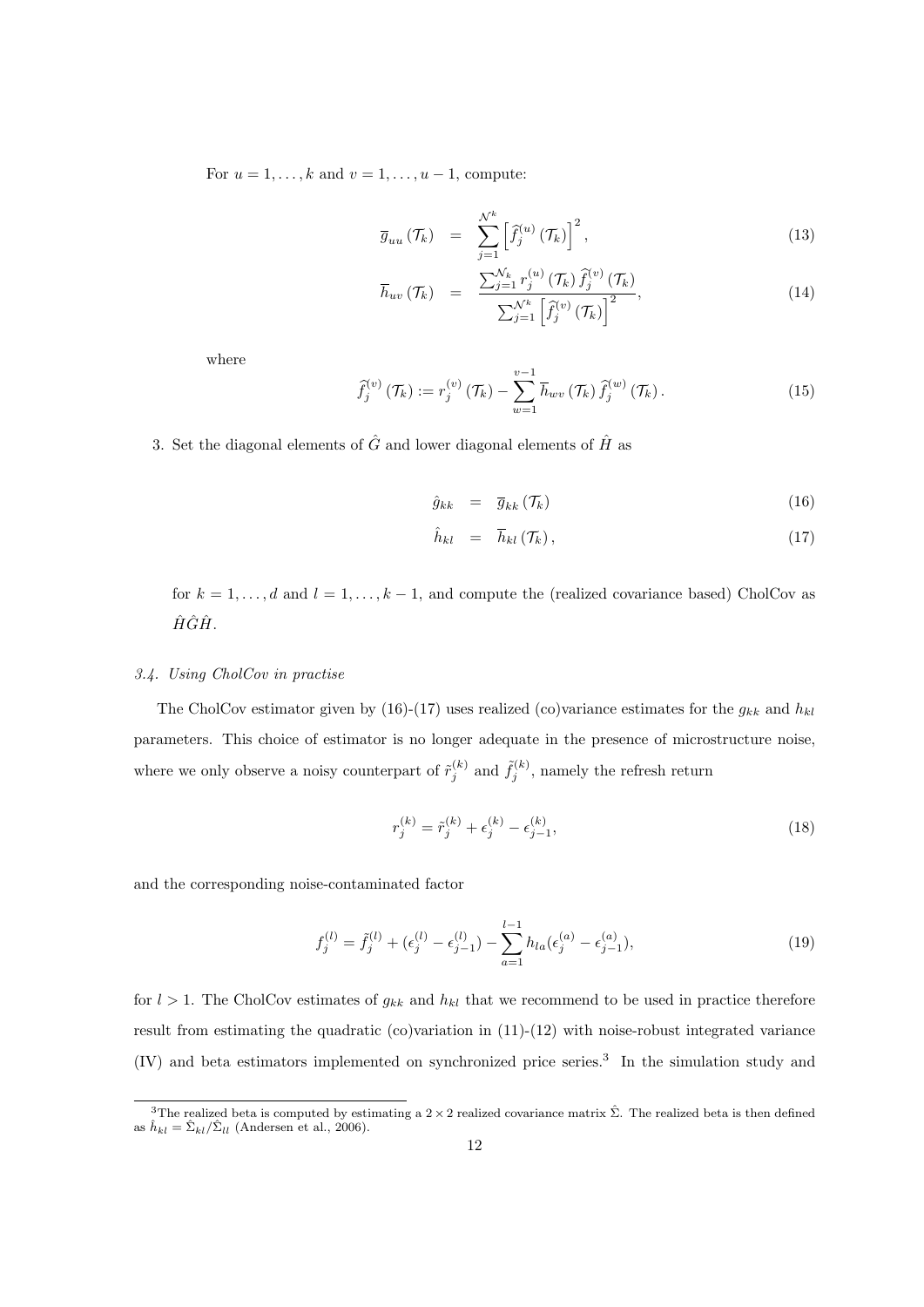empirical application we will use the Modulated Realized Covariance (MRC) pre-averaging estimator of Christensen et al. (2010) because of its robustness to microstructure noise and its ease of implementation and flexibility. We denote the corresponding estimate as the  $mcCholCov$  or CholCov when there is no confusion possible.

Other approaches that are robust to microstructure noise include the two time scale estimator of Zhang (2011), the kernel estimator in Barndorff-Nielsen et al. (2011), the likelihood based methods in Aït-Sahalia et al. (2010), the local spectral estimator in Bibinger and Reiß (2014), the local method of moments estimator in Bibinger et al. (2014) as well as advances by Peluso et al. (2014) and Shephard and Xiu (2013), among others.

For the estimation of  $h_{kl}$ , the CholCov estimator proposed above requires to synchronize the prices of assets  $1, \ldots, k$ . When the factors are orthogonal, a consistent estimator for  $h_{kl}$  could also readily be obtained by synchronizing only the series  $1, \ldots, l$  needed to compute the factor  $f^l$ , together with the observed prices for asset  $k$ . In finite samples, the factors are no longer orthogonal when using these grids on a smaller number of series. Our simulation analysis shows that substantial efficiency gains are obtained by estimating  $h_{kl}$  on the refresh time grid for  $\{1, \ldots, l, k\}$  versus the estimation using the grid obtained for  $\{1, \ldots, k\}$ . The corresponding CholCov<sup>\*</sup> estimation algorithm is then as follows:

## CholCov<sup>∗</sup> Estimation Algorithm.

- 1. First sort the series in terms of decreasing liquidity according to (8), such that series 1 is the most liquid, and series d the least.
- 2. Step 1:

Set  $f_j^{(1)}(T^1) = r_j^{(1)}(T^1)$ .

Estimate  $\hat{g}_{11}$  using an IV estimator on  $f_j^{(1)}(T^1)$ .

3. Step 2:

Apply refresh-time on  $b = \{1, 2\}$  and denote the corresponding grid by  $\mathcal{T}_b$ . Estimate  $\hat{h}_{21}$  as the realized beta between  $f_j^{(1)}(\mathcal{T}_b)$  and  $r_j^{(2)}(\mathcal{T}_b)$ . Estimate  $\hat{g}_{22}$  using an IV estimator on  $f_j^{(2)}(\mathcal{T}_b) = r_j^{(2)}(\mathcal{T}_b) - \hat{h}_{21} f_j^{(1)}(\mathcal{T}_b)$ .

# 4. Step 3:

Apply refresh-time on  $c = \{1, 3\}$  to obtain the grid  $\mathcal{T}_c$ .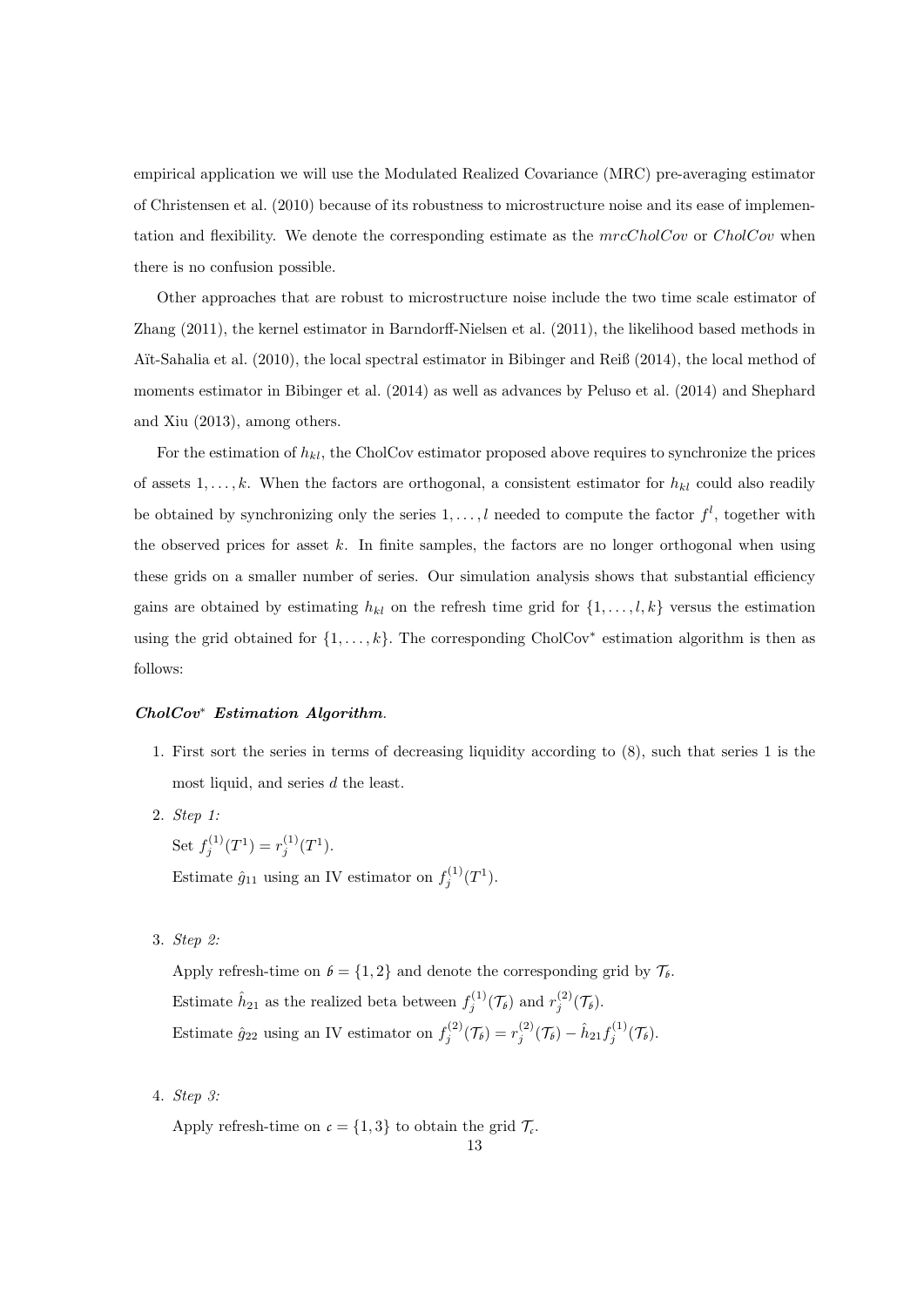Estimate  $\hat{h}_{31}$  as the realized beta between  $f_j^{(1)}(\mathcal{T}_\epsilon)$  and  $r_j^{(3)}(\mathcal{T}_\epsilon)$ . Apply refresh-time on  $d = \{1, 2, 3\}$  to obtain the grid  $\mathcal{T}_d$ . Compute  $f_j^{(2)}(\mathcal{T}_d) = r_j^{(2)}(\mathcal{T}_d) - \hat{h}_{21} f_j^{(1)}(\mathcal{T}_d)$ Estimate  $\hat{h}_{32}$  as the realized beta between  $f_j^{(2)}(\mathcal{T}_d)$  and  $r_j^{(3)}(\mathcal{T}_d)$ . Estimate  $\hat{g}_{33}$  using an IV estimator on  $f_j^{(3)}(\mathcal{T}_d) = r_j^{(3)}(\mathcal{T}_d) - \hat{h}_{32} f_j^{(2)}(\mathcal{T}_d) - \hat{h}_{31} f_j^{(1)}(\mathcal{T}_d)$ .

- 5. Step  $k=4$  to d:
	- For  $l = 1, \ldots, (k 1)$ :

Create the grid  $\tau^z$  by applying refresh-time on  $z = \{1, \ldots, l, k\}$  to obtain the grid  $\mathcal{T}_z$ . Extract the factors  $f_j^{(m)}(\mathcal{T}_z) = r_j^{(m)}(\mathcal{T}_z) - \sum_{n=1}^{m-1} h_{mn} f_j^{(n)}(\mathcal{T}_z)$ , for  $m = 1, ..., l$  at the new grid. Estimate  $\hat{h}_{kl}$  as the realized beta between  $f_j^{(l)}(\mathcal{T}_z)$  and  $r_j^{(k)}(\mathcal{T}_z)$ .

Estimate the  $g_{kk}$  as the IV of projections based on the estimates  $\hat{h}$ .

Finally, we also recommend to use a strip and replace method such that the diagonal elements of the CholCov are estimated using all available observations. More precisely, denote by  $\hat{D}$  the diagonal matrix with the ratio between the integrated variance estimates and the corresponding diagonal elements of  $H\hat{G}\hat{H}$ . Then the strip and replace version of the CholCov is

$$
CholCov^{\bullet} = \hat{D}^{1/2} \hat{H} \hat{G} \hat{H} \hat{D}^{1/2}.
$$
\n(20)

In the simulations and application we will use the MRC pre-averaging estimator of Christensen et al. (2010) for the estimation of  $g_{kk}$  and  $h_{kl}$  and denote this by  $mrcCholCov^{\bullet}$  or  $CholCov$  when there is no confusion possible.

## 4. Asymptotic Results

In this section we derive the asymptotic distribution of the realized covariance based CholCov estimator in (16)-(17) using returns observed at the refresh time grids for the first  $1, \ldots, k$  assets, denoted by  $\mathcal{T}_k$ . Throughout the results, we assume that the refresh times  $\mathcal{T}_k$  coincide with observation times for the first k assets, i.e.  $\mathcal{T}_k \subset T_i$ , for  $i = 1, \ldots, k$ , and that  $\mathcal{T}_{k+1} \subset \mathcal{T}_k$ , such that the returns on the refresh time grid  $\mathcal{T}_{k+1}$  can be written as a linear combination of the returns on the grid  $\mathcal{T}_k$ . We further simplify the model by assuming that the underlying diffusion process has constant volatility,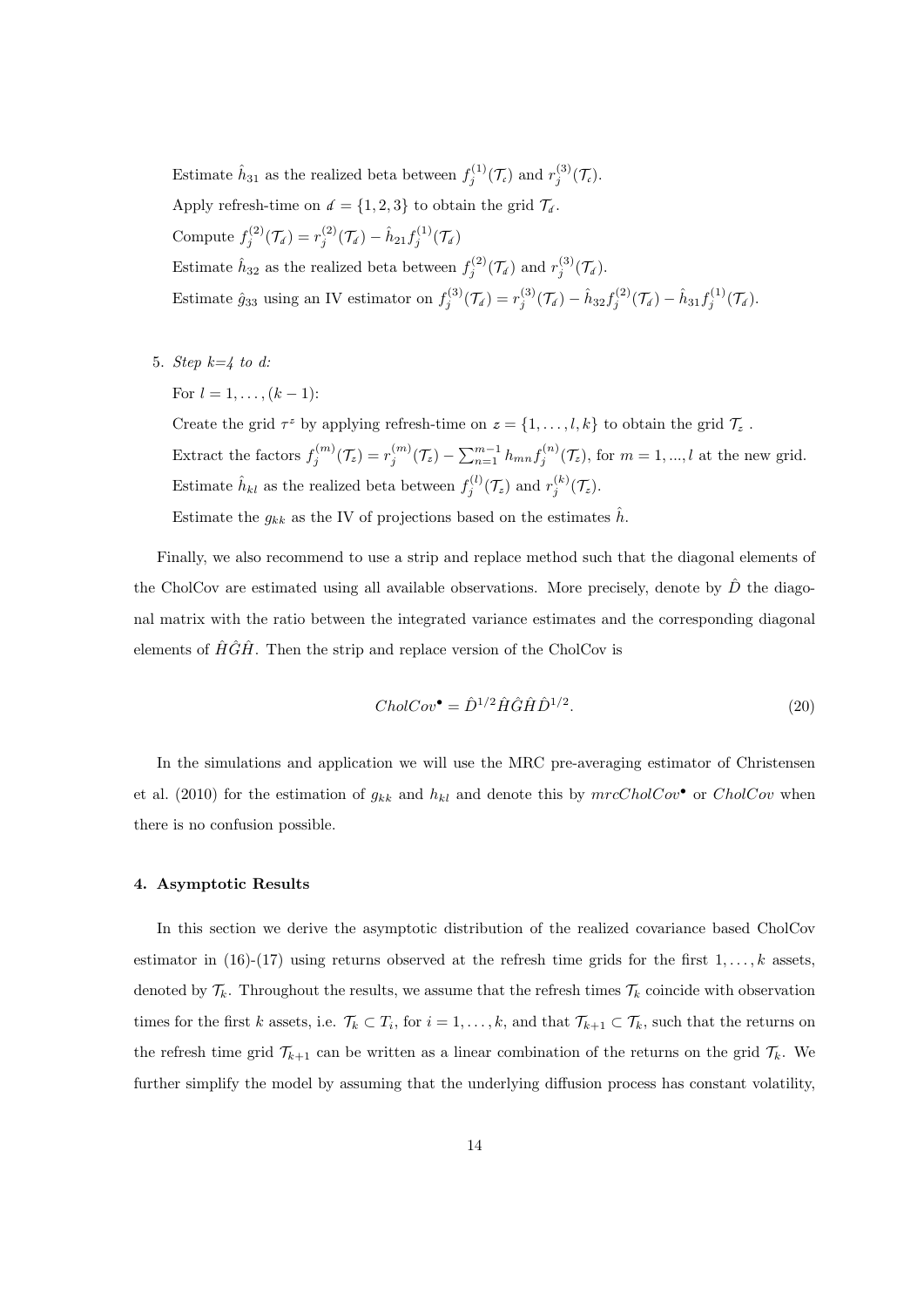no drift and that the prices are observed without microstructure noise, i.e.

$$
dY_t = \sigma_0 dW_t. \tag{21}
$$

We show that even in this case, obtaining the asymptotic distribution of the parameters estimated sequentially on different time grids is non-trivial. In order to obtain this results, we first recall the usual maximum likelihood estimation results under synchronous observations and show that the CholCov estimated on non-synchronous series is consistent and marginally normal. Then, using Malliavin calculus and the results in Nualart and Peccati (2005); Peccati and Tudor (2005); Nourdin et al. (2010), we derive the joint distribution and show that the asymptotic covariance of the scaled CholCov parameter estimates is proportional to that of the Realized Covariance (Barndorff-Nielsen and Shephard, 2004a) with a factor that is a function of the overlap of the different grids. All proofs are provided in Appendix B.

## 4.1. Preliminaries

In this section,  $(\Omega, \mathcal{F}, (\mathcal{F}_t)_{0 \leq t \leq 1}, \mathbb{P})$  will denote a filtered probability space satisfying the usual conditions of right-continuity and completeness and where the observed prices are generated by the Brownian martingale without drift and constant volatility in (21).

Let  $\mathbb{M}_d^+$  be the space of symmetric positive definite matrices with real entries. We will embed  $\mathbb{M}_d^+$ with the Frobenius norm such that if  $A \in M_d^+$ , then  $||A|| = tr (A^T A)^{1/2}$ . The Cholesky decomposition is unique on  $\mathbb{M}_d^+$ . This means that the mapping  $\Sigma(H, G) = HGH'$ , creates a bijection between the convex space

 $\mathbb{M}_{d,chol}^+ = \{ (H, G) : G \text{ diagonal and } H \text{ lower diagonal with ones in its diagonal} \},$ 

and  $\mathbb{M}_d^+$ . Let  $I_k$  be the  $k \times k$  identity matrix and  $\Pi_k$  the projection matrix, which, for a d-dimensional vector x, projects  $x = (x_1, \ldots, x_d)'$  on  $x(k) := (x_1, \ldots, x_k)'$ . Furthermore, if A is  $d \times d$  matrix and  $1 \leq k \leq d$ ,  $A(k)$  will denote the projection of A into its first submatrix of dimension  $k \times k$ , i.e.  $A(k) = (A_{i,j})_{i,j=1,\ldots,k}$ . In particular, if  $A \in \mathbb{M}_d^+$ ,

$$
A(k) = \Pi_k A \Pi'_k. \tag{22}
$$

We will use a row version of the vech operator that stacks the rows of the lower-triangular part of a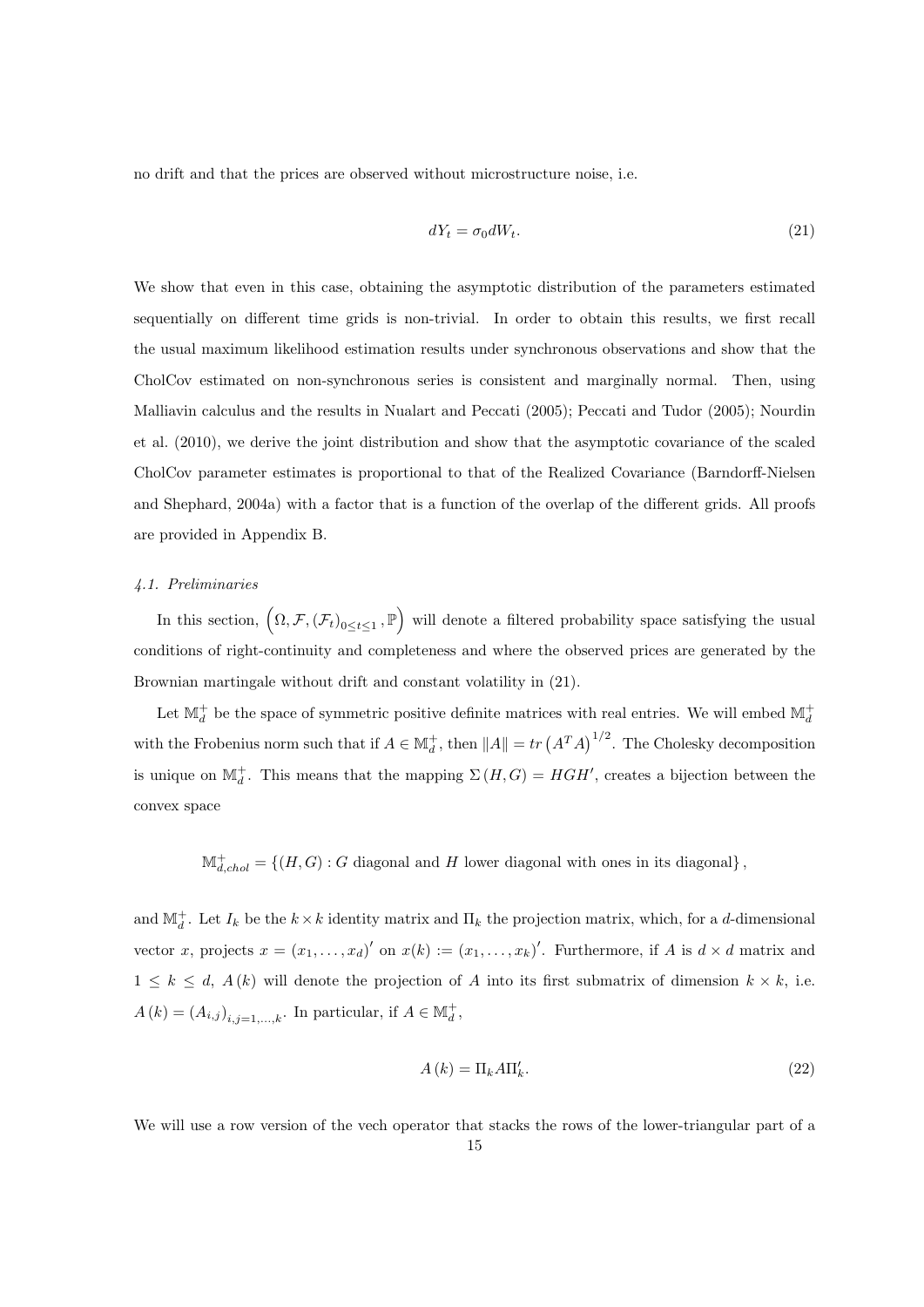$d$ -dimensional matrix  $A$  into a vector, as follows:

rvech 
$$
(A) = (a_{11}, a_{21}, a_{22}, \ldots, a_{k1}, a_{k2}, \ldots, a_{kk-1}, a_{kk}, \ldots, a_{dd-1}, a_{dd})'
$$
.

Note that

$$
\text{rvech}\left(A\left(k\right)\right) = L\left(\Pi_k \otimes \Pi_k\right) M B^{-1} \text{rvech}\left(A\right),\tag{23}
$$

with L and M such that vech  $(A) = L$  vec $(A)$  and vec $(A) = M$  vech  $(A)$  and B satisfying rvech $(A) =$ B vech(A). Obviously rvech is an injective continuously differentiable linear mapping from  $\mathbb{M}_d^+$  into a convex subset of  $\mathbb{R}^{d(d+1)/2}$ .

Throughout the following we will use versions of  $[(H - I_d) + G]$ , where all elements on a single row are estimated on the same grid. The parameters on a lower row are estimated using refresh-times of a larger number of assets than those belonging to an upper row. The rvech of this matrix will therefore stack the elements in such a way that elements on the same grid are adjacent.

## 4.2. The case of synchronous observations

Here we consider the synchronized sample and thus  $T := \mathcal{T}_1 = \mathcal{T}_2 = \ldots = \mathcal{T}_d$ . First, assume n equispaced returns. The corresponding log-likelihood function is:

$$
\overline{Q}_n(\Sigma_0) := -\frac{1}{2} \left\{ \ln \left( |\Sigma_0| \right) + \text{tr} \left[ \Sigma_0^{-1} \overline{\Sigma}_n \right] \right\}, \quad n \in \mathbb{N}, \tag{24}
$$

where  $\overline{\Sigma}_n$  is the realized covariance estimator using all available prices:

$$
\overline{\Sigma}_n = \overline{\Sigma} := \sum_{j=1}^n (Y_{t_j^n} - Y_{t_{j-1}^n})(Y_{t_j^n} - Y_{t_{j-1}^n})'.\tag{25}
$$

It is well known that  $\overline{\Sigma}_n$  maximizes  $\overline{Q}_n$  on  $\mathbb{M}_d^+$  and, under  $\mathbb{P}$ , it is strongly consistent for  $\Sigma_0$ , that is  $\overline{\Sigma}_n \stackrel{a.s.}{\longrightarrow} \Sigma_0$ , as  $n \to \infty$ . On the other hand, since  $\overline{\Sigma}_n \in M_d^+$  almost surely, there exists a unique pair of matrices,  $\overline{G}_n$  and  $\overline{H}_n$ , diagonal and lower diagonal with ones in its diagonal, respectively, such that

$$
\overline{\Sigma}_n = \overline{H}_n \overline{G}_n \overline{H}_{n}', \quad \text{a.s.}
$$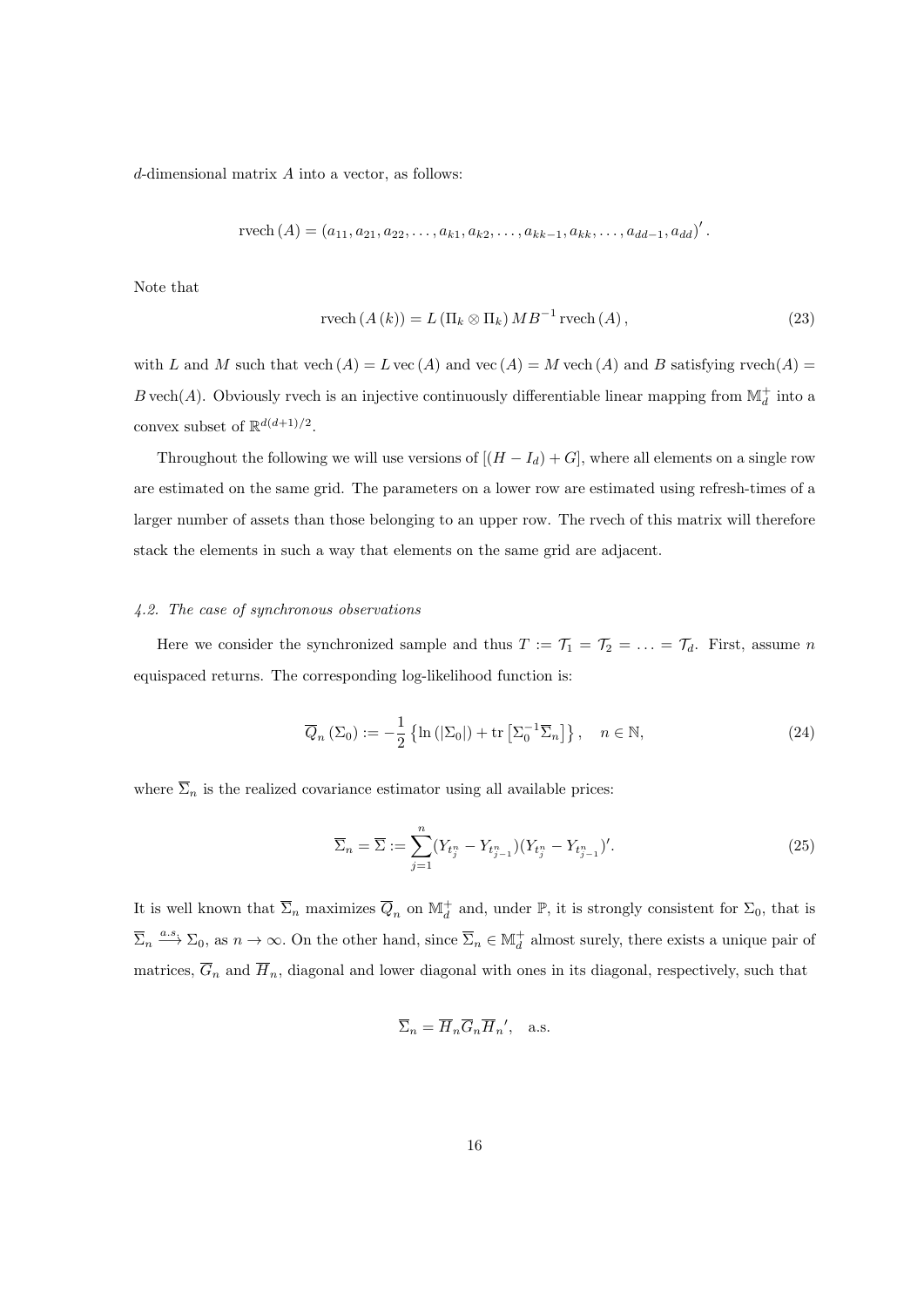It follows from this that,  $\overline{g}_{11} = \overline{\Sigma}_{11}$ ,  $\overline{h}_{i1} = \frac{\Sigma_{i1}}{\overline{g}_{11}}$  for  $i = 2, ..., d$ , and for  $k \ge 2$  and  $k > l$ 

$$
\overline{g}_{kk} = \overline{\Sigma}_{kk} - \sum_{l=1}^{k-1} \overline{h}_{kl}^2 \overline{g}_{ll}, \qquad (26)
$$

$$
\overline{h}_{kl} = \frac{1}{\overline{g}_{ll}} \left( \overline{\Sigma}_{kl} - \sum_{i=1}^{l-1} \overline{h}_{kl} \overline{h}_{il} \overline{g}_{ii} \right).
$$
 (27)

**Proposition 1** Suppose that  $T_1 = T_2 = \ldots = T_d$  and  $\Delta_i(T) = 1/n$ . Let  $(\widehat{H}, \widehat{G}) \in M_{d, chol}^+$  be the matrices associated to (16) and (17). Then  $\left(\widehat{H},\widehat{G}\right)$  is the Cholesky decomposition of  $\overline{\Sigma}$  (the MLE estimator of  $\Sigma_0$ ). In particular,  $(\widehat{H}, \widehat{G})$  is strongly consistent for  $(H_0, G_0)$  under  $\mathbb P$  and

$$
n^{1/2} (\hat{q} - q_0) \stackrel{d}{\rightarrow} N(0, \Phi), \quad \text{as } n \to \infty,
$$

where  $\hat{q} := \text{rvech}\left[\left(\widehat{H} - I_d\right) + \widehat{G}\right]$ ,  $q_0 := \text{rvech}\left[(H_0 - I_d) + G_0\right]$ ,  $\Phi \in \mathbb{M}_{d(d+1)/2}^+$  is the inverse of the Fisher's information associated to  $\overline{Q}_n$  as a function of rvech  $(\Sigma_0)$ .

General formulas for the score function, the Hessian matrix, and the Fisher information for the parameters of  $q_0$  are given in Appendix C. In particular, we show that the estimation error of the MLE for the  $g_{kk}^0$  parameters is asymptotically uncorrelated to that of the MLE for the  $h_{kl}^0$  parameters, and that the estimation errors of  $h_{kl}^0$  and  $h_{mn}^0$  are only correlated if  $l = n$ . As such, the Fisher matrix and its inverse are block diagonal. An unsurprising but interesting result is that the asymptotic variance of the  $g_{kk}^0$  elements, which are computed as realized variances, is equal to  $2(g_{kk}^0)^2$ .

**Remark 1** Observe that in the previous proposition  $(\widehat{H}, \widehat{G})$  is the Cholesky decomposition of the realized variance associated to the mesh T. This property only holds when  $\Delta_i(T) = 1/n$ . For the general case (non-equally spaced mesh), if  $T = \{0 = t_0^n < t_1^n < \cdots < t_n^n = 1\}$ , then the MLE  $\left(\widetilde{H}, \widetilde{G}\right)$ is the Cholesky decomposition of

$$
\widetilde{\Sigma} = \sum_{j=1}^{n} \frac{1}{n \Delta_j(T)} (Y_{t_j^n} - Y_{t_{j-1}^n}) (Y_{t_j^n} - Y_{t_{j-1}^n})',
$$
\n(28)

where  $\Delta_j(T) = t_j^n - t_{j-1}^n$ , which of course does not coincide with the realized variance. However, we can resolve this situation by imposing asymptotic behavior on the observation times. Indeed, let  $\hat{\Sigma}$  be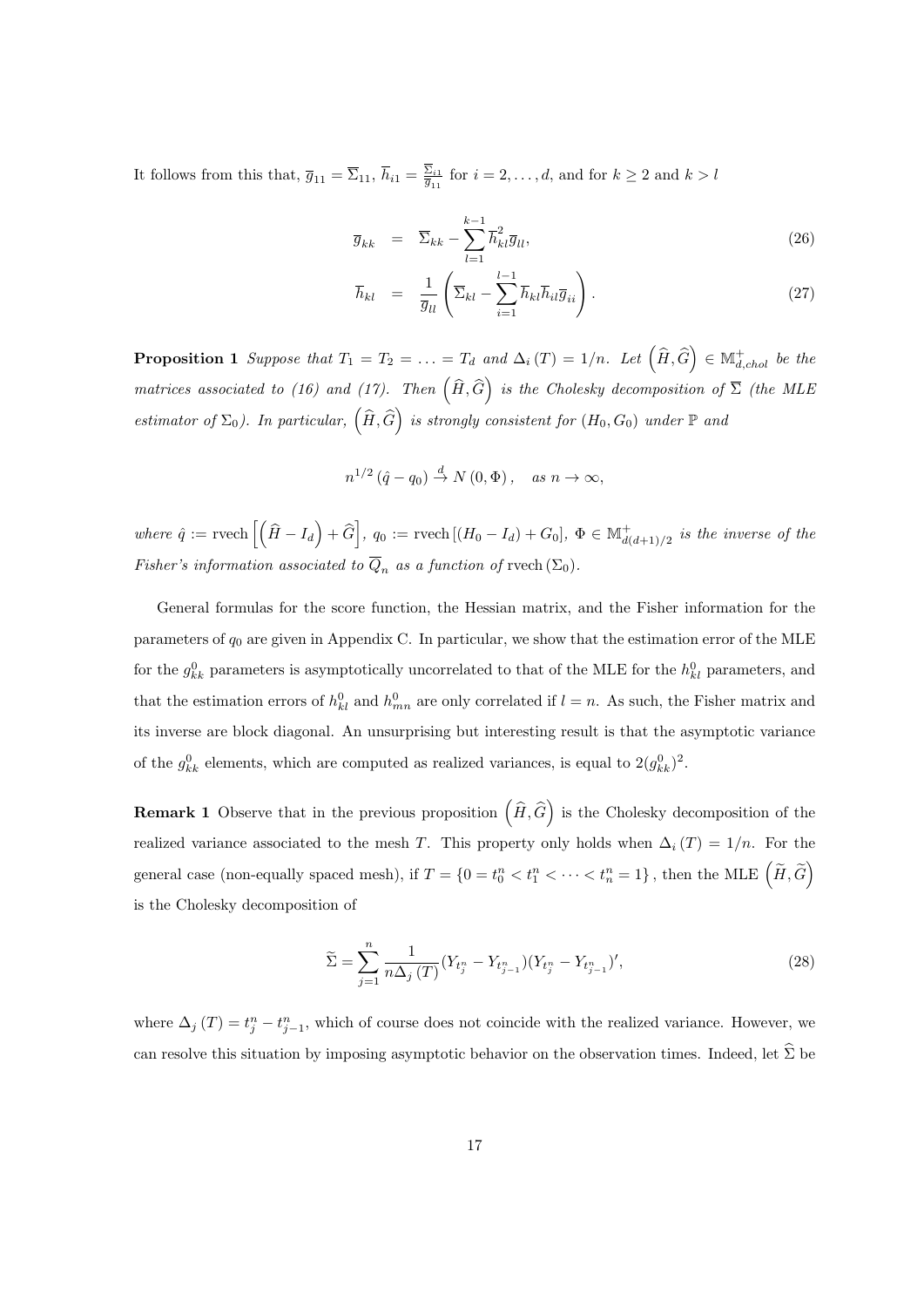the realized variance associated to the mesh T and  $\widetilde{\Sigma}$  the MLE estimator of (28). Trivially we have

$$
\left\|\widehat{\Sigma} - \widetilde{\Sigma}\right\| \le \sup_{j} \left| \frac{1}{\Delta_j(T) n} - 1\right| \left\|\widehat{\Sigma}\right\|.
$$
 (29)

Therefore, if

$$
\sup_{j} |\Delta_{j}(T) n - 1| \to 0, \quad \text{as } n \to \infty,
$$
\n(30)

we have that  $\hat{\Sigma} = \tilde{\Sigma} + o_{\mathbb{P}}(n^{1/2})$ . We conclude that if (30) holds, then the conclusions in Proposition 1 are true for non-equispaced data as well. Finally, let us remark that  $(30)$  implies that  $|T| :=$  $\sup_j (t_j^n - t_{j-1}^n) \sim 1/n$  as  $n \to \infty$ . This means that the convergence of  $\widehat{\Sigma}$  to  $\Sigma_0$  is not only in probability but also almost surely. See De la Vega (1974) for more details.

In the presence of non-synchronous data, the estimation is done iteratively on expanding subsets. For a given refresh time grid  $\mathcal{T}_k$  on which we estimate the Cholesky parameters  $G_k^0$  and  $H_k^0$  of the projected covariance matrix  $\Sigma_0(k) = \Pi_k \Sigma_0 \Pi'_k$  using (13) and (14), the observations are synchronous and the following result follows directly from the previous results.

Assumption 1 For every  $k = 1, ..., d-1$ ,  $T_{k+1} \subseteq T_k$  (or  $\mathcal{T}_{k+1} \subseteq \mathcal{T}_k$ ). Further, as  $n \to \infty$ ,  $N_k \to \infty$ ,  $\sup_j \Delta_j(T_k) \to 0$  and

$$
\sup_{j} |\Delta_{j}(T_{k}) N_{k} - 1| \to 0. \tag{31}
$$

**Proposition 2** Let Assumption 1 hold. Let  $(\hat{g}_{kk})_{k=1,\dots,d}$  and  $(\hat{h}_{kl})_{k=1,\dots,d,l\leq k}$  be as in (16) and (17). Define

$$
\hat{q}_k := A_k \operatorname{rvech}\left[\left(\widehat{H} - I_d\right) + \widehat{G}\right], \quad q_k^0 := A_k \operatorname{rvech}\left[\left(H_0 - I_d\right) + G_0\right],
$$

with  $A_k =$  $0 \quad I_k$  $\Bigg], i.e.$  the k−th row of  $(\widehat{H} - I_d) + \widehat{G}$  and  $(H_0 - I_d) + G_0$ , respectively. Then, for every  $k = 1, ..., d, \hat{q}_k \stackrel{\mathbb{P}}{\rightarrow} q_k^0$  and

$$
\sqrt{N_k} \left[ \hat{q}_k - q_k^0 \right] \stackrel{d}{\to} N\left(0, \overline{\Phi}_k\right), \quad \text{as } n \to \infty,
$$

where  $\overline{\Phi}_k = A_k \Phi_k A'_k$ , with  $\Phi_k = \Pi_{k(k+1)/2} \Phi \Pi'_{k(k+1)/2}$  and  $\Phi$  is as in Proposition 1.

## 4.3. A joint CLT for the CholCov

In this subsection, by using theory of Malliavin Calculus, we give necessary and sufficient conditions for which the CholCov estimator proposed in the previous part converges jointly to a multivariate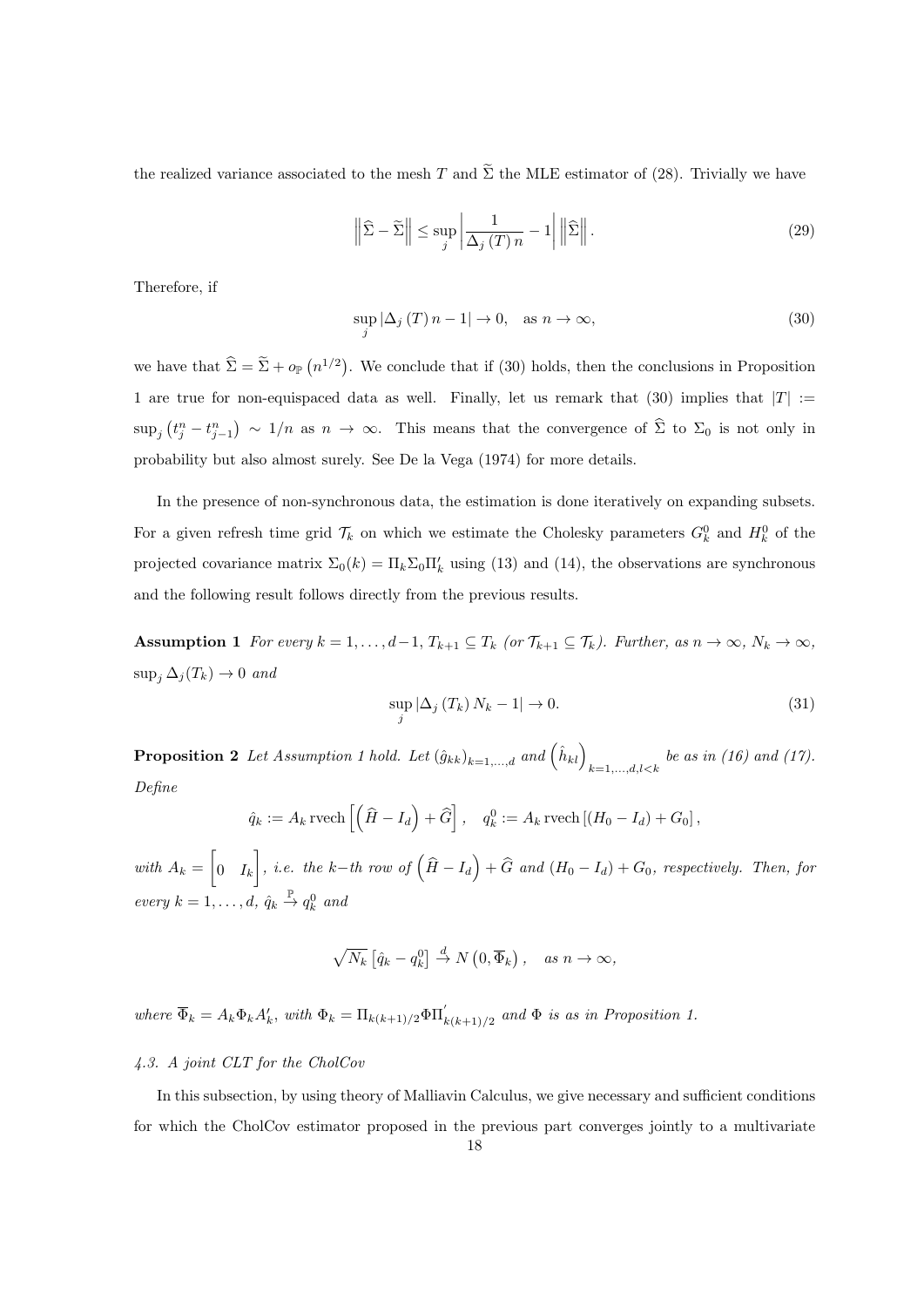normal distribution. We provide a summary of the necessary theory and results of Malliavin calculus in Appendix A.

Let  $q_k$  be as in Proposition 2. Since  $q_k = A_k q$ , with  $A_k$  as in Proposition 2 and the mapping  $(H, G) \mapsto$  rvech  $(HGH^T)$  is a continuously differentiable bijection between  $\mathbb{M}^+_{d, chol}$  and  $\mathbb{R}^{d(d+1)/2}$ , then  $q,$  by the delta method, is asymptotically normal if and only if the random vector  $\Big( A_k$  rvech  $\Big[ \widetilde\Sigma\left( k\right) \Big] \Big)$  $k=1,\ldots,d$ converges in distribution to a normal random vector. Moreover, Assumption 1 implies that rvech  $\left[\widehat{\Sigma}\left(k\right)\right]=$  $\text{rvech}\left[\widetilde{\Sigma}\left(k\right)\right]+o_{\mathbb{P}}\left(N_{k}^{-1/2}\right)$  $\binom{n-1}{k}$ , with  $\widehat{\Sigma}(k)$  the realized variance of the process  $\pi_k(X)$  for the mesh  $T_k$ . Hence, the asymptotic properties of q are the ones of  $\left(A_k \text{ rvech}\left[\widehat{\Sigma}\left(k\right)\right]\right)$ which we derive in<br> $k=1,\ldots,d$ the following theorem.

**Theorem 1** Let Assumption 1 hold. For every  $k = 1, ..., d$ , let  $\beta_k = A_k$  rvech  $\left[\sqrt{N_k}\left(\widehat{\Sigma}(k) - \Sigma_0(k)\right)\right]$ be the k-th row of  $\sqrt{N_k}$   $(\hat{\Sigma}(k) - \Sigma_0(k))$  and let  $\beta = (\beta_k)_{k=1,\dots,d}$ . Then  $\beta$  converges to a normal random vector if and only if for every  $k = 1, \ldots, d$  and  $l = 1, \ldots, d - k$  the following limit exists

$$
\lim_{n \to \infty} \Psi((k, i), (k + l, j)) \rho_{k, k + l}(n), \qquad (32)
$$

where

$$
\rho_{k,k+l}(n) := \sqrt{N_k N_{k+l}} \sum_{m=1}^{N_k} \sum_{p=1}^{N_{k+l}} Leb \left(\Lambda_p^{k+l} \cap \Lambda_m^k\right)^2, \tag{33}
$$

$$
\Psi((k,i),(k+l,j)) := \frac{1}{2} \sum_{x=1}^{d} \sum_{y=1}^{d} \left( \sigma_{k,x}^{0} \sigma_{i,y}^{0} + \sigma_{k,y}^{0} \sigma_{i,x}^{0} \right) \left( \sigma_{k+l,x}^{0} \sigma_{j,y}^{0} + \sigma_{k+l,y}^{0} \sigma_{j,x}^{0} \right)
$$
\n
$$
= \Sigma_{k,k+l}^{0} \Sigma_{i,j}^{0} + \Sigma_{k,j}^{0} \Sigma_{i,k+l}^{0}
$$
\n(34)

and

$$
\Lambda_m^k = (t_{m-1}^k, t_m^k], \quad k = 1, \ldots, d, m = 1, \ldots, N_k,
$$

with  $Leb((a, b]) = b - a$  for  $a < b$ . Furthermore, if  $\beta$  converges in distribution to a normal random vector, then its covariance structure is given by

$$
\varphi((k,i),(k+l,j)) := \lim_{n \to \infty} \mathbb{E} \left[ \beta_k(i) \, \beta_{k+l}(j) \right] = \Psi((k,i),(k+l,j)) \, \rho_{k,k+l},\tag{35}
$$

with  $\beta_k(i)$  the ith entry of  $\beta_k$ ,  $\rho_{k,k} = 1$  and  $\rho_{k,k+l} := \lim_{n \to \infty} \rho_{k,k+l}(n)$ , for every  $k = 1, \ldots, d$ ,  $l = 0, 1, \ldots, d - k.$ 

Verifying that the limit in (35) exists is in general difficult and strongly dependent of the observation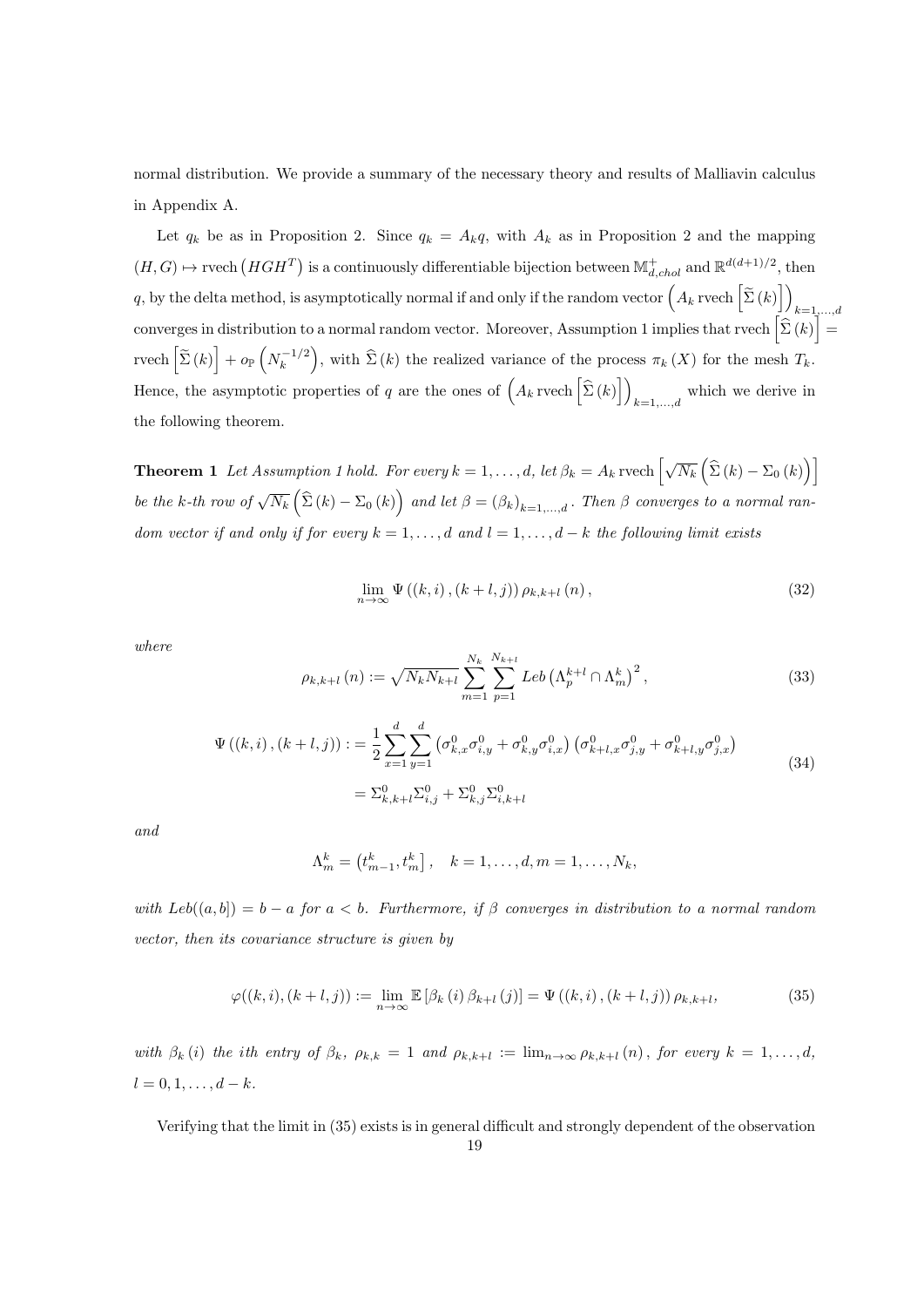times  $T_k$ . In the equally spaced case the following result holds.

**Theorem 2** Under the notation of Theorem 1, if  $\Delta_i(T_k) = \frac{k}{n}i$ , and  $\Delta_{N_k}(T_k) = 1 - \frac{k}{n} \left\lfloor \frac{n}{k} \right\rfloor$ , for  $k = 1, \ldots, d, i = 1, \ldots, \lfloor \frac{n}{k} \rfloor$  and  $n \geq 2d$ , then the limit in (32) exists and  $\beta$  is asymptotically normal with covariance structure given by  $(35)$ .

Applying the delta method, we obtain the following the asymptotic normality result for the distribution of the CholCov estimator.

**Corollary 1** Let  $q = (q_k)_{k=1,\dots,d}$ , with  $q_k$  as in Proposition 2. Under Assumption 1, q is asymptotically normal if and only if the limit in (32) exists. Its covariance structure is given by

$$
\lim_{n \to \infty} \mathbb{E} \left[ \hat{q} \hat{q}' \right] = \nabla q'_0 \Psi \nabla q_0,
$$

where  $\Psi$  is as in Theorem 1 and  $\nabla q_0$  the gradient of  $q_0$  with respect to rvech( $\Sigma_0$ ).

Remark 2 A Feasible Estimator of the asymptotic covariance matrix. Theorem 1 shows that the distribution of the CholCov using the RCOV as candidate estimator has the asymptotic distribution of the RCOV when data is synchronous. In case on non-synchronous price observations, the asymptotic covariance of the CholCov estimates correspond to the covariance of the RCOV estimates, multiplied by the scaling factor  $\rho_{k,k+l}$ .  $\rho_{k,k+l}$  can easily be computed using the observation times and for Ψ, the asymptotic covariance of the realized covariance estimator, we recommend to use the estimator of Barndorff-Nielsen and Shephard (2004a). We suggest simply synchronizing all series at once to estimate this quantity, and will show in the simulations that this feasible estimator works well in finite samples.

## 5. Monte Carlo simulation

The CholCov estimators are positive semidefinite by construction and, in the presence of noise, it uses robust sequential estimators of the underlying  $q$  parameter such as the pre-averaging MRC estimator. In this section, we first use a Monte Carlo analysis to compare the accuracy of the  $mrCholCov$ using pre-averaging based estimates of  $q$  with the standard MRC estimator of Christensen et al. (2010) and its composite counterpart, denoted cMRC. The standard MRC is estimated on a fully synchronized sample with N observations. It is implemented with a window length of  $\lfloor N^{1/2+0.1} \rfloor$  at which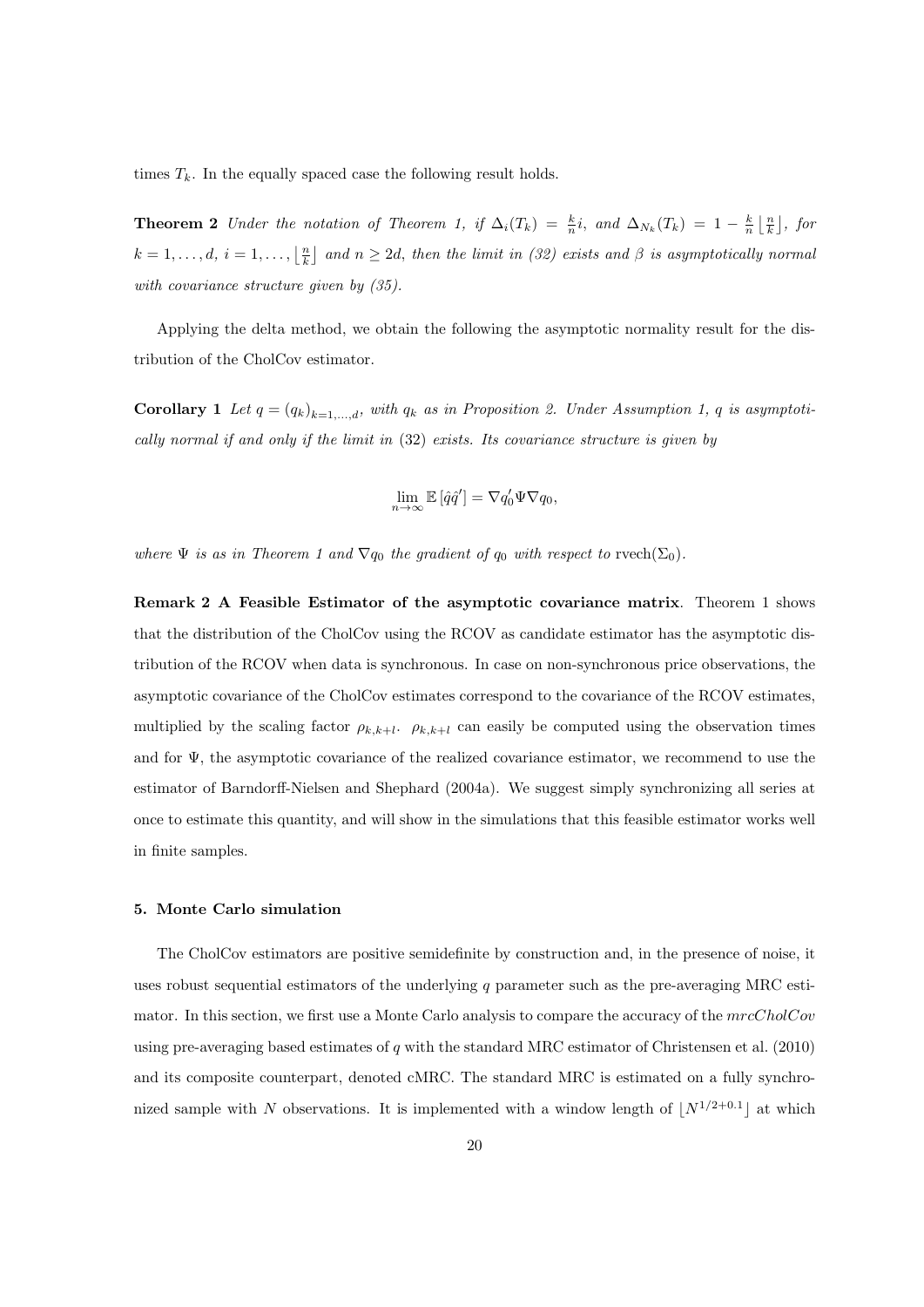it is guaranteed to be PSD, but for which the convergence is only at the rate  $N^{1/5}$ . For the cMRC estimator in which elements are estimated on pairwise grids, we use the  $N^{1/4}$  rate MRC estimator with window length  $\lfloor N^{1/2} \rfloor$ . We use the same efficient estimator for the  $mrcCholCov^{\bullet}$ , which will still result in a PSD estimate. We report the average condition number of the different estimators for a range of sample sizes and show the CholCov systematically has a lower condition number than its counterparts. For the  $mrcCholCov$ , the asymptotic distribution is unknown. We conclude this section by studying the finite-sample accuracy of the normality approximation for the finite-sample distribution of the realized covariance based CholCov estimates (assuming prices are observed without microstructure noise), as described in Section 4.

# 5.1. Setup

As in Barndorff-Nielsen et al. (2011), we generate hypothetical prices, with  $Y^{(i)}(s)$  the associated log-price of asset  $i$ , from the log-price diffusion given by

$$
dY_t^{(i)} = \mu^{(i)}ds + dV_t^{(i)} + dF_t^{(i)}
$$
  
\n
$$
dV_t^{(i)} = \rho^{(i)} \sigma_t^{(i)} dB_t^{(i)}
$$
  
\n
$$
dF_t^{(i)} = \sqrt{1 - (\rho^{(i)})^2} \sigma_t^{(i)} dW_t,
$$

with  $k = 1, \ldots, d$ . All  $B^{(i)}$  as well as W are independent Brownian motions.  $F^{(i)}$  denotes the common factor, scaled by  $\sqrt{1-\rho^2}$  to determine its strength.

Each  $Y^{(i)}$  is a diffusive SV model with drift  $\mu^{(i)}$ . Their random spot volatility are given by  $\sigma^{(i)}$  =  $\exp(\beta_0^{(i)} + \beta_1^{(i)}\varrho^{(i)})$ , with  $d\varrho^{(i)} = \alpha^{(i)}\varrho^{(i)}dt + dB^{(i)}$ . The correlation between the changes in  $Y^{(i)}$  and  $Y^{(j)}$  is constant and equals  $\sqrt{1 - (\rho^{(i)})^2} \sqrt{1 - (\rho^{(j)})^2}$ .

We calibrate the parameters  $(\mu, \beta_0, \beta_1, \alpha, \rho)$  at  $(0.03, -5/16, 1/8, -1/40, -0.3)$  as in Barndorff-Nielsen et al. (2011). The stationary distribution of  $\rho$  is used to restart the process each day at  $\varrho(0) \sim \mathcal{N}(0, \left(-2(\beta)^2/\alpha\right)^{-1})$ . The parameter choice ensures that  $E\left(\int_0^1 \sigma^{(i)2}(u) du\right) = 1$ . The fact that  $\rho$  is set equal for all i leads to an equicorrelation structure with common correlation coefficient 0.91.

Microstructure noise is added to the return log-prices as  $X^{(i)} = Y^{(i)} + \epsilon^{(i)}$  with

$$
\epsilon^{(i)} \mid \sigma, X \stackrel{iid}{\sim} \mathcal{N}(0, \omega^2) \quad \text{with} \quad \omega^2 = \xi^2 \sqrt{N^{-1} \sum_{j=1}^N \sigma^{(i)4}(j/N)}.
$$

Hence, the variance of the noise increases with the variance of the underlying process, in line with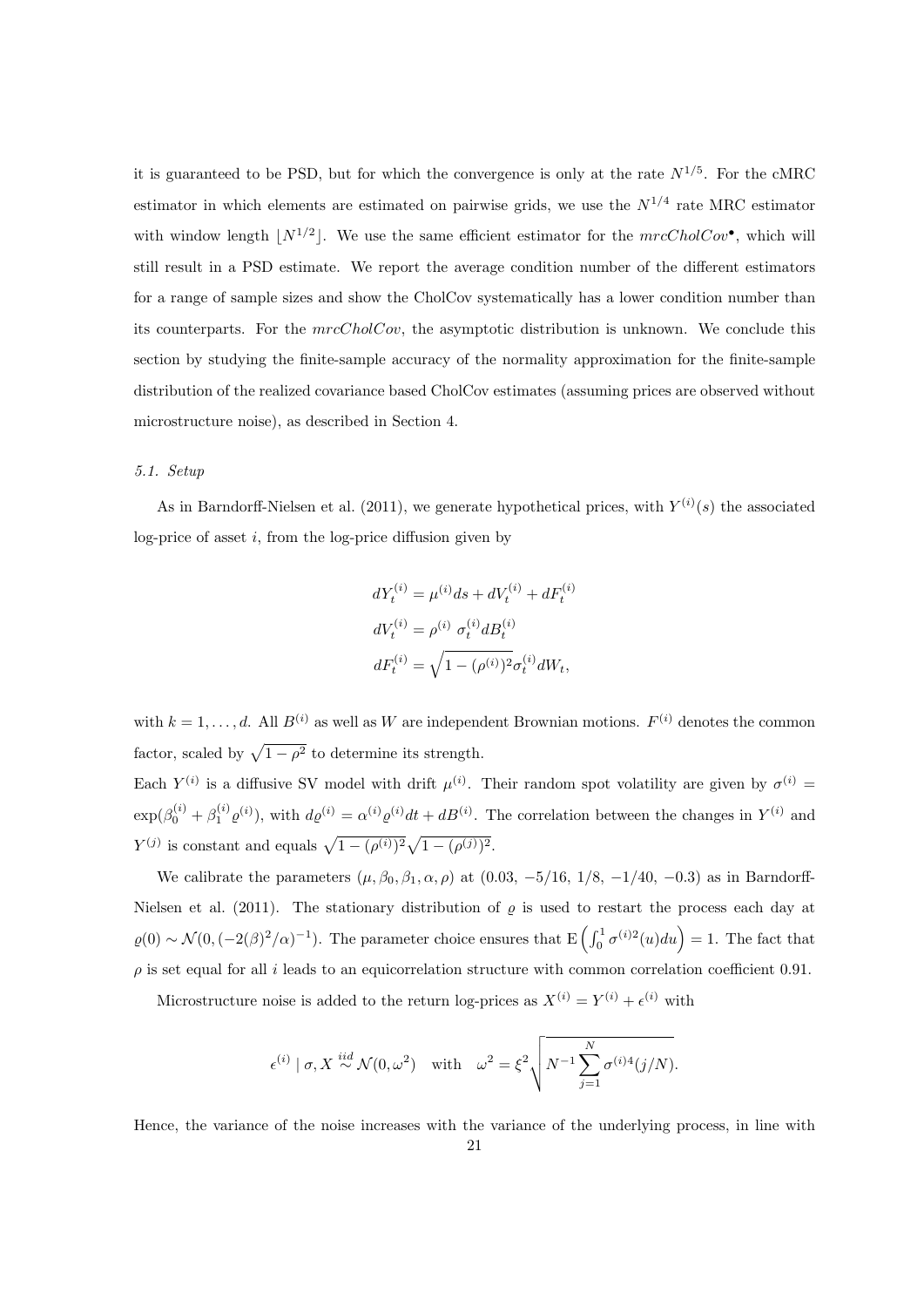evidence from Bandi and Russell (2006).

Finally, independent Poisson processes are used to extract irregular, non-synchronous data from the complete high-frequency dataset. Each Poisson process is governed by a parameter  $\lambda^{(i)}$ , resulting in on average one observation every  $\lambda^{(i)}$  seconds for series *i*. On average, the series are observed  $23,400/\lambda^{(i)}$  times.

For each estimator, the bias and RMSE for variance and covariance elements are computed separately. The bias and RMSE, for a given element  $(k, l)$  of the matrix  $\hat{\Sigma}_{k,l}$ , are defined as

Bias<sub>k,l</sub> = 
$$
\hat{\Sigma}_{k,l} - \Sigma_{k,l}
$$
 and RMSE<sub>k,l</sub> =  $\sqrt{(\hat{\Sigma}_{k,l} - \Sigma_{k,l})^2}$ . (36)

We report the averages of the above two statistics over 1.000 replications. We consider average bias and RMSE over multiple elements, making a distinction between liquid and illiquid assets.

# 5.2. Comparison of CholCov with the standard (composite) MRC estimators

The comparison is done for  $d = 20$  series with  $\lambda = \{5, 5, \ldots, 5, 120\}$ .<sup>4</sup> The first nineteen series are observed on average every five seconds, and the last series once every two minutes. The MRC on the full dataset will generally use less than 23, 400/120 observations, even though for the vast majority of the series more data is available. Our estimators will use the high observation frequency of the liquid series for all elements but those involving the last series.

We consider the MRC as well as its Composite counterpart, denoted cMRC. For the Composite estimator, as in Lunde et al.  $(2015)$ , we first estimate the variances,  $D$ , using the univariate version of the estimator, after which realized correlations, R, are estimated on pairs of data. Similar to the CholCov, these estimators not only have the advantage of better data-sampling, but also optimal bandwidth selection for each element. The resulting estimate of the covariance matrix, DRD, will not necessarily be PSD, so any possible negative eigenvalues are set to slightly over zero as in Barndorff-Nielsen and Shephard (2004b). Their performance is compared in terms of the three aforementioned criteria. For the bias and RMSE the results are split up by reporting the averages of those elements involving the illiquid stock, and those that do not separately.

Table 1 reports the results of the simulation. Panel A reports the fraction of PSD estimates for the various estimates. The CholCov and MRC estimators are both PSD by construction. The cMRC is not ensured to be PSD, and the simulations show that in the vast majority of cases it is not.

<sup>&</sup>lt;sup>4</sup>Unreported simulations show similar, if less pronounced, conclusions with  $\lambda = 5$  for all assets and  $\lambda =$  $\{2, 4, \ldots, 38, 40\}.$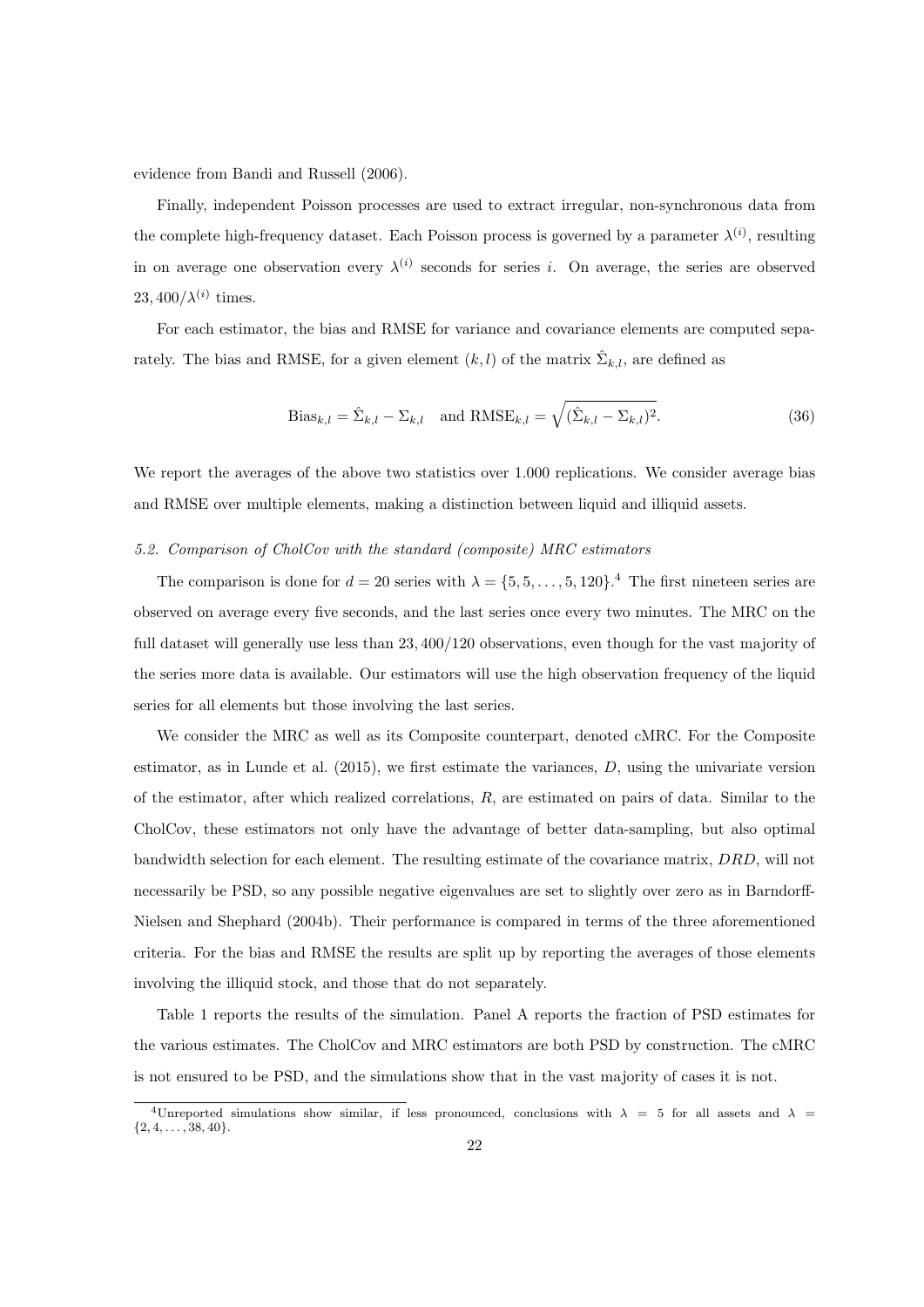Panel B reports estimation results of the various individual elements. We show the average bias and RMSE of all covariance, correlation and variance elements, as well as their averages for those elements involving the illiquid asset and those that do not separately. First consider the MRC. As everything is estimated on a common grid, there is no real difference in the bias and RMSE for each of the elements between the liquid and illiquid stocks. Compared to the other estimators, even if the bias is sometimes similar, the RMSE is larger for all elements.

Both versions of the CholCov and cMRC are much more accurate. The only problem occurs in the variance estimate of the illiquid series, which is common to both estimators. The Strip-and-Replace estimation reduces RMSE, but has slightly larger bias compared to the mrcCholCov. The bias in variances transfers to a bias in the covariances involving the illiquid assets, but the correlation is estimated accurately. On average, the mrcCholCov<sup>•</sup> estimates the correlations with the least bias and the lowest RMSE, amongst the estimators considered.

Finally, we report more results on the quality of the estimates by reporting condition numbers for various dimensions. The condition number is defined as the ratio of the maximum over the minimum eigenvalue. A problem is said to be ill-conditioned if this ratio is large. In practise, this is mainly due to extremely low minimum eigenvalues. A well-conditioned matrix ensures that operations like inverting the matrix do not amplify estimation error, which is critical in many applications. As before, we investigate this within our simulations, where prices are simulated using poisson processes with parameters  $\lambda = \{5, 5, ..., 5, 120\}$ , and we set the noise variance to  $\xi^2 = 0.001$ .

Table 2 reports the average condition number over 1000 simulations of the true matrix ICOV, and the estimated matrices. It becomes clear that the CholCov leads to slightly better conditioned matrices than the cMRC and vastly better conditioned matrices than the MRC. This is especially true for larger dimensional problems.

The simulation demonstrates that in a large dimensional setting, the sequential estimation of the integrated correlation utilizing the Cholesky decomposition offers vast improvements over fulldimensional estimation, and slight improvements in the Frobenius Distance over pairwise estimation. However, the CholCov is PSD by construction, whereas the Composite estimator needs a regularization to become PSD.

#### 5.3. Normality of the CholCov estimator in finite samples with stochastic volatility.

The final simulations aim to validate the asymptotic theory for the realized covariance based CholCov estimator using the expanding refresh time grids  $\mathcal{T}_k$ . We assess the robustness of the results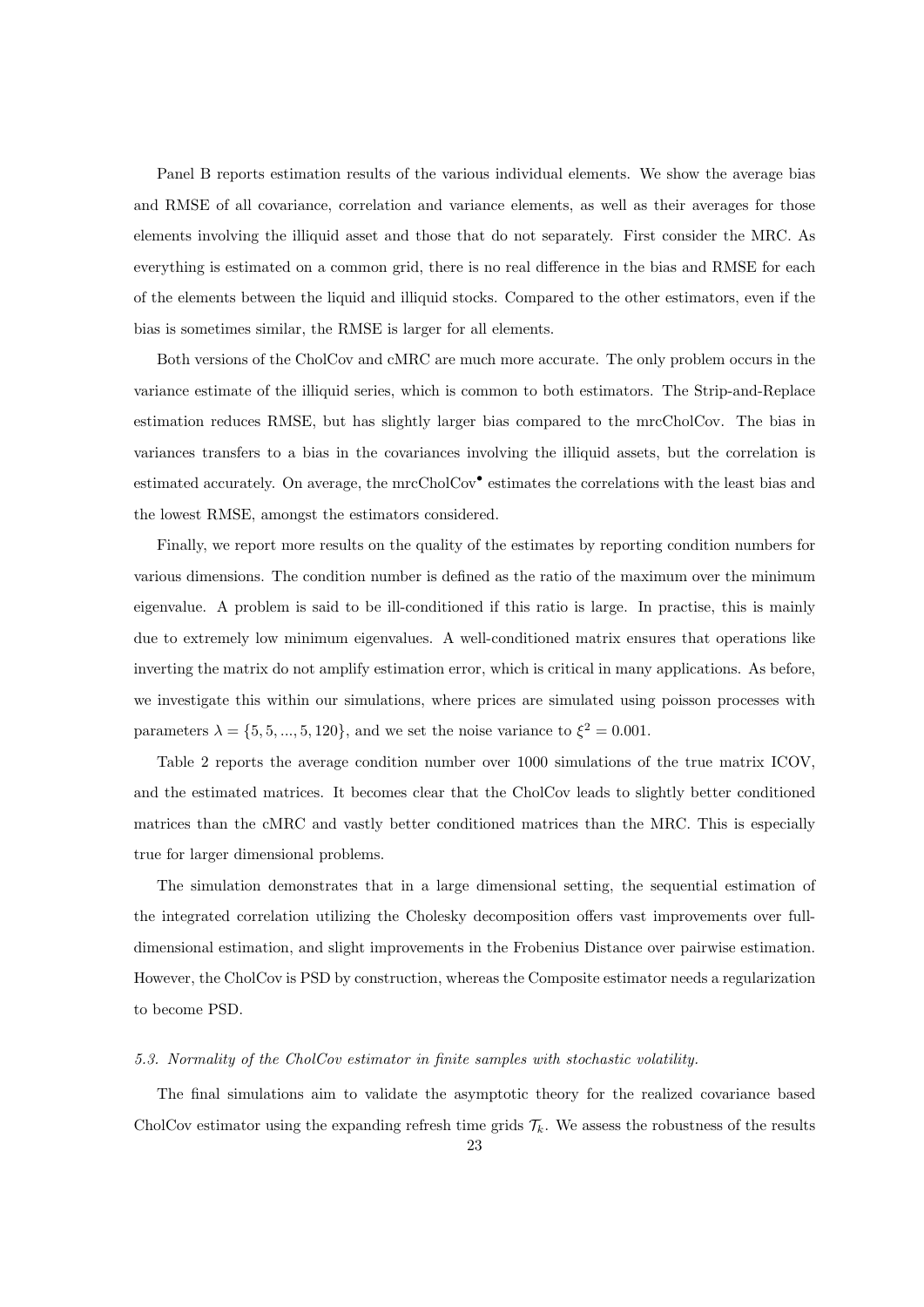to deviations from the assumptions on the underlying process. To do so, we simulate a five-dimensional process according to the DGP described in Subsection 5.1. We consider different assumptions on the DGP. First, we distinguish between constant and time-varying volatility. Second, we consider different types of asynchronisity. Type I has no asynchronicity, and all observations are equispaced. Type II has asynchronicity, where the first series is observed every second, 5% of data is randomly discarded for the second series and an additional 5% of data is randomly discarded for the each additional series. The series are asynchronous, but  $T_{k+1} \subset T_k$ . Type III considers poisson sampling as in the previous section, with  $\lambda = 5$  for all series. We present the rejection frequencies of the hypothesis of multivariate normality CholCov estimates using the Mahalanobis Distance (MD)

$$
(\text{vech } CholCov - \text{vech } ICOV)'\varphi^{-1}(\text{vech } CholCov - \text{vech } ICOV) \sim \chi^2_{d(d+1)/2}
$$
 (37)

where  $\varphi$  is as in (35). We use infeasible and feasible estimates of  $\varphi$ , and consider 80% and 95% significance tests. For the infeasible version of  $\varphi$  we simply compute the population quantity of  $\varphi$ using the simulated path, while for the feasible version we use the estimator given in Remark 2.

The results reported in Table 3 confirm the theory of the previous section, and show that relaxation of the constant volatility assumption does not greatly affect the CholCov's distribution. The rejection frequencies confirm that when there is no asynchronisity, i.e. Type I, the RCOV asymptotic distribution is valid. Second, if there is asynchronisity of Type II, the elements converge at different rates based on their number of observations.

# 6. Empirical Illustration I: Value-at-Risk forecasting

We expect our estimator to be especially useful in realistic large-scale portfolio applications that often require the estimator to be positive semidefinite and invertible. In our application we consider the forecasting of portfolio Value-at-Risk (VaR). When computing a portfolio VaR one has the option to either model the portfolio univariately or multivariately. For the univariate approach one uses the weights to compute portfolio returns and estimate its VaR based on the single series. Alternatively, one could estimate and model the full covariance matrix, and determine the portfolio VaR based on the multivariate setting. This has advantages for several reasons. First one can immediately calculate risk estimates for many different portfolios. Additionally, it has the advantage that it can be used for dynamic portfolio allocation, such as for instance a minimum variance portfolio. Finally, and most importantly, the dynamics of each of the volatility and correlation components are modeled separately.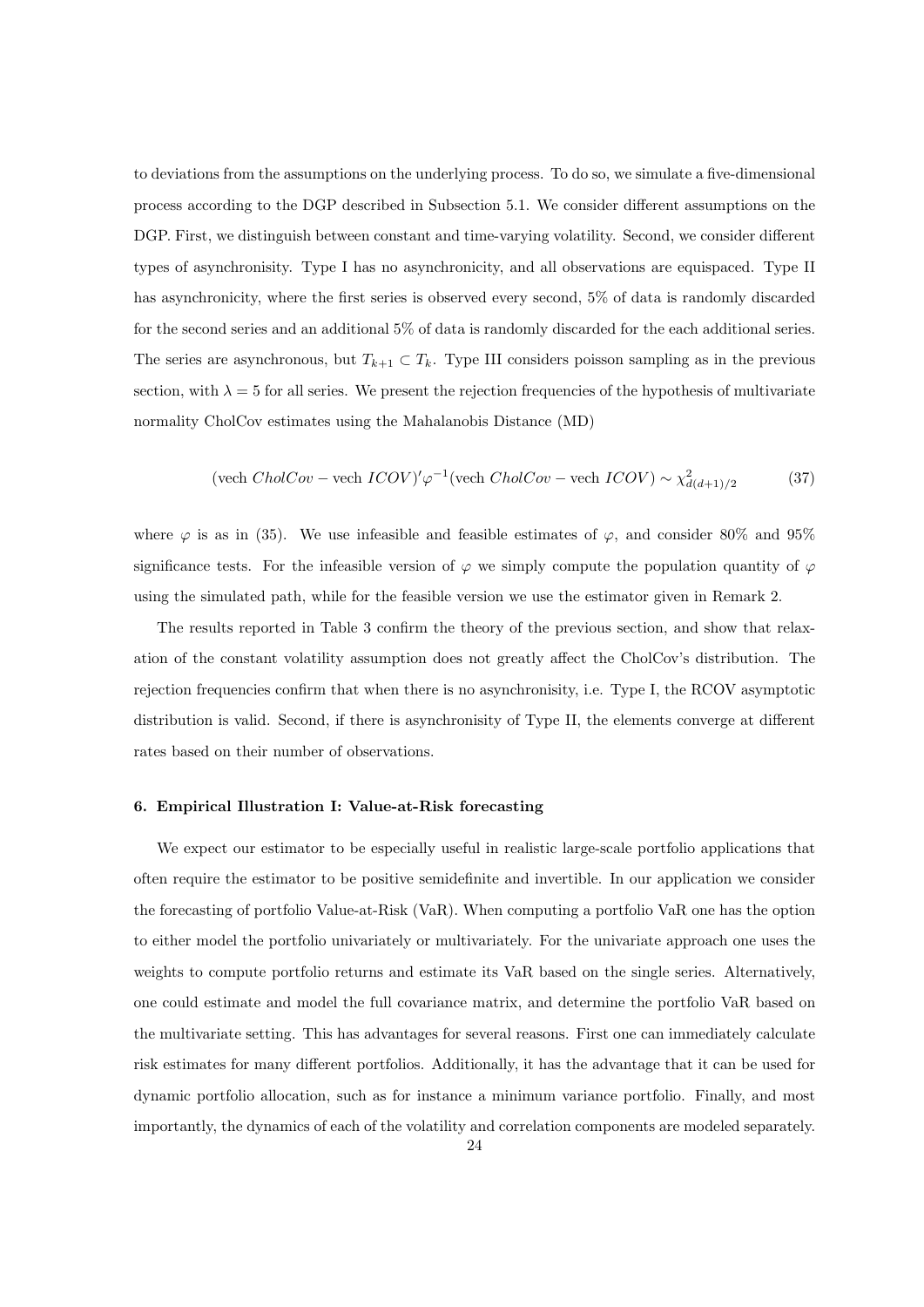Santos et al. (2013) argue that for large dimensions, the information due to the multivariate modeling outweighs the additional uncertainty of estimating many parameters, and leads to better forecasts.

We contribute to the multivariate approach to portfolio VaR analysis by studying the efficiency gains of using intraday data for VaR forecast accuracy. We compare forecasts from models estimated on daily returns with estimates based on intradaily techniques, i.e. dynamic models applied to the  $mrcCholCov^{\bullet}$  estimates. We also consider the RCOV estimated on 5 minute previous-tick returns as a base case for using high-frequency estimators. Giot and Laurent (2004) and Brownlees and Gallo (2010) make the comparison between daily and high-frequency measures in a univariate setting. We are unaware of any paper comparing daily and intradaily models in the multivariate Value-at-Risk setting. For simplicity, in this application, we consider just two types of portfolios, equally- and value-weighted.

#### 6.1. Data

We analyze the portfolio risk for a total of 52 of the largest U.S. financial institutions.<sup>5</sup> We obtain trade data from January 2007 till December 2012 for a total of 1499 observation days. We clean the data using the step-by-step cleaning procedure of Barndorff-Nielsen et al. (2009). Throughout the analysis we use open-to-close returns obtained from the TAQ data. We use open-to-close as our ICov estimators do not take into account the overnight return. If we were to include overnight returns, gains in estimation accuracy would be more difficult to distinguish, as the overnight return is relatively dominant. The weights for the value-weighted portfolio are proportional to firms' market capitalization, determined by the shares outstanding (from CRSP) times the closing price of the stock.

The estimation problem is moderately large with 52 firms and synchronization of the data will greatly reduce the total number of observations. In Figure 3 we plot the frequencies of number of observations after refresh-time synchronization of all the series. The least amount of observations is 6 while the most is 624. The median is 161. There are 11 days where the number of observations is smaller than the dimension of the problem. This invalidates the use of the traditional full-dimension estimators like the MRC and MKernel, which are no longer invertible. Second, our application, like many applications involving covariance estimates, requires the estimate to be positive semidefinite, invalidating the composite estimation technique. As such, the only estimator that is guaranteed to be positive semidefinite - without an arbitrary correction - and uses efficient sampling is ours.

<sup>5</sup>The Tickers are: ACAS, AET, AFL, AIG, AIZ, ALL, AMP, AXP, BAC, BBT, BEN, BK, BLK, BRKB, CB, CBG, CINF, CMA, COF, CVH, EV, FITB, FNF, GNW, GS, HBAN, HIG, HNT, ICE, JNS, KEY, MET, MTB, NTRS, NYX, PFG, PGR, PNC, PRU, RF, SEIC, SNV, STI, STT, TMK, TROW, UNH, UNM, USB, WFC, WU, ZION.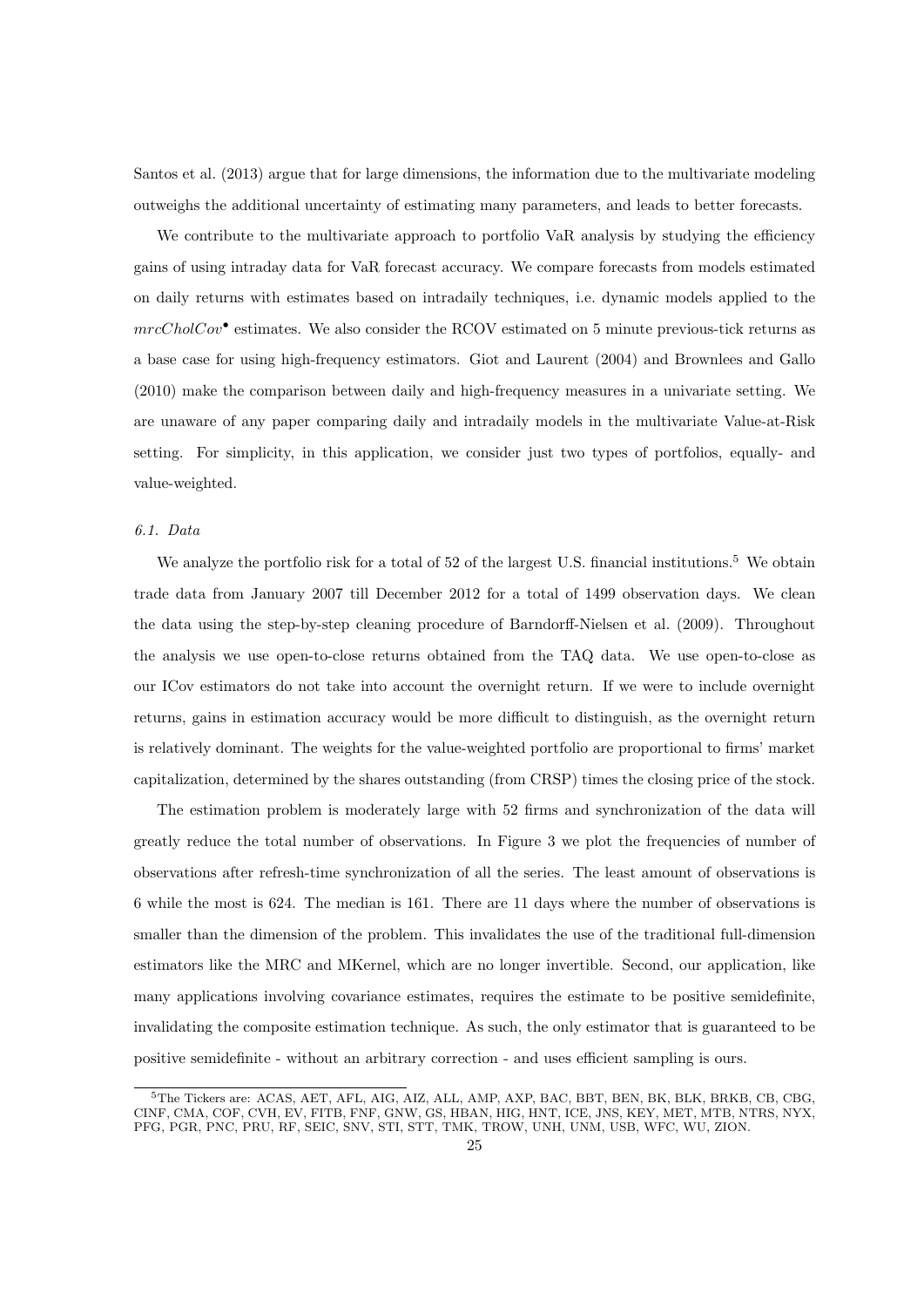Figure 3: Frequency plot of the daily number of observations after refresh-time synchronization of the 52 data series.



## 6.2. Methodology

Our aim is to forecast portfolio Value-at-Risk. For a given d–dimensional vector of weights  $w_t$ , we compute the portfolio  $VaR$  over the open-to-close horizon on day t as follows:

$$
VaR_t^c = w_t' \mu_{t|t-1} + z_c \sqrt{w_t' H_{t|t-1} w_t},\tag{38}
$$

where  $\mu_{t|t-1}$  is the vector conditional means and  $H_{t|t-1}$  the conditional covariance matrix. Under the assumption of conditional normality,  $z_c$  is the c quantile of the standard normal distribution. The conditional normality assumption is hard to justify for single stocks, but the dynamic quantile test that we will perform does not reject it in our portfolio setting.

We consider the Value-at-Risk of both long and short positions, setting  $c = \{0.01, 0.025, 0.05, 0.95, 0.975, 0.99\}$ . For long positions, the risk comes from a drop in the price and therefore an observation in the left tail of the distribution, whereas for short positions the right tail is important. The Value-at-Risk is for long positions when  $c < 0.5$  and for short positions when  $c > 0.5$ .

The conditional mean is forecasted using  $AR(p)$  models, where the optimal lag order is individually determined by means of the Schwarz Information Criterion.

The CholCov and RCOV are ex-post measures, while for estimating the  $VaR$  a covariance forecast and therefore a dynamic model is needed. We consider two types of models. In the first we impose the same dynamics on all elements, leading to a Scalar-BEKK type specification, like the HEAVY model of Noureldin et al. (2012). In the second model that we consider, we allow for separate dynamics for the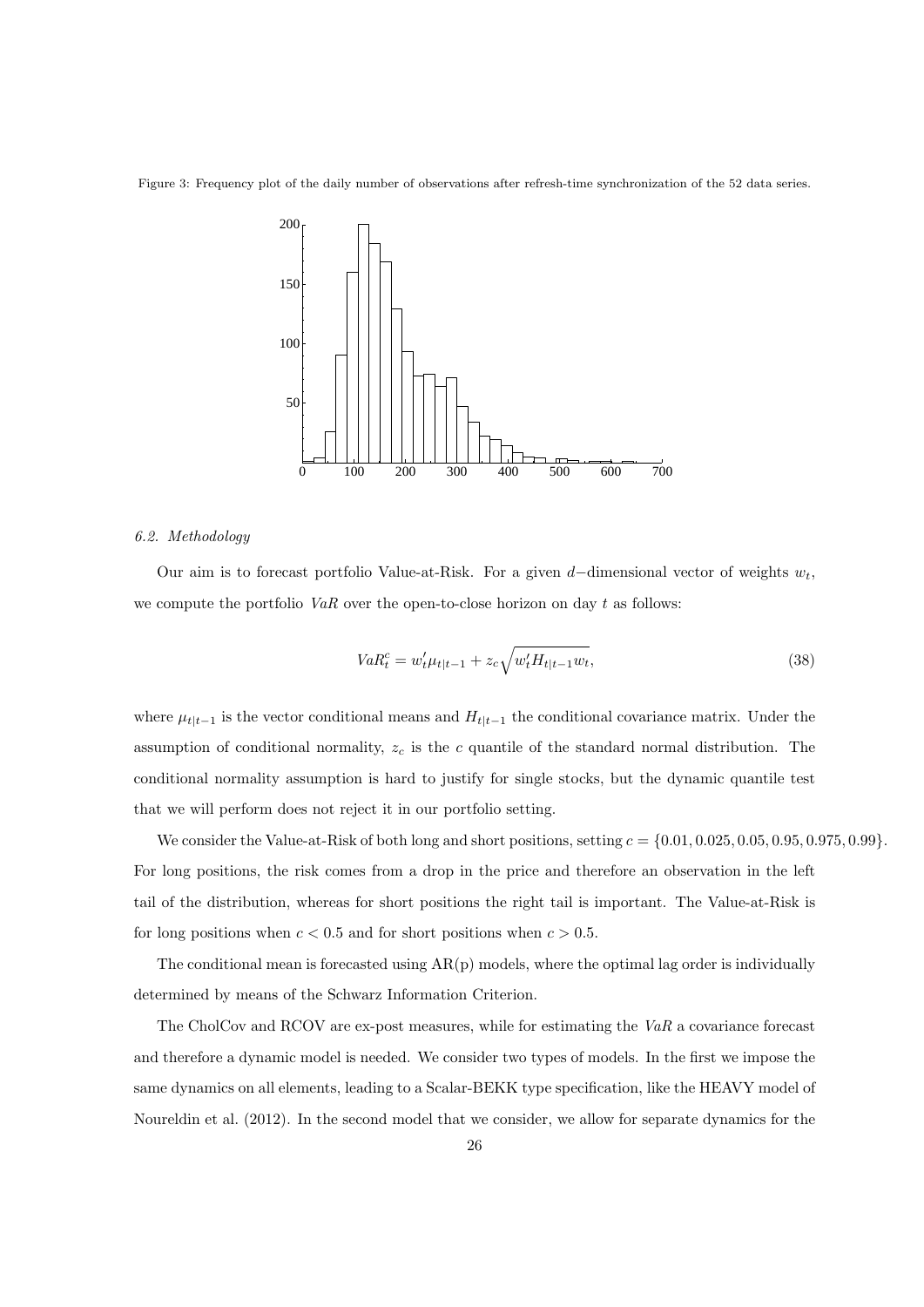individual volatilities and correlations, like in the cRDCC of Bauwens et al. (2012). The performance of these two modeling strategies is compared to their counterparts using only daily returns, i.e. the Scalar-BEKK (Engle and Kroner, 1995) and cDCC (Aielli, 2013), respectively.

Before presenting the results, let us first detail the different estimation methods. The Scalar-BEKK / HEAVY models with dependence parameters  $\alpha$  and  $\beta$  take the form of

$$
H_{t|t-1} = (1 - \alpha - \beta)\Omega + \alpha V_{t-1} + \beta H_{t-1|t-2},\tag{39}
$$

where for the Scalar-BEKK  $V_t = \varepsilon_t \varepsilon'_t$ , with  $\varepsilon_t$  corresponding to the vector of demeaned returns, and for the HEAVY model  $V_t = \hat{\Sigma}_t$ , the covariance estimate based on intraday data. To reduce the number of parameters to be estimated, we apply covariance targeting, where  $\Omega$  is the unconditional variancecovariance matrix of daily returns for the Scalar-BEKK and the average CholCov/RCOV for the HEAVY model. The HEAVY model additionally has a correction term, to match the unconditional variance of the model to that of daily returns. We implement the version of Equation (11) in Noureldin et al. (2012).

The cDCC models take the following form:

$$
H_{t|t-1} = D_{t|t-1} R_{t|t-1} D_{t|t-1}
$$
  
\n
$$
R_{t|t-1} = \text{diag}(Q_{t|t-1})^{-1/2} Q_{t|t-1} \text{diag}(Q_{t|t-1})^{-1/2}
$$
  
\n
$$
Q_{t|t-1} = (1 - \alpha - \beta)\bar{Q} + \alpha P_{t|t-1}^* + \beta Q_{t-1|t-2},
$$
\n(40)

where  $P_t^* = \text{diag}(Q_{t|t-1})^{1/2} D_{t|t-1}^{-1} V_t D_{t|t-1}^{-1} \text{diag}(Q_{t|t-1})^{1/2}$ ,  $V_t$  is defined as above, i.e.  $V_t = \varepsilon_t \varepsilon_t'$  for the cDCC and  $V_t = \hat{\Sigma}_t$  for the cRDCC. Note that to reduce the number of parameters to be estimated, we do correlation targeting, by replacing  $\overline{Q}$  by the mean of  $P_t^*$ . Both cDCC models can be estimated in two steps, where first univariate models are fitted to estimate the volatilities  $D_t$ , which are then used to estimate the conditional correlation  $R_t$ . For the univariate models we use  $ARFIMA(1, d, 0)$  models on the natural logarithm of the estimated variances, as there is ample evidence (e.g. Andersen et al., 2003) for the presence of long memory in realized variances. By modeling the natural logarithm of the variances, we ensure positive out-of-sample forecasts.<sup>6</sup> For a fair comparison we model the volatilities in the cDCC on daily returns using a long memory model as well, i.e. a  $FIGARCH(1, d, 1)$ .

The Scalar-BEKK and cDCC are estimated using a Composite Gaussian Likelihood, while the

 $6$ We adjust for the bias caused by the log-transformation as in Giot and Laurent (2004).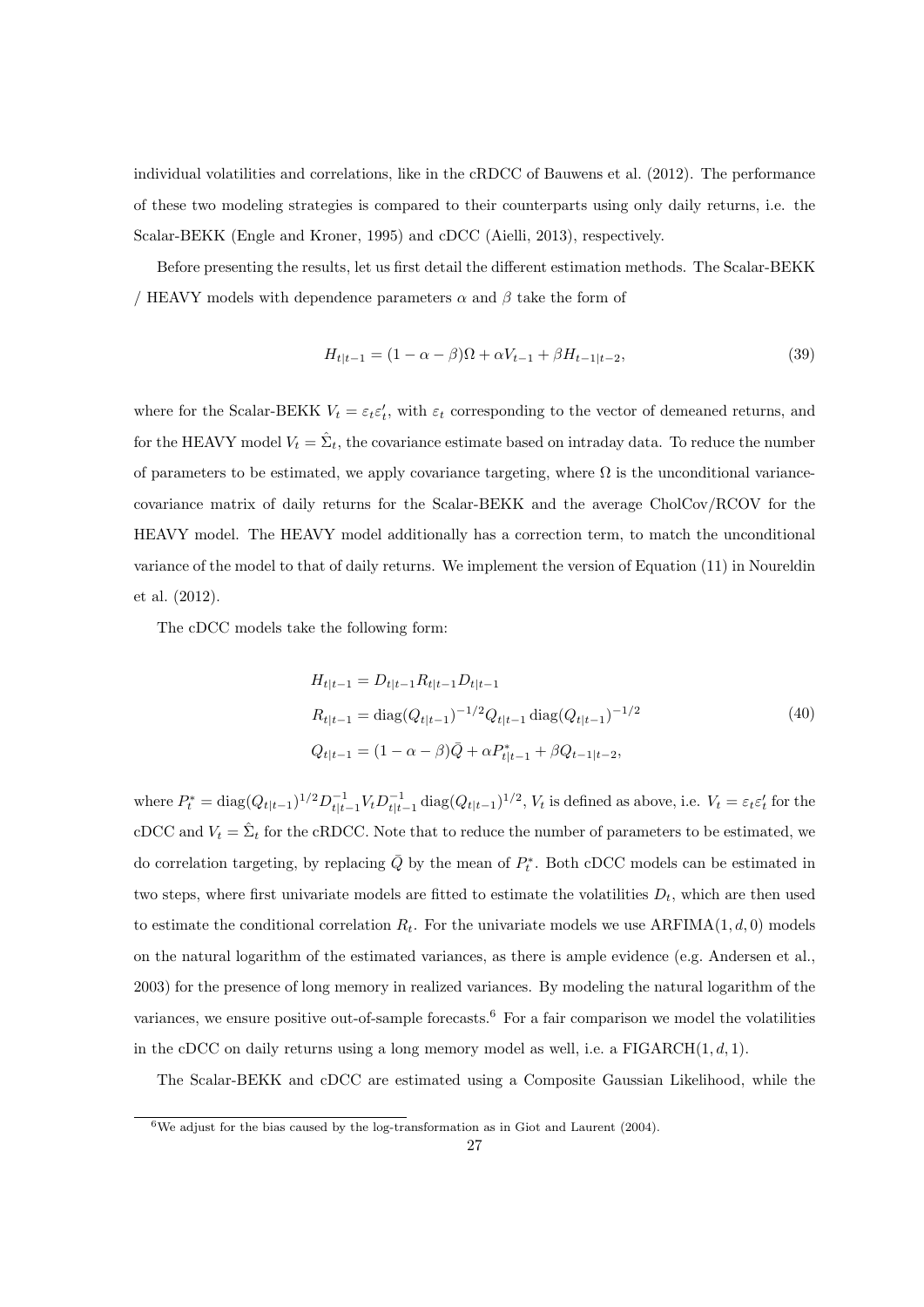HEAVY and cRDCC models are estimated using a Composite Wishart Likelihood, all on contiguous pairs. Composite likelihood techniques for large-dimensional ARCH-type models were developed in Engle et al. (2008). They facilitate estimation, and reduce bias in parameter estimates present in large-dimensional problems. We assume Gaussian innovations for the computation of the  $VaR$  for all models.

To obtain the forecasts we estimate all the models on an increasing window of observations, making one-step-ahead forecasts for the 1.000 last days, re-estimating the parameters daily.

We test the out-of-sample performance of the  $VaR$  estimates in two ways. The first method is the dynamic quantile test of Engle and Manganelli (2004). They define a Hit variable associated with the ex-post observation of a  $VaR$  violation at time t:

$$
Hit_t(c) = \begin{cases} 1 - c & \text{if } w'r_t < VaR_{t|t-1}^c \\ -c & \text{otherwise} \end{cases}
$$
 (41)

Similarly,  $Hit_t(1-c) = 1-c$  if  $w'r_t > VaR_{t|t-1}^{1-c}$ . We run the regressions  $Hit_t(c) = \delta_0 + \sum_{k=1}^{K} \delta_k Hit_{t-k}(c) +$  $\varepsilon_t$  and test the joint hypothesis  $H_0$ :  $\delta_0 = \delta_1 = ... = \delta_k = 0, \forall k = 1, ..., K$ . VaR violations are uncorrelated over time if the  $\delta_i$  with  $i > 0$  are 0, whereas the unconditional coverage is correct if  $\delta_0 = 0$ . Denote by  $\theta = (\delta_0, \delta_1, ..., \delta_K)'$  the vector of parameters of the model and by X the matrix of explanatory variables of the regression. The test statistic is

$$
\frac{\hat{\theta}' X' X \hat{\theta}}{c(1-c)},\tag{42}
$$

and follows a  $\chi^2$ -distribution with  $K+1$  degrees of freedom under the null of correct specification. Second, as in Chen and Gerlach (2013), we measure performance by means of a loss function and the Model Confidence Set of Hansen et al. (2011). They suggest the following loss function applicable to quantile forecasts, which is the criterion function minimized in quantile regressions:

$$
LF_t^c = (VaR_{t|t-1}^c - w'r_t)Hit_t(c).
$$
\n(43)

The Model Confidence Set (MCS) allows statistical comparison of the competing models by comparing their respective loss series. It uses a block-bootstrap to obtain the distribution of the mean loss and eliminates models based on the maximum of pairwise t-statistics, automatically controlling the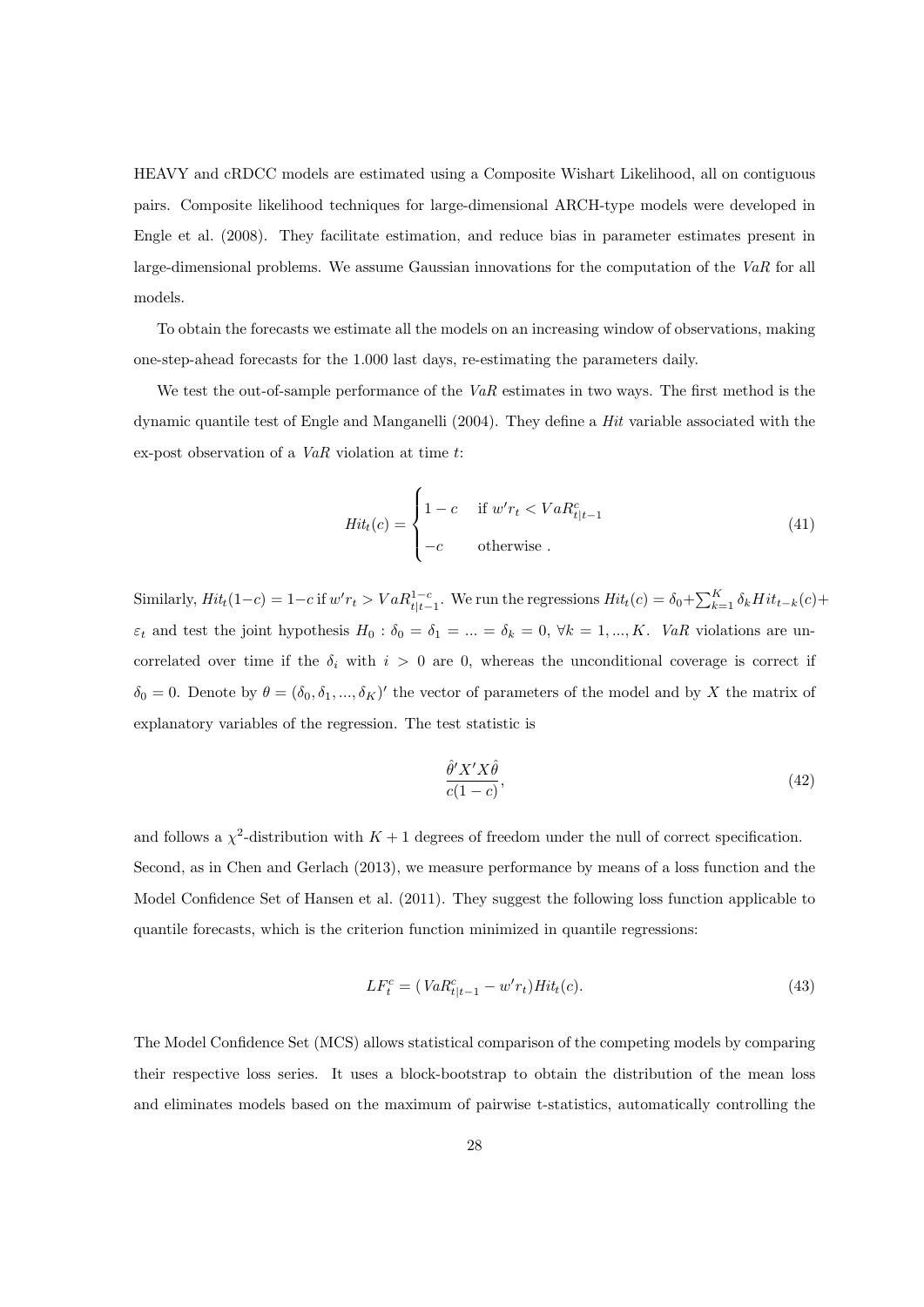familywise error. We set the level to 90%, such that models are removed from the set until the final model set includes the best models with 90% confidence.<sup>7</sup>

## 6.3. Results

Table 4 reports the results of the Dynamic Quantile Test. The first three columns depict the results for the long-positions, and the last three columns show the results for the short positions. The top panel reports the p-values for the Equal Weighted (EW) portfolio and the bottom panel shows the results for the Value Weighted (VW) portfolio. Each panel contains successively the results for the two models using daily returns, Scalar-BEKK and cDCC, and the two models utilizing the CholCov, HEAVY and cRDCC. We give the results for  $K = 1$  and  $K = 2$ , but they are qualitatively similar for larger  $K$ . The results are available upon request.

First consider the models on daily returns, the Scalar-BEKK and cDCC. The empirical results given in both panels tell the same story. The models using just daily returns are not flexible enough to accurately forecast the VaR. The Scalar-BEKK's unconditional coverage is rejected in many cases, and the rejection of the dynamic quantile test for all  $c$  and  $K$  shows that the violations are also dependent. The cDCC does perform a lot better, taking into account possible long-memory in volatility, but fails to model the left tail of the distribution adequately, with the p-values for the null hypothesis of the different versions of the test often smaller than 0.05, when  $c = 1\%$  or  $c = 2.5\%$ . We have considered alternative specifications, not reported for brevity, which included leverage effects, but these were also rejected. It is unclear whether the rejection is due to model misspecification or non-normal returns. As such we also estimated the model using the more flexible multivariate Student distribution. Again, this did not lead to significant improvements.

By increasing the information set to include intraday data, we can estimate the models on RCOV and CholCov. The HEAVY model applied to RCOV offers some slight improvements over the daily Scalar-BEKK. However, the model is still almost uniformly rejected. Applying the HEAVY model to CholCov offers more substantial improvements. However, the short memory HEAVY model is still rejected by the data. For the CholCov, conditional gaussianity is rejected for lag-length  $K = 2$  but not for  $K = 1$ . This suggests more lags are needed, and as such we have considered a HEAVY(2,2) model, which is also rejected by the data.

<sup>7</sup>The MCS is carried out using the MulCom 3.0 package for Ox (Hansen and Lunde, 2014), using 10,000 resamples and a bootstrap block-length of 2.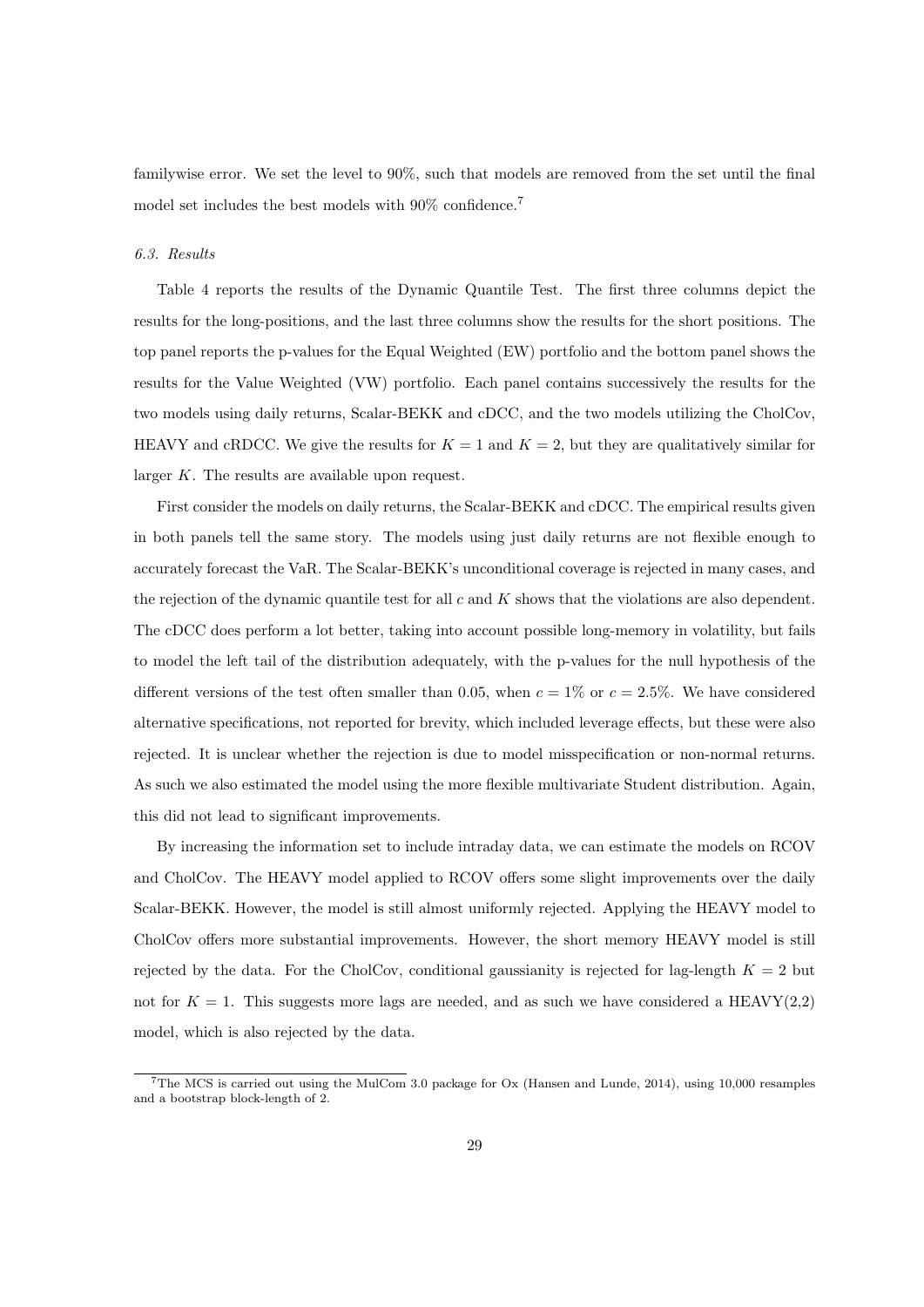The cRDCC with ARFIMA dynamics on the variances takes into account the long-memory properties of Realized Variance. The cRDCC model utilizing RCOV has similar performance to the cDCC model using daily returns, with rejections in the left tail. However, the flexibility of the model, combined with the accurate CholCov estimates based on liquidity sorted assets, allows it to capture both the unconditional coverage and pass the test for independence of violations, with only a single rejection at the 5 percent level for the 1% VaR for  $K = 2$ .

To see the economic significance of using liquidity sorting instead of observation count sorting, Table 4 also reports the results using the CholCov based on observation count sorting along with the empirically best model, the ARFIMA cRDCC. The resulting VaR forecasts are inferior. For the Value Weighted portfolio, rejections are similar to the liquidity sorting based forecasts, but for the Equal Weighted portfolio there are again problems in the left tail, with rejections for the two most extreme quantiles.

Second we consider the evaluation of the loss function on VaR forecasts. Table 5 shows which models are part of the 90% Model Confidence Set for each VaR quantile and for both portfolios. The cRDCC model on CholCov is always in the MCS for both portfolios. Nearer the centre of the distribution, the cDCC on daily returns and cRDCC on RCOV are also included in the MCS. For the right tail of the return distribution, the CholCov using observation count sorting are part of the MCS. In general, the Scalar-BEKK/HEAVY-type models are rejected here as well.

The results suggest that, for diversified portfolios like the ones considered here, accurate VaR forecasts can be obtained under the assumption of conditional normality, by utilizing the Cholcov estimator to make efficient use of the information content of high-frequency data and an appropriate dynamic model.

## 7. Empirical Illustration II: Forecasting betas

A further application in which we expect the CholCov to be of practical relevance is the forecasting of dynamic exposures to observed risk factors, which we will refer to as betas. As in the previous section, this requires an accurate and positive semidefinite estimator of the covariance matrix. We estimate the exposures of the 52 financial institutions in our previous exercise to ten sector Exchange Traded Funds (ETFs), being SPY, XLB, XLE, XLF, XLI, XLK, XLP, XLU, XLV, XLY. Our sample for the ETFs only runs until April 30th 2012, for a total of 1336 observations.

We compare the betas produced by one-step-ahead forecasts of the cDCC-type models for CholCov,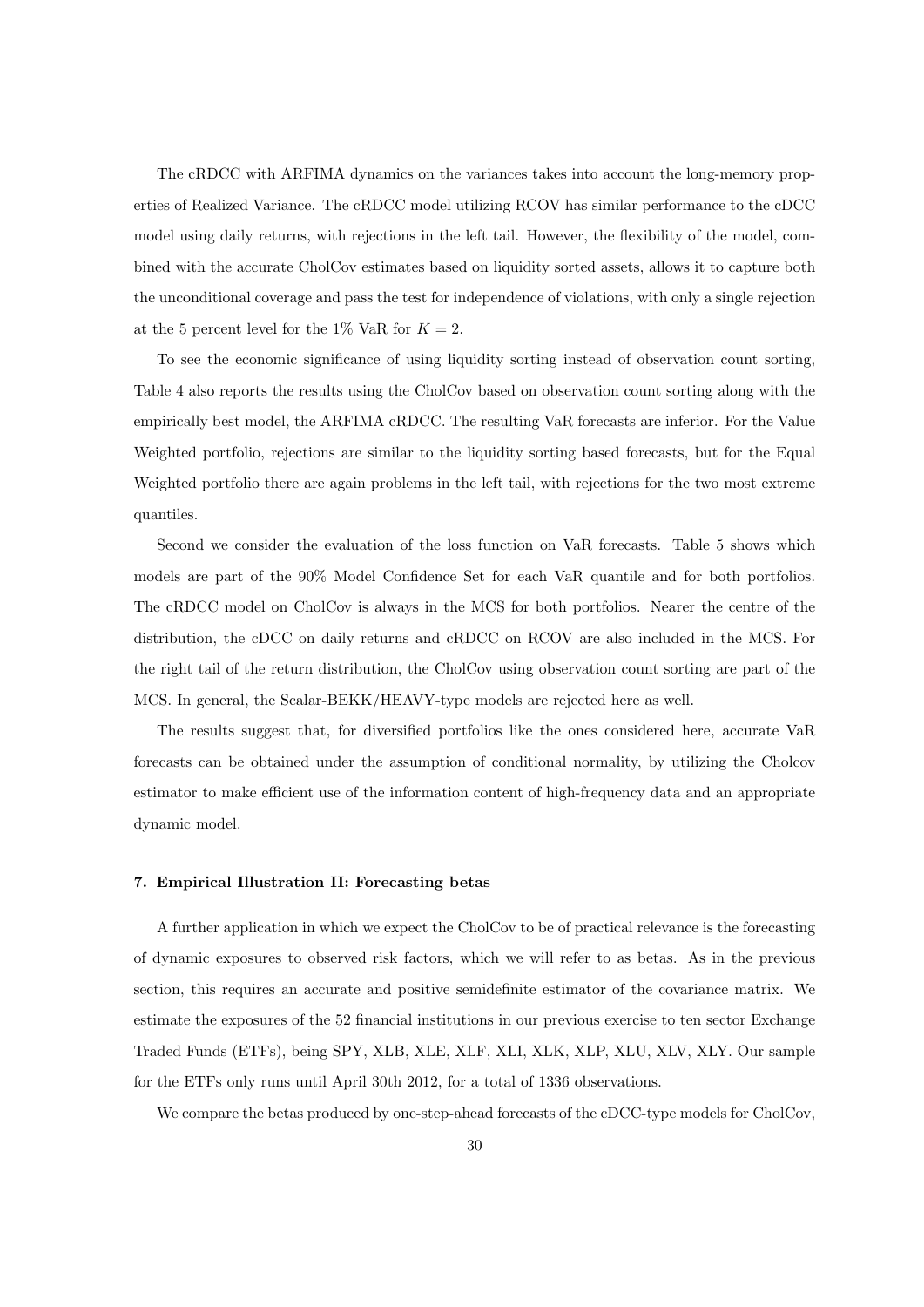RCOV and daily returns. As our sample is slightly reduced, we now consider the last 800 observations of our out-of-sample window. The betas are obtained by forecasting the 11-dimensional covariance matrix, of the 10 ETFs and the individual financial institution. We then obtain the 10-dimensional beta vector as

$$
\hat{\beta}_{k,t|t-1} = \hat{H}_{kE,t|t-1}\hat{H}_{EE,t|t-1}^{-1},
$$

where the covariance forecast  $H_{t|t-1}$  is partitioned into the firm k and the ten ETFs E:

$$
H_{t|t-1} = \begin{bmatrix} H_{kk,t|t-1} & H_{Ek,t|t-1} \\ H_{kE,t|t-1} & H_{EE,t|t-1} \end{bmatrix}.
$$

We use a regression-based comparison that was proposed by Engle (2014). To do so, define the variables

$$
Z_{k,t|t-1} = \hat{\beta}'_{k,t|t-1} ETF_t,
$$

where  $ETF_t$  is the vector of realized sector returns. We consider three different estimators of  $\hat{\beta}_k$ , based on the CholCov, RCOV and daily return, leading to three different auxiliary variables, denoted  $Z_{k,t|t-1}^{CholCov}$ ,  $Z_{k,t|t-1}^{RCOV}$ , and  $Z_{k,t|t-1}^{DCC}$ . We then estimate the following model by OLS:

$$
r_{k,t} = \alpha + \delta_k^{CholCov} Z_{k,t|t-1}^{CholCov} + \delta_k^{RCOV} Z_{k,t|t-1}^{RCOV} + \delta_k^{DCC} Z_{k,t|t-1}^{DCC} + \eta_{k,t},\tag{44}
$$

for each  $k = 1, ..., 52$ . A perfect specification for the β-vector would lead to a δ coefficient equal to one, while the other coefficients would be zero. Engle (2014) does an in-sample comparison of a static beta with a DCC beta, and Hansen et al. (2014) add the Realized Beta GARCH to the analysis and perform an out-of-sample analysis.

It follows that we can test which model is 'superior' by testing the following three null hypotheses:

$$
H_{CholCov}: \quad \delta_k^{CholCov} = 1, \quad \delta_k^{RCOV} = \delta_k^{DCC} = 0
$$

$$
H_{RCOV}: \quad \delta_k^{RCOV} = 1, \quad \delta_k^{CholCov} = \delta_k^{DCC} = 0
$$

$$
H_{DCC}: \quad \delta_k^{DCC} = 1, \quad \delta_k^{CholCov} = \delta_k^{RCOV} = 0,
$$

taking into account heteroskedasticity by using White (1980) standard errors. Additionally, we wish to identify the benefits of using the CholCov over the RCOV. To test this, we consider the regression (44) but without  $Z_{k,t|t-1}^{DCC}$ , and test the hypotheses: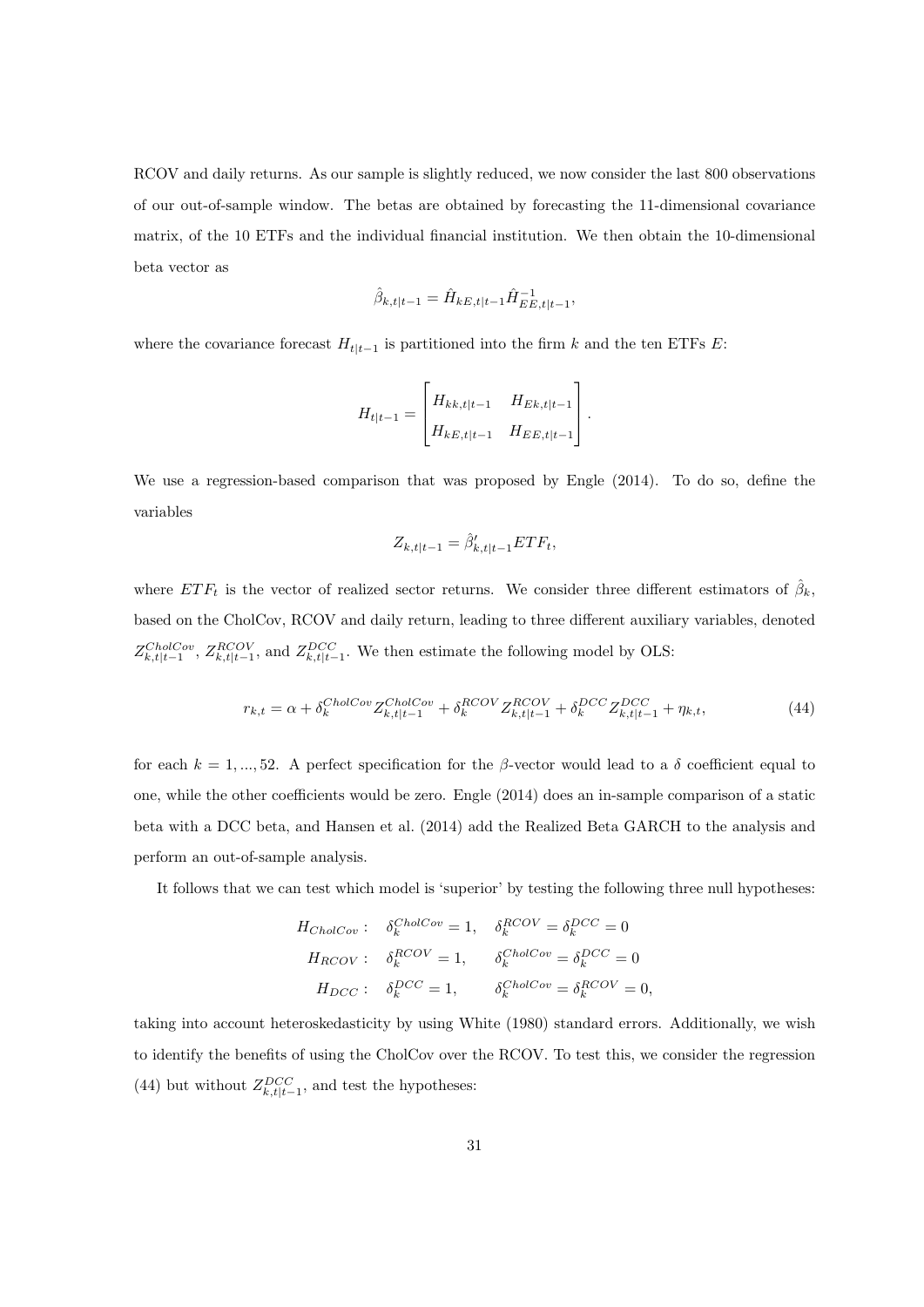$$
H'_{CholCov}: \quad \delta_k^{CholCov} = 1, \quad \delta_k^{RCOV} = 0
$$

$$
H'_{RCOV}: \quad \delta_k^{RCOV} = 1, \quad \delta_k^{CholCov} = 0.
$$

Second, we compare the betas in terms of a beta hedging tracking exercise. We compute the time series  $(r_{k,t} - Z_{k,t|t-1}^{CholCov}), (r_{k,t} - Z_{k,t|t-1}^{RCOV})$  and  $(r_{k,t} - Z_{k,t|t-1}^{DCC})$  for each asset k, and seek the series with the smallest sample variance by means of the Model Confidence Set of Hansen et al. (2011).

The results are reported in Table 6. The first two panels show the results from the regression based test, whereas Panel C shows the beta hedging exercise. Panel A shows descriptive statistics of the cross-sectional variation of the estimated  $\delta$  coefficients across the 52 assets. The beta stemming from the CholCov estimates has the highest weight on average and cannot be rejected as the 'superior' model for over 40 percent of the assets. It almost completely encompasses the explanatory power of beta forecasts based on the RCOV, which obtains very low loadings and is always rejected. The model based on daily returns has slightly higher loadings, but is also almost always rejected as the superior model.

In the direct comparison between the CholCov and RCOV forecasts, the CholCov provides superior results, and cannot be rejected in almost 60 percent of the cases.

The beta hedging exercise provides the same conclusion. We obtain Model Confidence Sets, which contain the set of models with the smallest tracking error with a probability of no less than 90%. The CholCov tracking portfolios are never rejected, and the DCC based portfolios are in slightly over 40% of the sets.

#### 8. Conclusions

We propose an ex-post estimator of the integrated covariance that uses the Cholesky decomposition to obtain an estimate that is ensured positive semidefinite. The elements are estimated sequentially, on an increasing set of series. As such, the estimator uses many more observations than the traditional multivariate estimators, but fewer than pairwise estimators. The Cholcov is flexible and can use any other estimator for the intermediate calculations, adopting their robustness properties. The asymptotic distribution is derived for the constant volatility, no-noise case, but with asynchronicity. Simulations confirm its properties and demonstrate that the resulting estimates are accurate and better conditioned than full-dimensional or composite estimates.

In an empirical application we use the CholCov in a portfolio setting which requires the covariance matrix estimate to be positive semidefinite. The problem is moderately large, involving over 50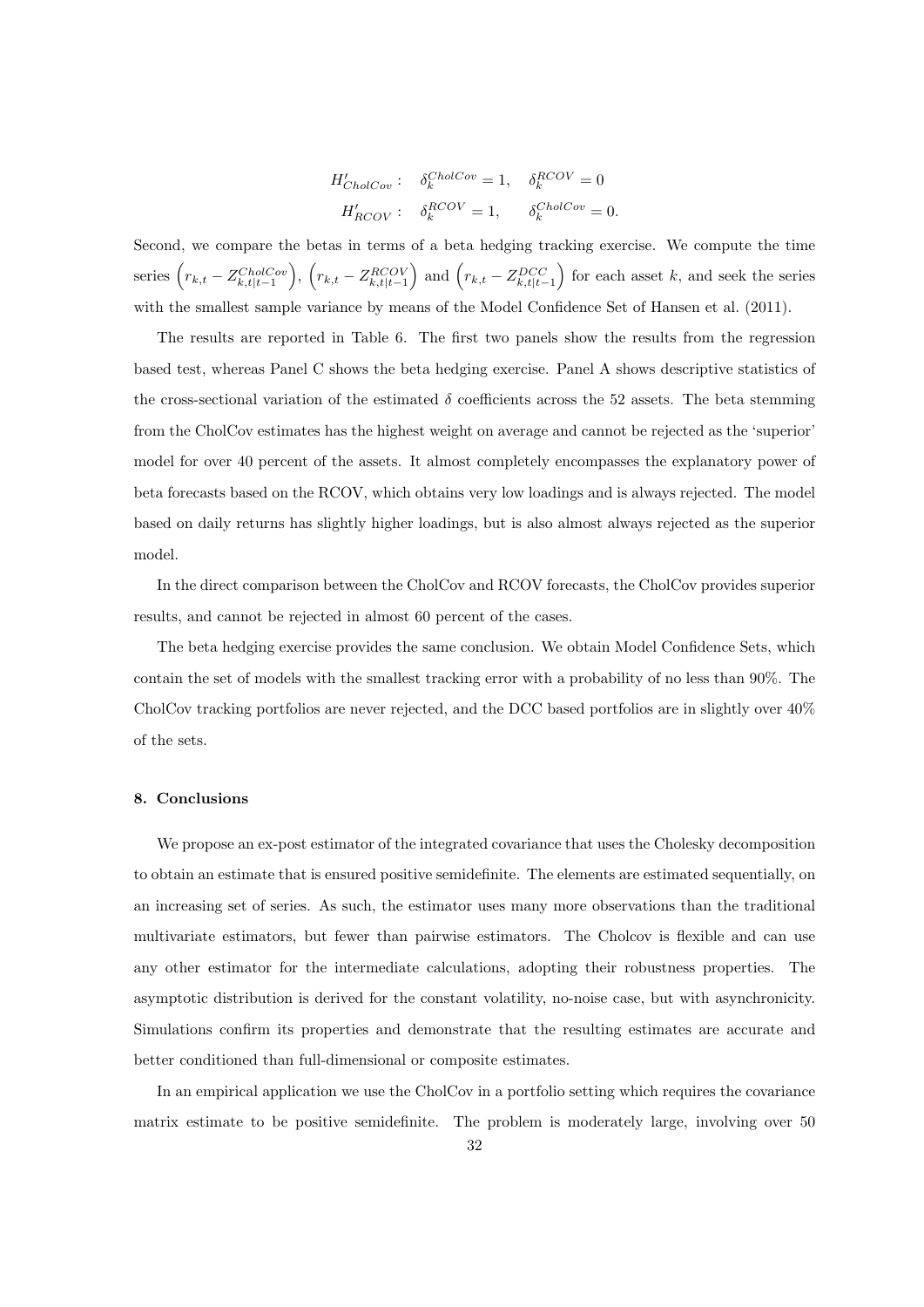stocks. Using an appropriate dynamic model, which allows for long memory in the variances, we forecast portfolio Value-at-Risk and are unable to reject the model, using standard normal quantiles. This is in contrast to models based on daily returns and dynamic models on the CholCov not allowing for long memory, which are rejected by the data.

As a second application, we forecast conditional betas with respect to ten sector ETFs. We evaluate them using a regression-based comparison and a beta hedging tracking exercise. We find that the forecasts based on the CholCov provide the best results in terms of both evaluation criteria, compared to forecasts based on RCOV and daily returns.

## 9. Acknowledgments

This research was financially supported by a grant of the Dutch Organization for Scientific Research (NWO). CREATES (Center for Research in Econometric Analysis of Time Series) is funded by the Danish National Research Foundation under grant number DNRF78. We would like to thank participants at VU University Seminar, Maastricht University Seminar, Netherlands Econometric Study Group 2013, the 13th OxMetrics User Conference, the 7th International MIFN workshop, the 14th OxMetrics User Conference, the Conférence Séries Temporelles, Econométrie et Finance, and the 7th Annual SoFiE conference. The authors thank Francesco Violante for sharing his code for the RDCC model. Finally, we thank Yacine Aït-Sahalia (the editor), the associate editor, two anonymous referees, Eric Beutner, Jia Li, Mark Podolskij and Kevin Sheppard for useful comments.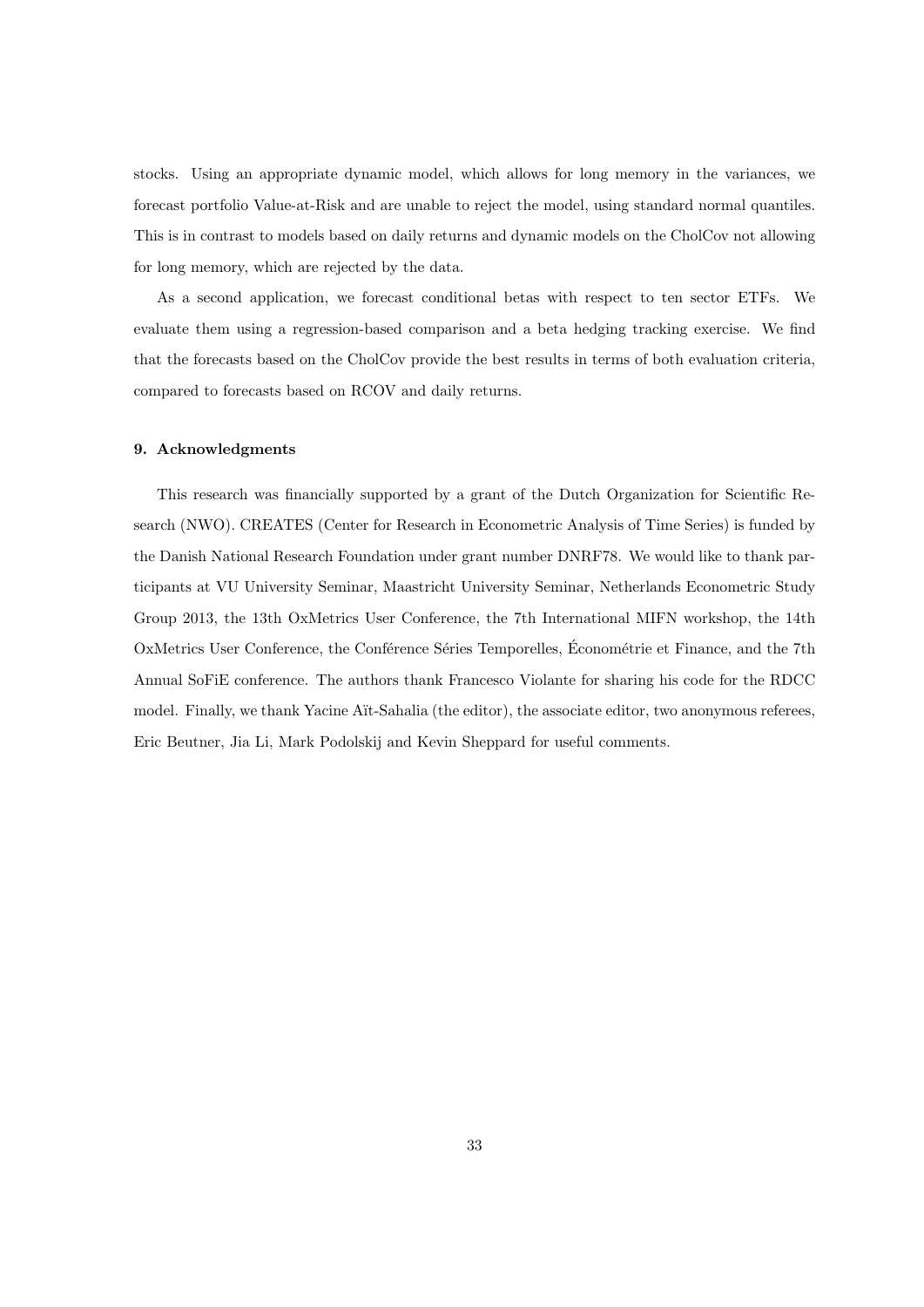#### 10. References

- Aielli, G. P., 2013. Dynamic conditional correlation: on properties and estimation. Journal of Business & Economic Statistics 31 (3).
- A¨ıt-Sahalia, Y., Fan, J., Xiu, D., 2010. High-frequency covariance estimates with noisy and asynchronous financial data. Journal of the American Statistical Association 105 (492), 1504–1517.
- Andersen, T., Bollerslev, T., Diebold, F., Labys, P., 2003. Modeling and forecasting realized volatility. Econometrica 71, 579–625.
- Andersen, T. G., Bollerslev, T., Diebold, F. X., Wu, G., 2006. Realized beta: Persistence and predictability. Advances in Econometrics 20, 1–39.
- Bandi, F., Russell, J., 2006. Separating microstructure noise from volatility. Journal of Financial Economics 79 (3), 655–692.
- Barndorff-Nielsen, O. E., Hansen, P. R., Lunde, A., Shephard, N., 2009. Realized kernels in practice: Trades and quotes. The Econometrics Journal 12 (3), C1–C32.
- Barndorff-Nielsen, O. E., Hansen, P. R., Lunde, A., Shephard, N., 2011. Multivariate realised kernels: consistent positive semi-definite estimators of the covariation of equity prices with noise and non-synchronous trading. Journal of Econometrics 162, 149–169.
- Barndorff-Nielsen, O. E., Shephard, N., 2004a. Econometric analysis of realised covariation: high frequency covariance, regression and correlation in financial economics. Econometrica 72, 885–925.
- Barndorff-Nielsen, O. E., Shephard, N., 2004b. Measuring the impact of jumps in multivariate price processes using bipower covariation. Working Paper.
- Bauwens, L., Storti, G., Violante, F., 2012. Dynamic conditional correlation models for realized covariance matrices. Working Paper.
- Bibinger, M., Hautsch, N., Malec, P., Reiß, M., 2014. Estimating the quadratic covariation matrix from noisy observations: Local method of moments and efficiency. The Annals of Statistics 42 (4), 1312–1346.
- Bibinger, M., Reiß, M., 2014. Spectral estimation of covolatility from noisy observations using local weights. Scandinavian Journal of Statistics 41 (1), 23–50.
- Brownlees, C. T., Gallo, G. M., 2010. Comparison of volatility measures: a risk management perspective. Journal of Financial Econometrics 8 (1), 29–56.
- Chen, Q., Gerlach, R. H., 2013. The two-sided weibull distribution and forecasting financial tail risk. International Journal of Forecasting 29 (4), 527–540.
- Chiriac, R., Voev, V., 2011. Modelling and forecasting multivariate realized volatility. Journal of Applied Econometrics 26 (6), 922–947.
- Christensen, K., Kinnebrock, S., Podolskij, M., 2010. Pre-averaging estimators of the ex-post covariance matrix in noisy diffusion models with non-synchronous data. Journal of Econometrics 159, 116–133.
- De la Vega, W. F., 1974. On almost sure convergence of quadratic brownian variation. The Annals of Probability 2 (3), 551–552.
- Doornik, J., 2009. Object-oriented Matrix Programming Using Ox. Timberlake Consultants Press.
- Engle, R., 2014. Dynamic conditional beta. Working Paper.
- Engle, R., Shephard, N., Sheppard, K., 2008. Fitting vast dimensional time-varying covariance models. Working Paper.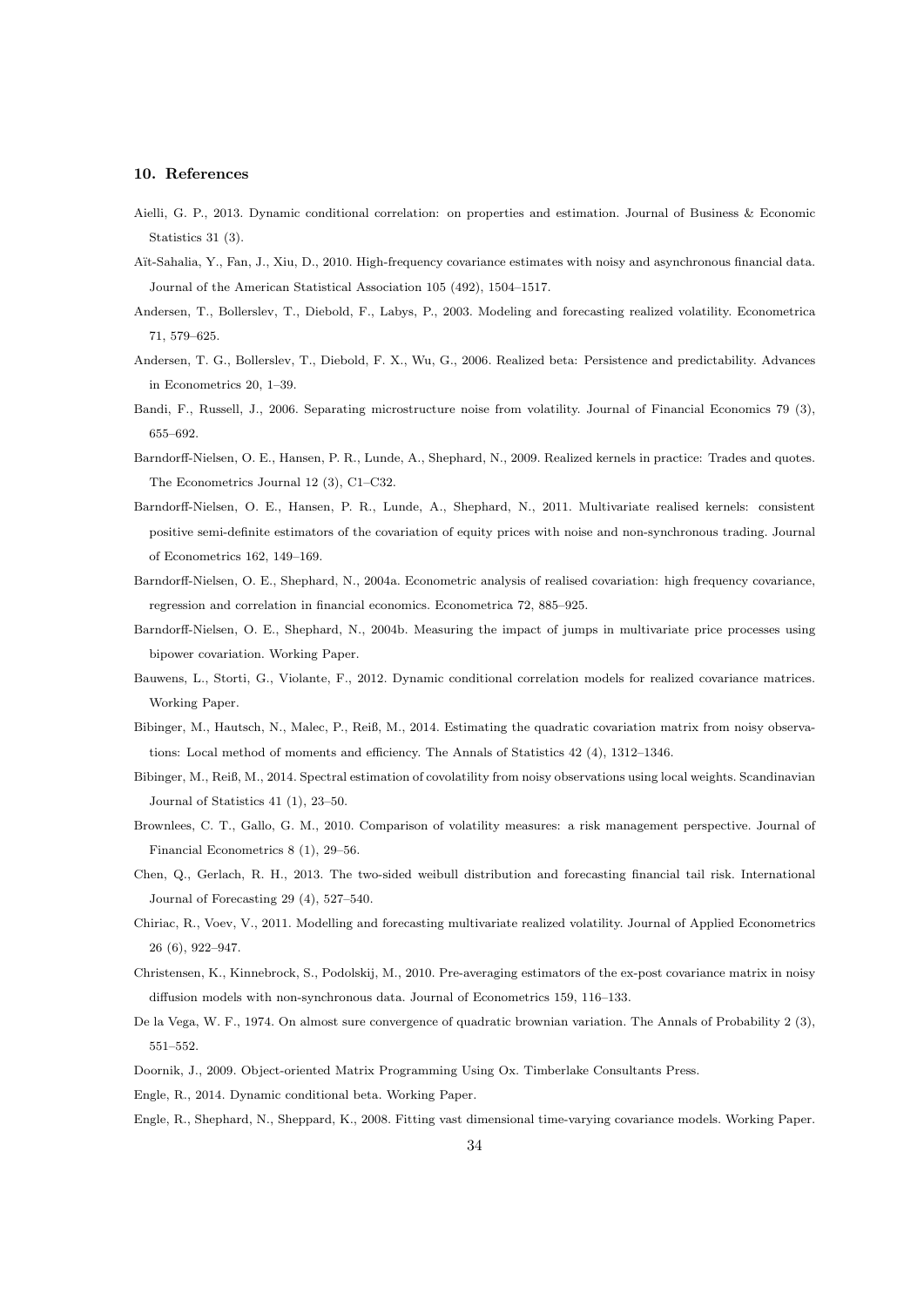Engle, R. F., Kroner, K. F., 1995. Multivariate simultaneous generalized ARCH. Econometric theory 11 (01), 122–150.

- Engle, R. F., Manganelli, S., 2004. Caviar: Conditional autoregressive value at risk by regression quantiles. Journal of Business & Economic Statistics 22 (4), 367–381.
- Fan, J., Li, Y., Yu, K., 2012. Vast volatility matrix estimation using high-frequency data for portfolio selection. Journal of the American Statistical Association 107 (497), 412–428.
- Giot, P., Laurent, S., 2004. Modelling daily value-at-risk using realized volatility and arch type models. journal of Empirical Finance 11 (3), 379–398.
- Hansen, P., Lunde, A., 2014. Mulcom 3.00, an ox software package for multiple comparisons.
- Hansen, P. R., Lunde, A., Nason, J. M., 2011. The model confidence set. Econometrica 79 (2), 453–497.
- Hansen, P. R., Lunde, A., Voev, V., 2014. Realized beta garch: Multivariate garch model with realized measures of volatility and covolatility. Journal of Applied Econometrics 29 (5), 774–799.
- Harris, F., McInisch, T., Shoesmith, G., Wood, R., 1995. Cointegration, error correction, and price discovery on informationally linked security markets. Journal of Financial and Quantitative Analysis 30, 563–581.
- Hautsch, N., Kyj, L., Oomen, R., 2012. A blocking and regularization approach to high-dimensional realized covariance estimation. Journal of Applied Econometrics 27, 627–645.
- Hayashi, T., Yoshida, N., 2005. On covariance estimation of non-synchronously observed diffusion processes. Bernoulli 11, 359–379.
- Ledoit, O., Wolf, M., 2003. Improved estimation of the covariance matrix fo stock returns with an application to portfolio selection. Journal of Empirical Finance 10, 603–621.
- Lunde, A., Shephard, N., Sheppard, K., 2015. Econometric analysis of vast covariance matrices using composite realized kernels and their application to portfolio choice. Journal of Business & Economic Statistics, forthcoming.
- Nourdin, I., Peccati, G., Réveillac, A., 2010. Multivariate normal approximation using steins method and malliavin calculus. In: Annales de l'institut Henri Poincar´e (B). Vol. 46. pp. 45–58.
- Noureldin, D., Shephard, N., Sheppard, K., 2012. Multivariate high-frequency-based volatility (HEAVY) models. Journal of Applied Econometrics 27 (6), 907–933.
- Nualart, D., 2006. The Malliavin Calculus and Related Topics, 2nd Edition. Probability and its Applications. Springer Berlin Heidelberg.
- Nualart, D., Peccati, G., 01 2005. Central limit theorems for sequences of multiple stochastic integrals. Ann. Probab. 33 (1), 177–193.
- Palandri, A., 2009. Sequential conditional correlations: Inference and evaluation. Journal of Econometrics 153, 122–132.
- Peccati, G., Tudor, C. A., 2005. Gaussian limits for vector-valued multiple stochastic integrals. In: Séminaire de Probabilités XXXVIII. Springer, pp. 247–262.
- Peluso, S., Corsi, F., Mira, A., 2014. A bayesian high-frequency estimator of the multivariate covariance of noisy and asynchronous returns. Journal of Financial Econometrics.
- Santos, A. A., Nogales, F. J., Ruiz, E., 2013. Comparing univariate and multivariate models to forecast portfolio value-at-risk. Journal of Financial Econometrics 11 (2), 400–441.

Schmelzer, T., Hauser, R., 2013. Seven sins in portfolio optimization. Working Paper.

Shephard, N., Xiu, D., 2013. Econometric analysis of multivariate realised QML: estimation of the covariation of equity prices under asynchronous trading. Working Paper.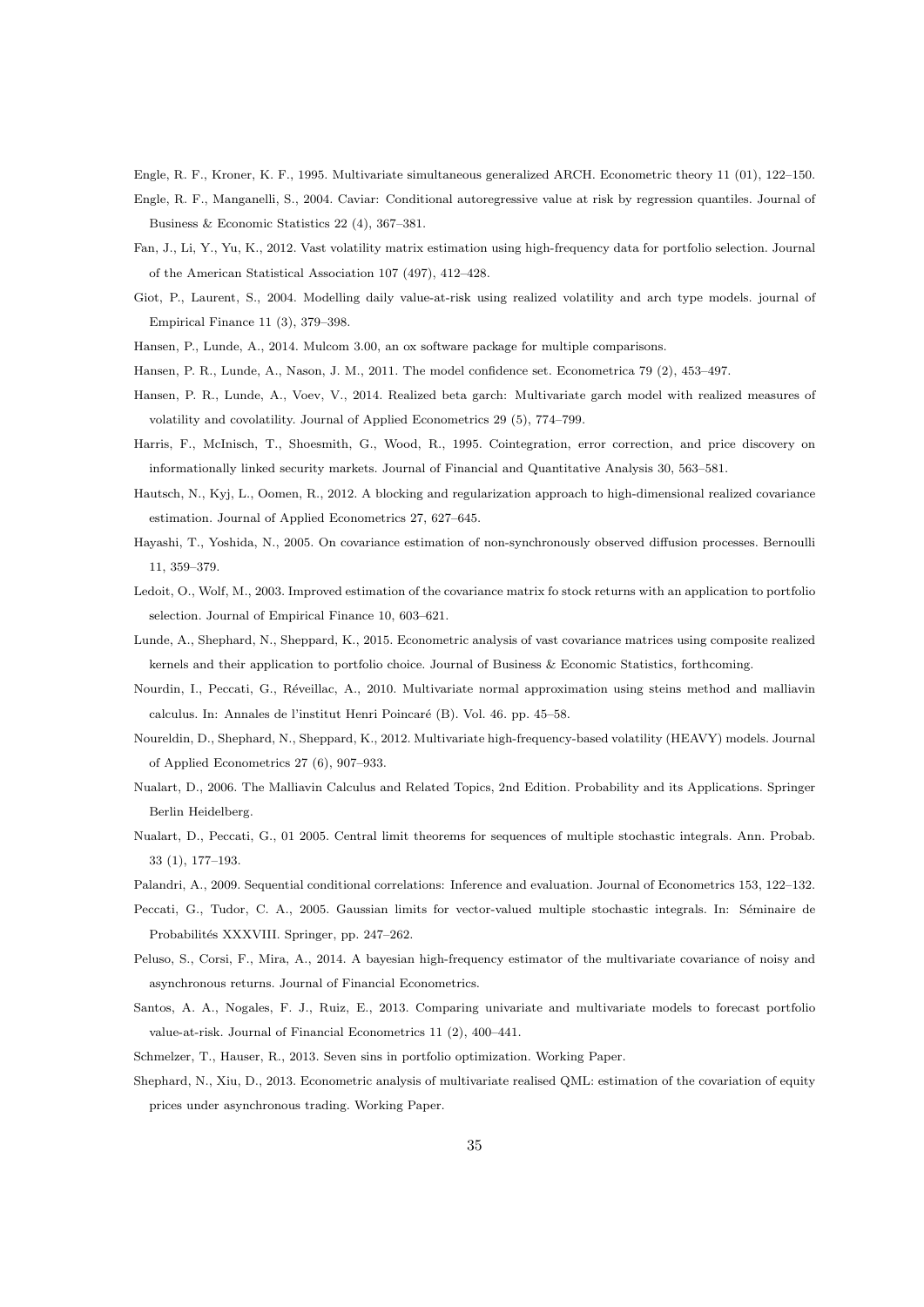Tsay, R., 2010. Analysis of Financial Time Series. Wiley Series in Probability and Statistics Series. Wiley.

White, H., 1980. A heteroskedasticity-consistent covariance matrix estimator and a direct test for heteroskedasticity. Econometrica: Journal of the Econometric Society, 817–838.

Zhang, L., 2011. Estimating covariation: Epps effect, microstructure noise. Journal of Econometrics 160, 33–47.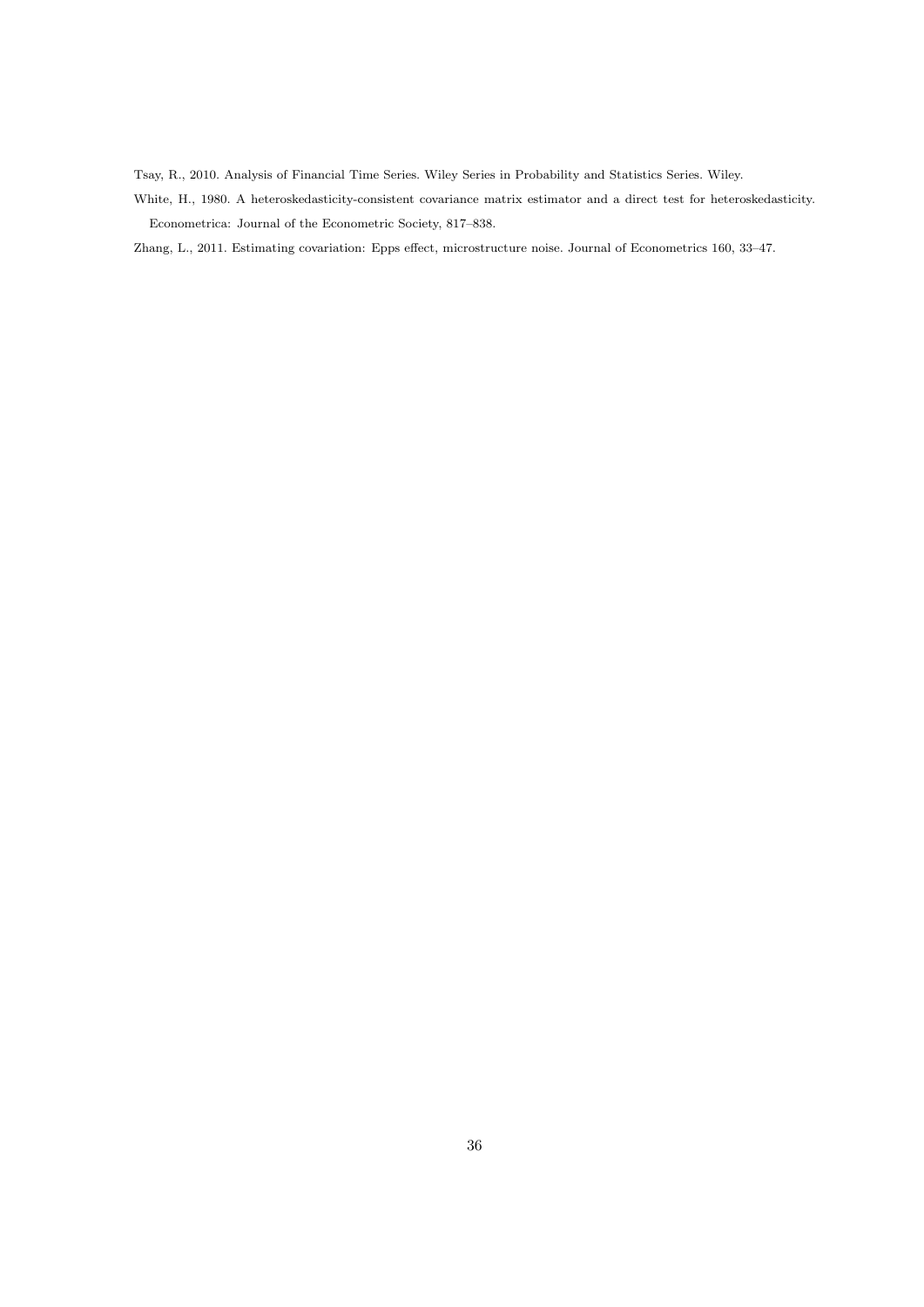| Panel A                 | mrcCholCov |       | mrcCholCov                                   |       | MRC         |             | cMRC        |             | PSD cMRC    |       |
|-------------------------|------------|-------|----------------------------------------------|-------|-------------|-------------|-------------|-------------|-------------|-------|
| Fraction PSD            |            |       |                                              |       |             |             |             |             |             |       |
| $\xi^2=0.000$           | 1.000      |       | 1.000                                        |       | 1.000       |             | 0.377       |             | 1.000       |       |
| $\check{\xi}^2 = 0.001$ | 1.000      |       | 1.000                                        |       | 1.000       |             | 0.199       |             | 1.000       |       |
| $\xi^2 = 0.010$         | 1.000      |       | 1.000                                        |       | 1.000       |             | 0.000       |             | 1.000       |       |
|                         | mrcCholCov |       | $mrcCholCov$ <sup><math>\bullet</math></sup> |       | MRC         |             | cMRC        |             | PSD cMRC    |       |
| Panel B                 | Bias       | RMSE  | <b>Bias</b>                                  | RMSE  | <b>Bias</b> | <b>RMSE</b> | <b>Bias</b> | <b>RMSE</b> | <b>Bias</b> | RMSE  |
| Covariances             |            |       |                                              |       |             |             |             |             |             |       |
| All elements            |            |       |                                              |       |             |             |             |             |             |       |
| $\xi^2 = 0.000$         | $-0.005$   | 0.093 | $-0.003$                                     | 0.091 | 0.025       | 0.230       | $-0.004$    | 0.097       | $-0.004$    | 0.097 |
| $\dot{\xi}^2 = 0.001$   | $-0.006$   | 0.094 | $-0.005$                                     | 0.093 | 0.030       | 0.233       | $-0.004$    | 0.098       | $-0.004$    | 0.098 |
| $\xi^2 = 0.010$         | $-0.005$   | 0.100 | $-0.007$                                     | 0.096 | 0.035       | 0.246       | $-0.006$    | 0.105       | $-0.006$    | 0.105 |
| Liquid elements         |            |       |                                              |       |             |             |             |             |             |       |
| $\xi^2 = 0.000$         | $-0.002$   | 0.086 | $-0.001$                                     | 0.084 | 0.026       | 0.230       | $-0.001$    | 0.090       | $-0.001$    | 0.090 |
| $\xi^2 = 0.001$         | $-0.004$   | 0.088 | $-0.001$                                     | 0.087 | 0.029       | 0.233       | $-0.001$    | 0.091       | $-0.001$    | 0.091 |
| $\bar{\xi}^2 = 0.010$   | $-0.002$   | 0.093 | $-0.003$                                     | 0.090 | 0.035       | 0.247       | $-0.003$    | 0.098       | $-0.003$    | 0.098 |
| Illiquid elements       |            |       |                                              |       |             |             |             |             |             |       |
| $\xi^2 = 0.000$         | $-0.035$   | 0.143 | $-0.034$                                     | 0.142 | 0.025       | 0.226       | $-0.035$    | 0.143       | $-0.035$    | 0.143 |
| $\xi^2 = 0.001$         | $-0.028$   | 0.139 | $-0.036$                                     | 0.135 | 0.029       | 0.230       | $-0.034$    | 0.145       | $-0.034$    | 0.144 |
| $\xi^2 = 0.010$         | $-0.036$   | 0.146 | $-0.041$                                     | 0.137 | 0.034       | 0.241       | $-0.034$    | 0.157       | $-0.034$    | 0.154 |
| Correlations            |            |       |                                              |       |             |             |             |             |             |       |
| All elements            |            |       |                                              |       |             |             |             |             |             |       |
| $\xi^2 = 0.000$         | $-0.002$   | 0.019 | $-0.002$                                     | 0.019 | $-0.004$    | 0.037       | 0.000       | 0.020       | $-0.002$    | 0.019 |
| $\xi^2 = 0.001$         | $-0.002$   | 0.019 | $-0.001$                                     | 0.018 | $-0.004$    | 0.039       | $-0.001$    | 0.021       | $-0.002$    | 0.020 |
| $\xi^2 = 0.010$         | 0.001      | 0.026 | $-0.001$                                     | 0.023 | $-0.008$    | 0.060       | $-0.003$    | 0.030       | $-0.010$    | 0.030 |
| Liquid elements         |            |       |                                              |       |             |             |             |             |             |       |
| $\xi^2 = 0.000$         | $-0.001$   | 0.017 | $-0.000$                                     | 0.017 | $-0.004$    | 0.037       | 0.000       | 0.017       | $-0.001$    | 0.017 |
| $\xi^2 = 0.001$         | $-0.002$   | 0.017 | $-0.001$                                     | 0.016 | $-0.004$    | 0.039       | $-0.001$    | 0.018       | $-0.001$    | 0.018 |
| $\xi^2 = 0.010$         | 0.001      | 0.025 | $-0.001$                                     | 0.022 | $-0.008$    | 0.060       | $-0.002$    | 0.026       | $-0.007$    | 0.026 |
| Illiquid elements       |            |       |                                              |       |             |             |             |             |             |       |
| $\xi^2 = 0.000$         | $-0.012$   | 0.032 | $-0.017$                                     | 0.032 | $-0.004$    | 0.035       | $-0.004$    | 0.035       | $-0.006$    | 0.034 |
| $\xi^2 = 0.001$         | $-0.003$   | 0.029 | $-0.002$                                     | 0.028 | $-0.004$    | 0.036       | $-0.004$    | 0.036       | $-0.008$    | 0.035 |
| $\xi^2 = 0.010$         | $-0.001$   | 0.035 | 0.001                                        | 0.031 | $-0.007$    | 0.056       | $-0.007$    | 0.056       | $-0.032$    | 0.053 |
| <b>Variances</b>        |            |       |                                              |       |             |             |             |             |             |       |
| All elements            |            |       |                                              |       |             |             |             |             |             |       |
| $\xi^2 = 0.000$         | $-0.004$   | 0.111 | $-0.004$                                     | 0.104 | 0.029       | 0.248       | $-0.004$    | 0.104       | $-0.004$    | 0.104 |
| $\xi^2 = 0.001$         | $-0.004$   | 0.114 | $-0.004$                                     | 0.106 | 0.033       | 0.252       | $-0.004$    | 0.106       | $-0.003$    | 0.106 |
| $\xi^2 = 0.010$         | $-0.004$   | 0.129 | $-0.004$                                     | 0.117 | 0.046       | 0.274       | $-0.004$    | 0.117       | $-0.004$    | 0.116 |
| Liquid elements         |            |       |                                              |       |             |             |             |             |             |       |
| $\xi^2 = 0.000$         | $-0.002$   | 0.103 | $-0.001$                                     | 0.097 | 0.029       | 0.249       | $-0.001$    | 0.097       | $-0.001$    | 0.097 |
| $\dot{\xi}^2 = 0.001$   | $-0.002$   | 0.106 | $-0.001$                                     | 0.098 | 0.033       | 0.253       | $-0.001$    | 0.098       | $-0.001$    | 0.098 |
| $\xi^2 = 0.010$         | $-0.003$   | 0.121 | $-0.002$                                     | 0.109 | 0.046       | 0.275       | $-0.002$    | 0.109       | 0.004       | 0.109 |
| Illiquid elements       |            |       |                                              |       |             |             |             |             |             |       |
| $\xi^2 = 0.000$         | $-0.048$   | 0.209 | $-0.058$                                     | 0.199 | 0.026       | 0.227       | $-0.058$    | 0.199       | $-0.055$    | 0.198 |
| $\xi^2 = 0.001$         | $-0.035$   | 0.211 | $-0.055$                                     | 0.204 | 0.033       | 0.232       | $-0.055$    | 0.204       | $-0.049$    | 0.202 |
| $\xi^2 = 0.010$         | $-0.031$   | 0.231 | $-0.048$                                     | 0.216 | 0.042       | 0.245       | $-0.048$    | 0.216       | $-0.009$    | 0.207 |

Table 1: Results Simulation II

*Note:* Simulation results of the multivariate factor diffusion with  $d = 20$  with  $\lambda = 5, 5, ..., 5, 120$ . Panel A reports the fraction of PSD estimates. Panel B reports the average bias and RMSE of the covariance, correlatio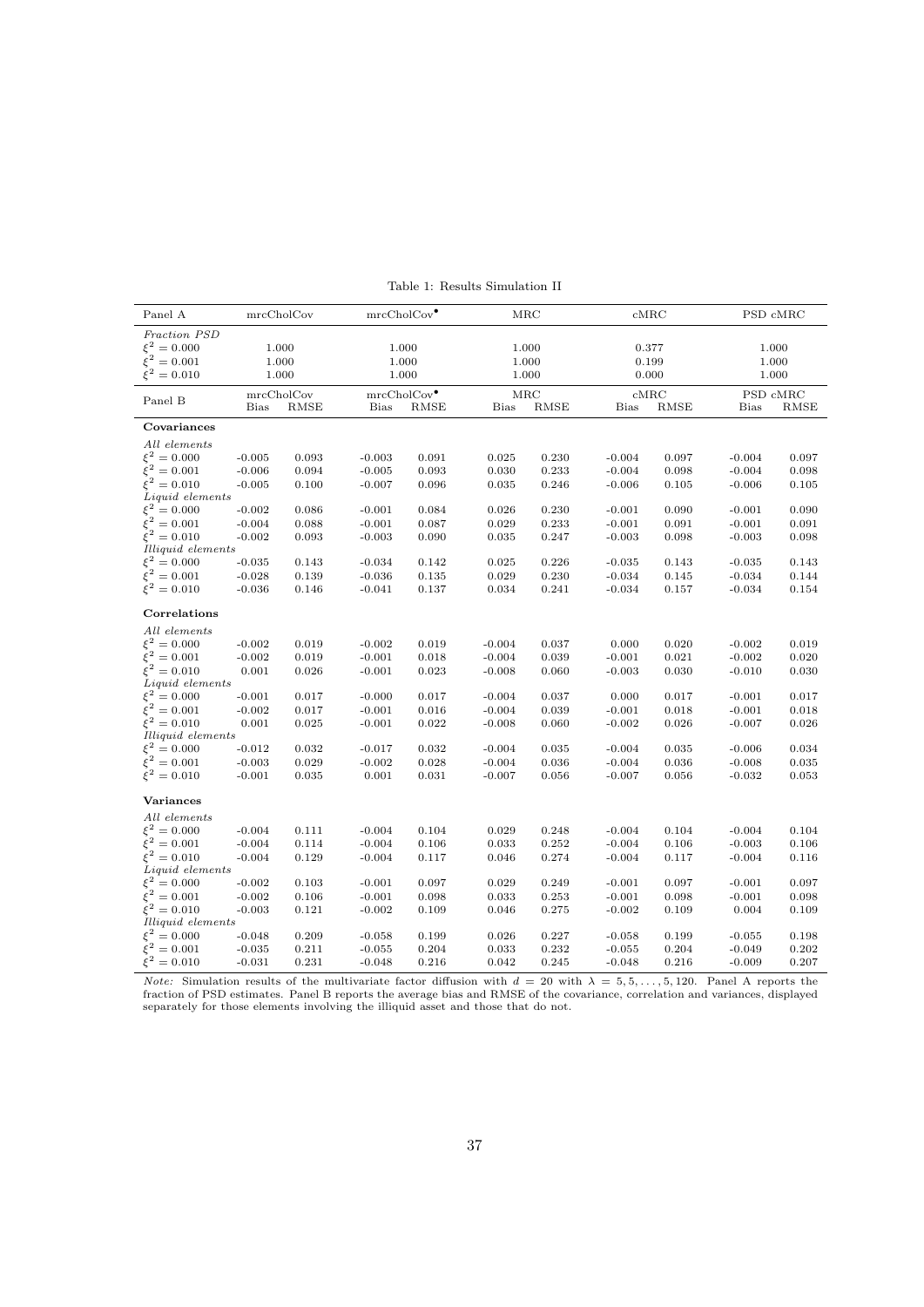| Table 2: Results Simulation II: Condition numbers |        |            |                             |          |               |  |  |  |  |  |
|---------------------------------------------------|--------|------------|-----------------------------|----------|---------------|--|--|--|--|--|
|                                                   | ICOV   | mrcCholCov | $\rm{mrcCholCov}^{\bullet}$ | MRC      | $_{\rm cMRC}$ |  |  |  |  |  |
| 2                                                 | 21.22  | 23.78      | 24.03                       | 22.08    | 22.53         |  |  |  |  |  |
| 5                                                 | 51.55  | 93.01      | 91.58                       | 134.65   | 99.30         |  |  |  |  |  |
| 10                                                | 102.11 | 321.16     | 305.51                      | 822.71   | 400.43        |  |  |  |  |  |
| 20                                                | 203.22 | 1892.58    | 1714.24                     | 13878.14 | 2259.41       |  |  |  |  |  |
| 50                                                | 506.55 | 9978.12    | 9663.10                     | 46336.40 | 10831.52      |  |  |  |  |  |

| <i>Note:</i> Simulation results of the multivariate factor diffusion with $d=$ |  |
|--------------------------------------------------------------------------------|--|
| 2, 5, 10, 20, 50 with $\lambda = 5, 5, , 5, 120$ and $\xi^2 = 0.001$ .         |  |

Table 3: Rejection rates of the normality assumption for the realized covariances based CholCov estimates

| Asynchronisity<br>Type | Constant<br>Volatility | <b>Noise</b> | Infeasible |     |      | Feasible |
|------------------------|------------------------|--------------|------------|-----|------|----------|
|                        |                        |              | 80\%       | 95% | 80\% | 95%      |
|                        | Yes                    | No           | 19.8       | 4.9 | 19.1 | 4.3      |
| Н                      | Yes                    | No           | 18.7       | 5.2 | 17.0 | 3.9      |
|                        | No                     | No           | 20.8       | 4.1 | 18.5 | 5.8      |
| Н                      | No                     | No           | 19.5       | 4.2 | 18.9 | 5.7      |

Note: Type I has no asynchronicity, and all observations are equispaced. Type II has asynchronicity, where for the first series each second is observed, and for each next series, an additional 5% of observed prices are removed. The series are asynchronous, but  $T_{k+1} \subset T_k$ . Type III considers poisson sampling as in the previous section, with  $\lambda = 5$  for all series.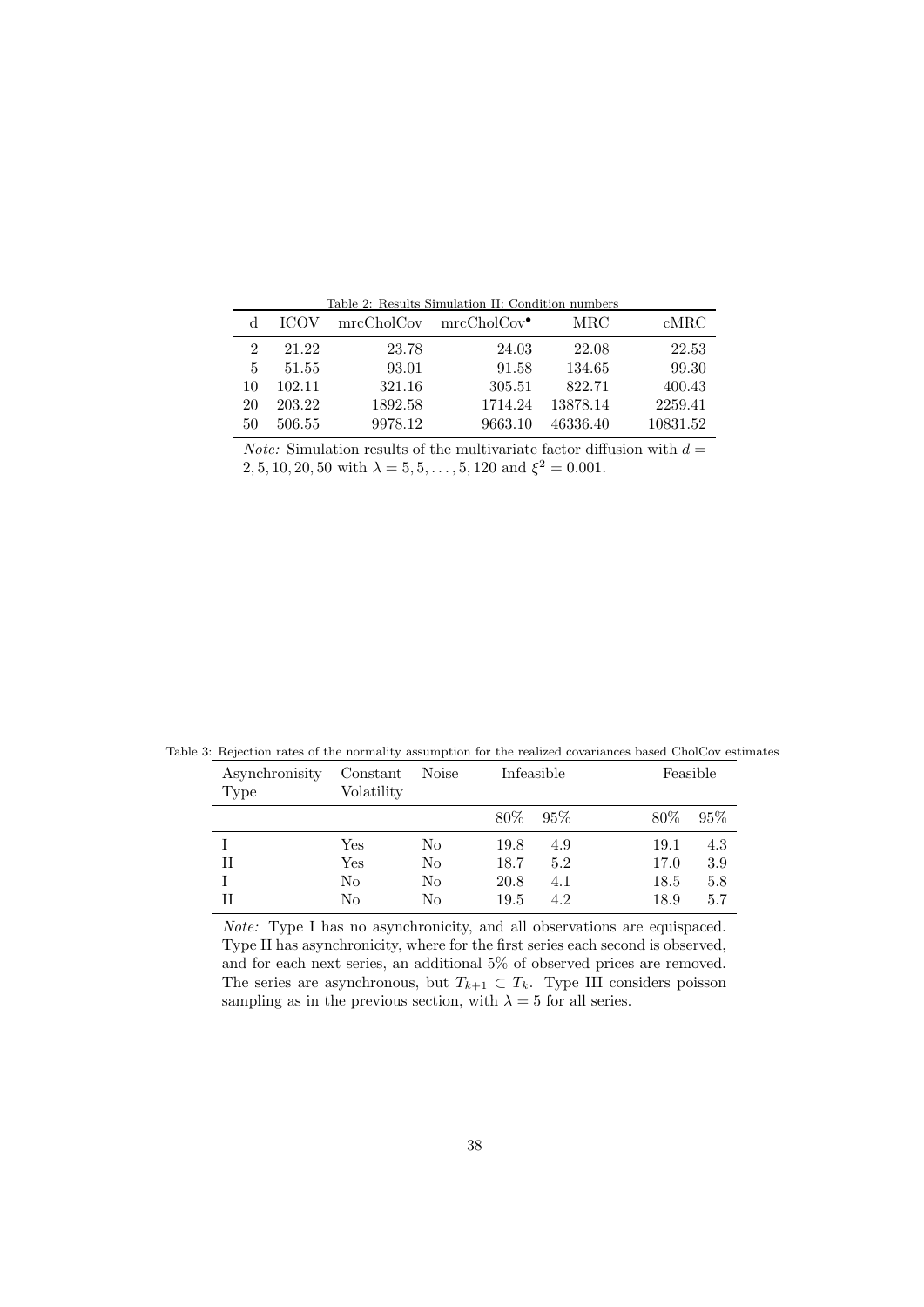| Table 4: Dynamic Quantile Test P-Values |                  |             |             |           |                |             |             |  |
|-----------------------------------------|------------------|-------------|-------------|-----------|----------------|-------------|-------------|--|
|                                         | $K \backslash c$ | $1.0\%$     | $2.5\%$     | $5.0\%$   | $95.0\%$       | 97.5%       | 99.0%       |  |
|                                         |                  |             |             |           | Equal Weighted |             |             |  |
| Scalar-BEKK                             | $\,1$            | $0.018\,$   | 0.000       | $0.011\,$ | $0.001\,$      | 0.000       | 0.000       |  |
|                                         | $\overline{2}$   | 0.000       | 0.000       | 0.000     | 0.000          | 0.000       | 0.000       |  |
|                                         |                  |             |             |           |                |             |             |  |
| $_{\rm cDCC}$                           | $\mathbf{1}$     | 0.029       | 0.015       | 0.335     | 0.499          | 0.754       | 0.950       |  |
|                                         | $\overline{2}$   | $\,0.022\,$ | 0.034       | 0.227     | 0.566          | 0.779       | 0.976       |  |
| HEAVY-RCOV                              | $\,1\,$          | 0.000       | 0.001       | 0.102     | 0.198          | 0.016       | 0.000       |  |
|                                         | $\overline{2}$   | 0.000       | 0.003       | 0.152     | 0.000          | 0.000       | 0.000       |  |
|                                         |                  |             |             |           |                |             |             |  |
| $c\text{RDCC-RCOV}$                     | $\,1\,$          | $0.028\,$   | 0.270       | 0.764     | $\rm 0.902$    | 0.591       | 0.042       |  |
|                                         | $\overline{2}$   | $\,0.022\,$ | 0.219       | 0.548     | $\,0.012\,$    | $\,0.002\,$ | 0.078       |  |
|                                         |                  |             |             |           |                |             |             |  |
| HEAVY-CholCov                           | $\,1$            | 0.385       | 0.204       | 0.557     | 0.262          | 0.800       | 0.042       |  |
|                                         | $\overline{2}$   | 0.000       | 0.007       | 0.015     | 0.000          | 0.000       | 0.011       |  |
| cRDCC-CholCov                           | $\,1\,$          | 0.010       | 0.008       | 0.272     | 0.777          | 0.899       | 0.746       |  |
| Observation Count Sorting               | $\overline{2}$   | 0.002       | 0.014       | $0.210\,$ | 0.213          | 0.944       | 0.856       |  |
|                                         |                  |             |             |           |                |             |             |  |
| cRDCC-CholCov                           | $\,1\,$          | 0.746       | 0.719       | 0.531     | 0.688          | 0.413       | 0.797       |  |
| Liquidity Sorting                       | $\overline{2}$   | 0.078       | 0.831       | 0.240     | 0.414          | 0.547       | 0.918       |  |
|                                         |                  |             |             |           | Value Weighted |             |             |  |
| Scalar-BEKK                             | $\,1$            | 0.000       | 0.000       | 0.002     | 0.011          | 0.006       | 0.000       |  |
|                                         | $\overline{2}$   | 0.000       | 0.000       | 0.000     | 0.000          | 0.000       | 0.000       |  |
|                                         |                  |             |             |           |                |             |             |  |
| $_{\rm cDCC}$                           | $\mathbf 1$      | 0.130       | 0.030       | 0.133     | 0.506          | 0.667       | 0.236       |  |
|                                         | $\overline{2}$   | 0.055       | 0.057       | $0.246\,$ | 0.712          | 0.735       | $\!0.354\!$ |  |
| <b>HEAVY-RCOV</b>                       | $\mathbf{1}$     | 0.887       | 0.014       | 0.002     | 0.000          | 0.000       | 0.000       |  |
|                                         | $\overline{2}$   | 0.060       | 0.028       | 0.004     | 0.000          | 0.000       | 0.000       |  |
|                                         |                  |             |             |           |                |             |             |  |
| $\alpha\text{RDCC-RCOV}$                | $\,1\,$          | 0.065       | 0.041       | 0.914     | 0.674          | 0.474       | 0.036       |  |
|                                         | $\overline{2}$   | 0.000       | 0.076       | 0.954     | $0.174\,$      | 0.003       | 0.068       |  |
|                                         |                  |             |             |           |                |             |             |  |
| HEAVY-CholCov                           | $\,1$            | 0.565       | 0.021       | 0.283     | 0.380          | 0.838       | 0.385       |  |
|                                         | $\overline{2}$   | 0.000       | 0.003       | 0.189     | 0.000          | 0.000       | 0.085       |  |
| cRDCC-CholCov                           | $\mathbf{1}$     | 0.385       | 0.193       | 0.135     | 0.788          | 0.719       | 0.887       |  |
| Observation Count Sorting               | $\overline{2}$   | 0.000       | 0.214       | 0.253     | 0.253          | 0.831       | 0.944       |  |
|                                         |                  |             |             |           |                |             |             |  |
| cRDCC-CholCov                           | $\mathbf{1}$     | 0.950       | 0.675       | 0.900     | 0.946          | 0.667       | 0.625       |  |
| <b>Liquidity Sorting</b>                | $\overline{2}$   | 0.039       | $\rm 0.315$ | 0.920     | 0.387          | 0.735       | 0.809       |  |

Note: P-Values of the Dynamic Quantile Test for the Equal Weighted and Value Weighted portfolio Value-at-Risks. The Scalar-BEKK and cDCC are estimated on daily returns, while the last two models are estimated using the proposed mrcCholCov<sup>•</sup> covariance estimate.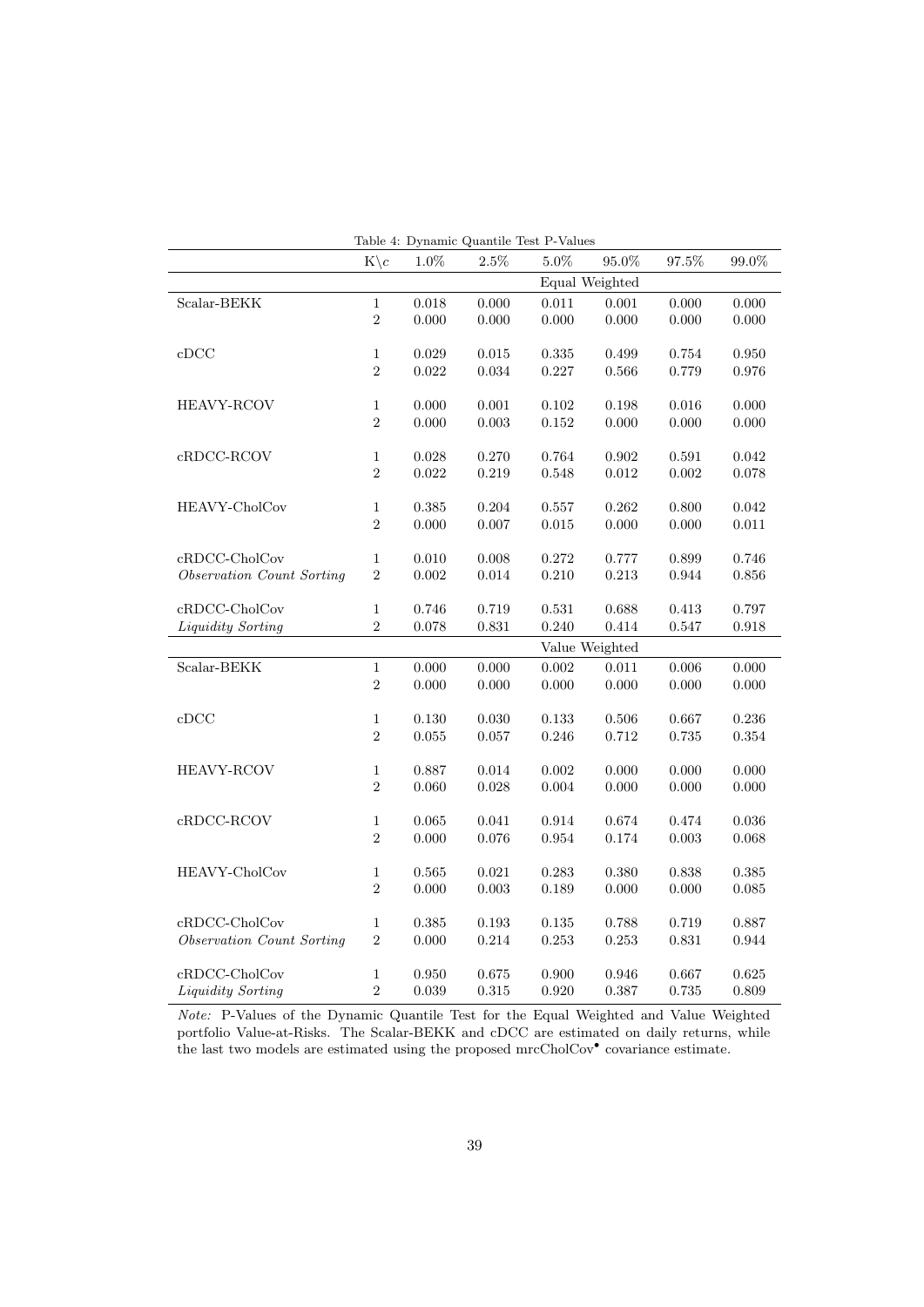| Table 5: Loss function MCS results      |         |      |                |                |       |     |  |  |
|-----------------------------------------|---------|------|----------------|----------------|-------|-----|--|--|
| $\mathbf{c}$                            | $1.0\%$ | 2.5% | $5.0\%$        | 95.0%          | 97.5% | 99% |  |  |
|                                         |         |      |                | Equal Weighted |       |     |  |  |
| Scalar-BEKK                             |         |      |                |                |       |     |  |  |
| cDCC                                    |         |      |                |                |       |     |  |  |
| <b>HEAVY-RCOV</b>                       |         |      |                |                |       |     |  |  |
| cRDCC-RCOV                              |         |      |                |                |       |     |  |  |
| HEAVY-CholCov                           |         |      |                |                |       |     |  |  |
| cRDCC-CholCov Observation Count Sorting |         |      |                |                |       |     |  |  |
| cRDCC-CholCov Liquidity Sorting         |         |      |                |                |       |     |  |  |
|                                         |         |      | Value Weighted |                |       |     |  |  |
| Scalar-BEKK                             |         |      |                |                |       |     |  |  |
| cDCC                                    |         |      |                |                |       |     |  |  |
| <b>HEAVY-RCOV</b>                       |         |      |                |                |       |     |  |  |
| cRDCC-RCOV                              |         |      |                |                |       |     |  |  |
| HEAVY-CholCov                           |         |      |                |                |       |     |  |  |
| cRDCC-CholCov Observation Count Sorting |         |      |                |                |       |     |  |  |
| cRDCC-CholCov Liquidity Sorting         |         |      |                |                |       |     |  |  |

Note: The table shows the models included in the 90% Model Confidence set for the different VaR forecast quantiles and the two portfolios, based on the loss function (43).

| Table 6: Beta Comparisons                         |                    |                 |                  |                                                            |                   |                        |                    |                  |  |  |
|---------------------------------------------------|--------------------|-----------------|------------------|------------------------------------------------------------|-------------------|------------------------|--------------------|------------------|--|--|
| <i>Panel A:</i> Summary of parameter estimates    |                    |                 |                  |                                                            |                   |                        |                    |                  |  |  |
| Full Model<br>Excluding DCC<br>Single series      |                    |                 |                  |                                                            |                   |                        |                    |                  |  |  |
|                                                   | $\delta^{CholCov}$ | $\delta^{RCOV}$ | $\delta_i^{DCC}$ | $\delta^{CholCov}$                                         | $\delta_i^{RCOV}$ | $\delta^{CholCov}$     | $\delta^{RCOV}$    | $\delta_i^{DCC}$ |  |  |
| Mean                                              | 0.724              | 0.064           | 0.258            | 0.922                                                      | 0.122             | 0.976                  | 0.995              | 1.017            |  |  |
| Stdev.                                            | 0.199              | 0.142           | 0.230            | 0.131                                                      | 0.151             | 0.103                  | 0.325              | 0.086            |  |  |
|                                                   |                    |                 |                  |                                                            |                   |                        |                    |                  |  |  |
| 5%                                                | 0.461              | $-0.178$        | $-0.083$         | 0.702                                                      | $-0.102$          | 0.841                  | 0.394              | 0.880            |  |  |
| Median                                            | 0.713              | 0.077           | 0.268            | 0.912                                                      | 0.138             | 0.957                  | 0.997              | 1.018            |  |  |
| $95\%$                                            | 1.061              | 0.293           | 0.637            | 1.115                                                      | 0.368             | 1.117                  | 1.457              | 1.137            |  |  |
| <i>Panel B:</i> Rejection Frequencies             |                    |                 |                  |                                                            |                   |                        |                    |                  |  |  |
|                                                   |                    |                 |                  | $H_{CholCov}$ : 0.577 $H_{BCOV}$ : 1.000 $H_{DCC}$ : 0.962 |                   | $H'_{CholCov}$ : 0.404 | $H'_{RCOV}: 1.000$ |                  |  |  |
| <i>Panel C:</i> Frequency in Model Confidence Set |                    |                 |                  |                                                            |                   |                        |                    |                  |  |  |
| CholCov: 1.000<br>RCOV: 0.038<br>DCC: 0.442       |                    |                 |                  |                                                            |                   |                        |                    |                  |  |  |

Note: Comparison of the betas obtained from CholCov and RCOV cRDCC forecasts, and cDCC forecasts based on daily returns. Panel A presents descriptive statistics of the estimated coefficients of regression (44). Panel B shows the rejection frequencies for the hypothesis outlined in the text and Panel C reports the frequency that each of the models are included in the MCS in the beta hedging exercise.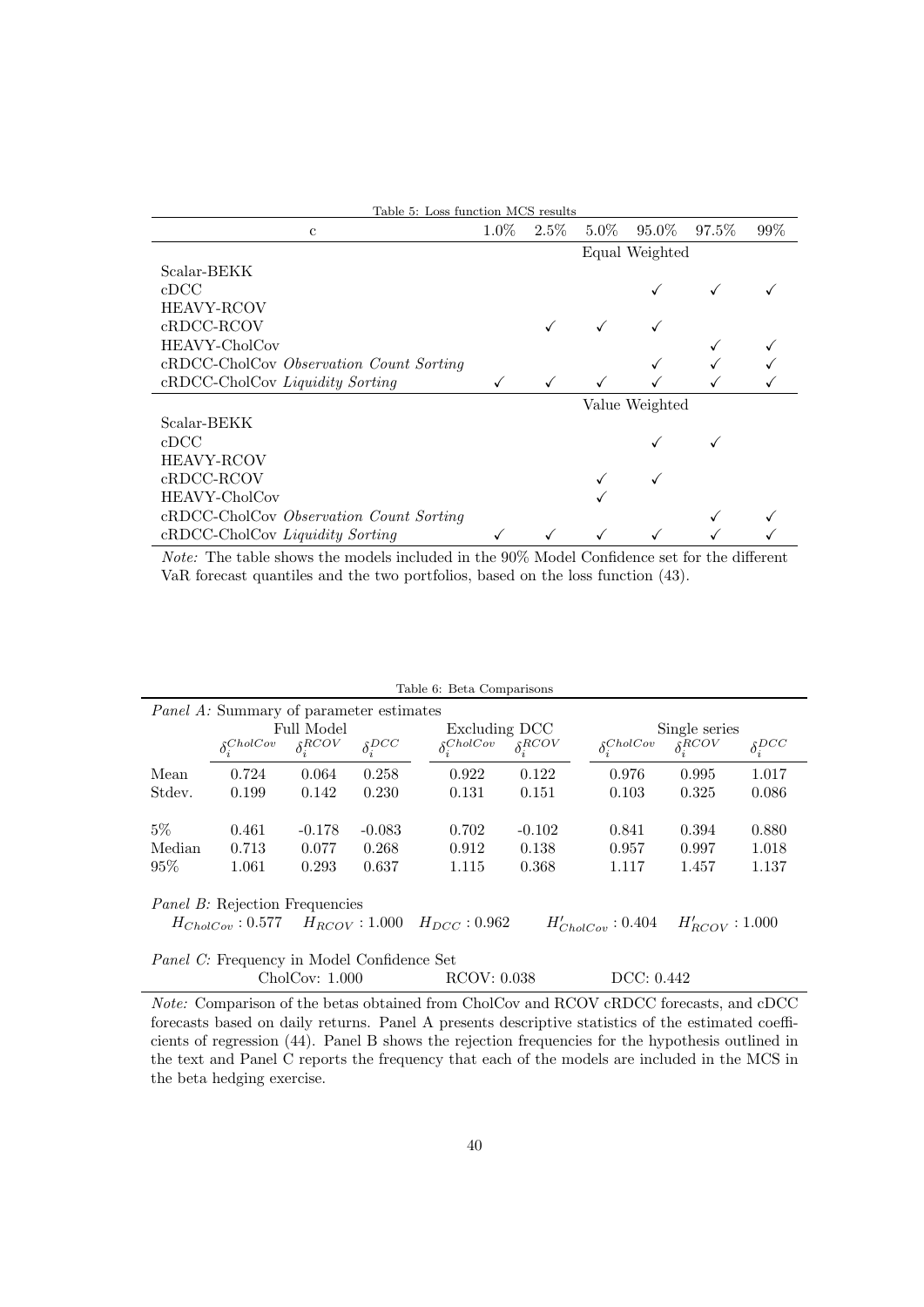## Appendix A. Basics of Malliavin Calculus

In this part we introduce some basic results of Malliavin calculus and we concentrate on the case of a d-dimensional Brownian motion. For a comprehensive introduction to Malliavin calculus, we refer to Nualart (2006).

Let  $(\Omega, \mathcal{F}, \mathbb{P})$  be a complete probability space and  $(\mathcal{H}, \langle \cdot, \cdot \rangle_{\mathcal{H}})$  a separable real Hilbert space. A real-valued Gaussian field  $Y = \{Y(h) : h \in \mathcal{H}\}\$ is called an *isonormal Gaussian process* if for every  $h, g \in \mathcal{H}$ 

$$
\mathbb{E}\left[Y\left(h\right)Y\left(g\right)\right]=\left\langle h,g\right\rangle_{\mathcal{H}}.
$$

Recall that the Hermite polynomials are given by

$$
H_n(x) = \frac{(-1)^n}{n!} e^{\frac{x^2}{2}} \frac{d^n}{dx^n} e^{-\frac{x^2}{2}}, \quad x \in \mathbb{R}, n \in \mathbb{N}.
$$

If  $\mathcal{F} = \sigma(X)$ , then

$$
\mathcal{L}^2\left(\Omega,\mathcal{F},\mathbb{P}\right) = \bigoplus_{n\geq 1} \mathcal{H}_n^Y,
$$

where

$$
\mathcal{H}_n^Y = \overline{span} \left\{ H_n \left[ Y \left( h \right) \right] : \| h \|_{\mathcal{H}} = 1 \right\},\
$$

and  $\bigoplus$  stands for the direct sum of vectorial spaces. Often we refer to  $\mathcal{H}_n^Y$  as the *n*th chaos associated to Y. Let  $\mathcal{H}^{\otimes n}$ ,  $\mathcal{H}^{\odot n}$  be the nth non-symetric and symmetric tensor product of  $\mathcal{H}$ , respectively. There exists a liner isometry  $I_n^Y$ , between  $\mathcal{H}^{\odot n}$  equipped with the norm  $n! \| \cdot \|_{\mathcal{H}^{\otimes n}}$  and  $\mathcal{H}_n^Y$  such that

$$
I_n^Y\left(h^{\otimes n}\right) = H_n\left[Y\left(h\right)\right], \quad \forall \ h \in \mathcal{H} \text{ with } \left\|h\right\|_{\mathcal{H}} = 1.
$$

Here  $h^{\otimes n} = h \otimes \cdots \otimes h$ . In the particular case when  $\mathcal{H} = \mathcal{L}^2(T, \mathcal{B}, \mu)$  with  $\mu$  a non-atomic measure, we have that  $\mathcal{H}^{\odot n} = \mathcal{L}_s^2(T^n, \mathcal{B}^n, \mu^n)$ , i.e. the space of symmetric  $\mu$ -square integrable function which are symmetric in its argument, that is  $f \in \mathcal{L}_s^2$  if and only if

$$
\int_{T^n} f^2(s_1,\ldots,s_n)\,\mu\,(ds_1)\cdots\mu\,(ds_n)<\infty,
$$

and

$$
f(s_1,...,s_n) = f(s_{P(1)},...,s_{P(n)})
$$
,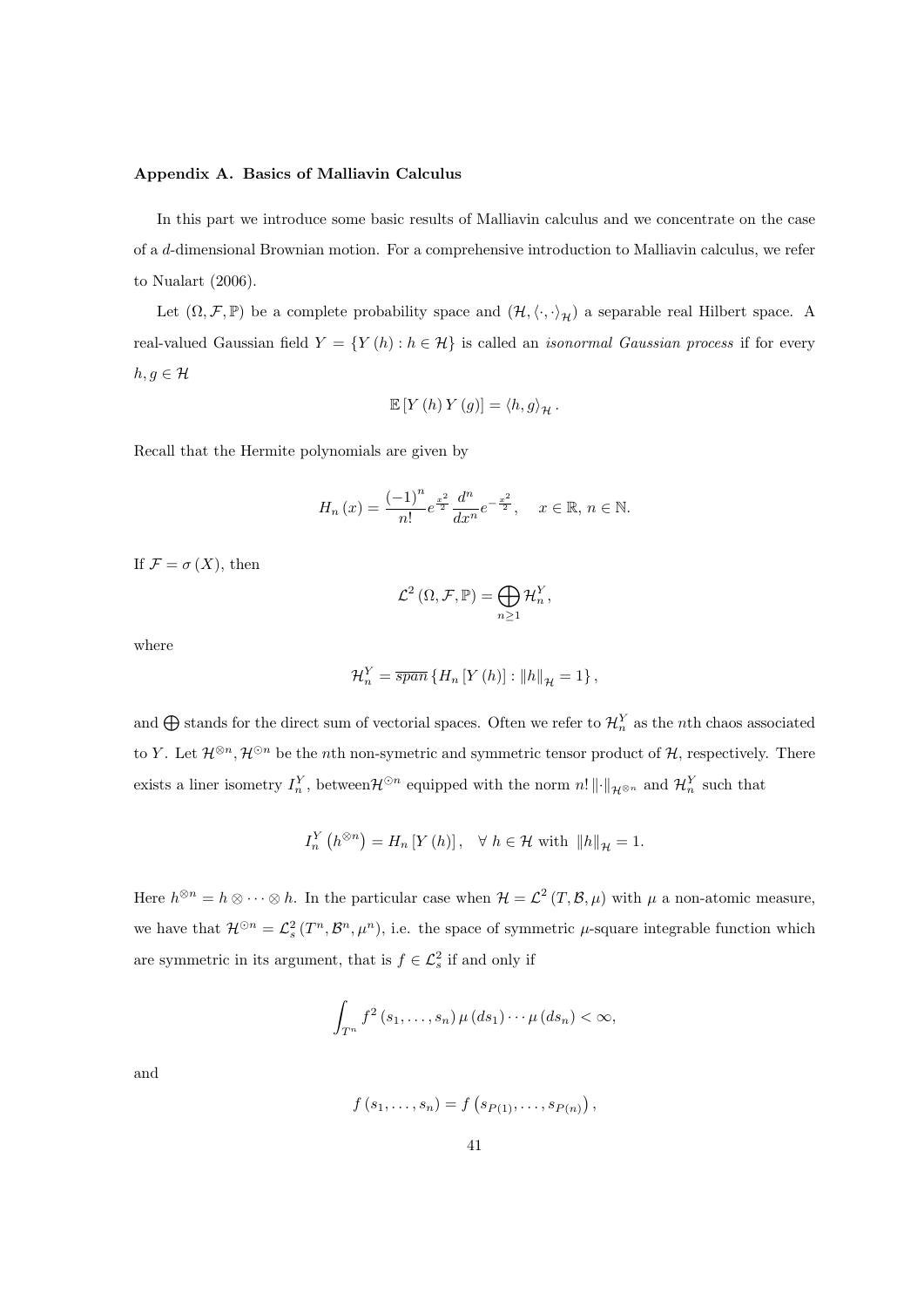for any permutation P of  $\{1,\ldots,n\}$ . Moreover, in this case  $I_n^Y(f)$  is the multiple Wiener-Itô integral of  $f$  with respect to  $X$ .

Let  $(W_t)_{0 \le t \le 1}$  be a *d*-dimensional Brownian motion. Put  $T = [0,1] \times \{1,\ldots,d\}$ ,  $\mathcal{B} = \mathcal{B}([0,1]) \otimes$  $2^{\{1,\ldots,d\}}$  and  $\mu(A \times B) = Leb(A) \#B$ , where Leb stands for the Lebesgue measure on [0, 1] and # the cardinality of a set. Consider the Hilbert space  $\mathcal{H} = \mathcal{L}^2(T, \mathcal{B}, \mu) \simeq \mathcal{L}^2([0, 1]; \mathbb{R}^d)$ . Then the field

$$
W(h) = \sum_{i=1}^{d} \int_{0}^{1} h(s, i) dW_{s}^{i}
$$

$$
= \int_{0}^{1} h'(s) dW_{s},
$$

is isonormal. Above,  $h'(s) = (h(s, i))_{i=1,\dots d}$  and  $W^i$  are independent real-valued Brownian motions. In this case if  $f, g \in \mathcal{L}_s^2(T^n)$ 

$$
I_n^W(f)_t = n! \sum_{i_1, \dots, i_1 = 1}^d \int_0^t \int_0^{s_n} \dots \int_0^{s_2} f\left[ (s_1, i_1), \dots, (s_n, i_n) \right] dW_{s_1}^{i_1} \dots dW_{s_n}^{i_n}
$$
 (A.1)

and

$$
\mathbb{E}\left[I_n^W\left(f\right)I_m^W\left(g\right)\right] = \begin{cases} 0 & \text{for } m \neq n; \\ n! \left\langle f, g \right\rangle_{\mathcal{L}^2\left(T^n\right)} & \text{for } m = n, \end{cases} \tag{A.2}
$$

with  $I_n^W(f) := I_n^W(f)_1$ . Next we present the main result that is going to be used to derive the asymptotic distribution of our CholCov estimator.

Theorem 3 (Pecatti and Tudor, 2005) Consider an isonormal process  $\{Y(h) : h \in \mathcal{H}\}\$ . Let  $d \geq$ 2 and fix  $m \ge 2$ . Consider a sequence of functions  $\left\{f_n^1, \ldots, f_n^d\right\}_{n \ge 1}$  such that  $f_n^i \in \mathcal{H}^{\odot m}$  and for every  $i, j = 1, \ldots, d$ 

$$
\lim_{n\to\infty}\mathbb{E}\left[I_m^Y\left(f_n^i\right)I_m^Y\left(f_n^j\right)\right]=C\left(i,j\right).
$$

Then the following statements are equivalent

- 1. The vector  $(I_m^W(f_n^i))_{i=1}^d$  converges in distributions to a d-dimensional Gaussian vector  $N =$  $(N_1, \ldots, N_d)$  with covariance matrix  $C = (C(i, j))_{i,j=1,\ldots,d}$ ;
- 2. For every  $j = 1, ..., d$ ,  $I_m^W(f_n^j) \stackrel{d}{\longrightarrow} N_j$ ;
- 3. For every  $j = 1, \ldots, d$ ,

$$
\lim_{n \to \infty} \mathbb{E}\left[I_m^W \left(f_n^j\right)^4\right] = 3C\left(j,j\right)^2.
$$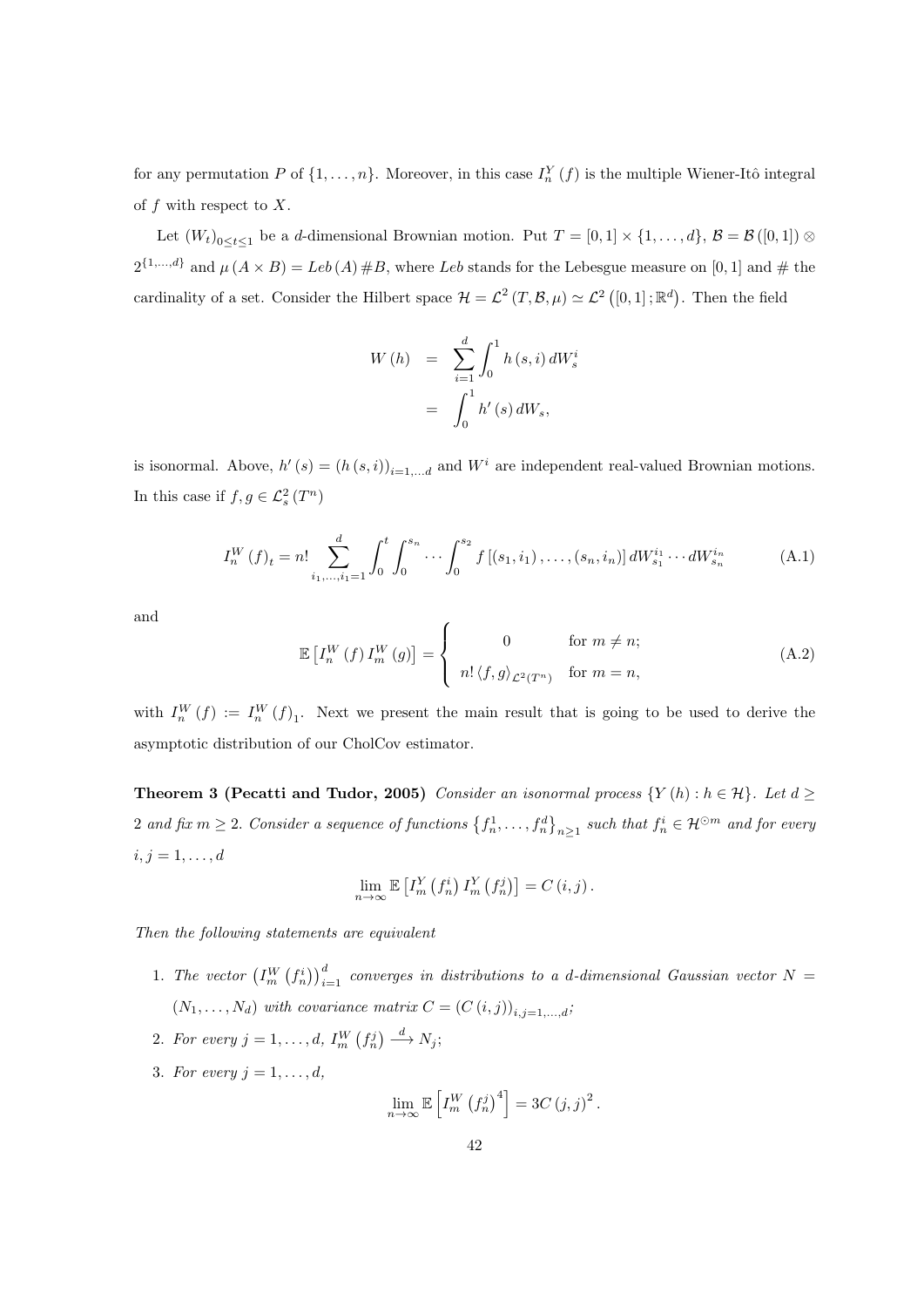#### 4. We have that

$$
\lim_{n \to \infty} \mathbb{E} \left\{ \left[ \sum_{j=1}^{d} I_m^W \left( f_n^j \right) \right]^4 \right\} = 3 \left( \sum_{j=1}^{d} C(i, i) + 2 \sum_{1 \le i < j \le d}^{d} C(i, j) \right)^2,
$$

and

$$
\lim_{n \to \infty} \mathbb{E} \left\{ \left[ \prod_{l=1}^{4} I_m^W \left( f_n^{i_l} \right) \right]^4 \right\} = \mathbb{E} \left\{ \left[ \prod_{l=1}^{4} N_{i_l} \right]^4 \right\},\
$$

for every  $(i_1, i_2, i_3, i_4) \in (1, \ldots, d)^4$  such that one of the following condition is satisfied: (a)  $i_1 \neq i_2$ ; (b)  $i_1 \neq i_2 = i_3 \neq i_4$  and  $i_1 \neq i_4$ ; (c)  $i_1 \neq i_2 \neq i_3 \neq i_4$ .

We will exploit equivalences 1 and 2 to derive a joint CLT for our CholCov estimator.

#### Malliavin calculus for the underlying price process

In order to present in a better way our proof for the joint CLT of our CholCov estimator, here we show some basic properties of the isonormal process associated to the underlying price process  $(Y_t)_{0 \leq t \leq 1}$ . We also define some multiple Wiener-Itô stochastic integrals and we show its link with the underlying Brownian motion.

Let  $T = [0,1] \times \{1,\ldots,d\}$  and consider  $\mathcal{L}^2(T,\mathcal{B},\mu) \simeq \mathcal{L}^2([0,1];\mathbb{R}^d)$  as in the previous section. For every  $h \in \mathcal{L}^2(T, \mathcal{B}, \mu)$  the random mapping

$$
Y(h) := \sum_{i=1}^{d} \int_{0}^{1} h(s, i) dY_{s}^{i}
$$

$$
= \int_{0}^{1} h(s)' dY_{s},
$$

is well defined. Let  $\mathcal{H}_0$  be the space of square integrable functions on T embedded with the inner product

$$
\langle h, g \rangle_{\mathcal{H}_0} = \int_0^1 h'(s) \, \Sigma_0 g(s) \, ds,
$$

for every pair f, g of  $\mathbb{R}^d$ -valued functions. It is clear that  $\langle \cdot, \cdot \rangle_{\mathcal{H}_0}$  is a true inner product and  $\mathcal{H}_0$  a real separable Hilbert space (on the  $\mu$ -equivalence class). It is rather trivial to check that X is an isonormal process on  $\mathcal{H}_0$ . Moreover, since X is a square integrable martingale we can consider multiple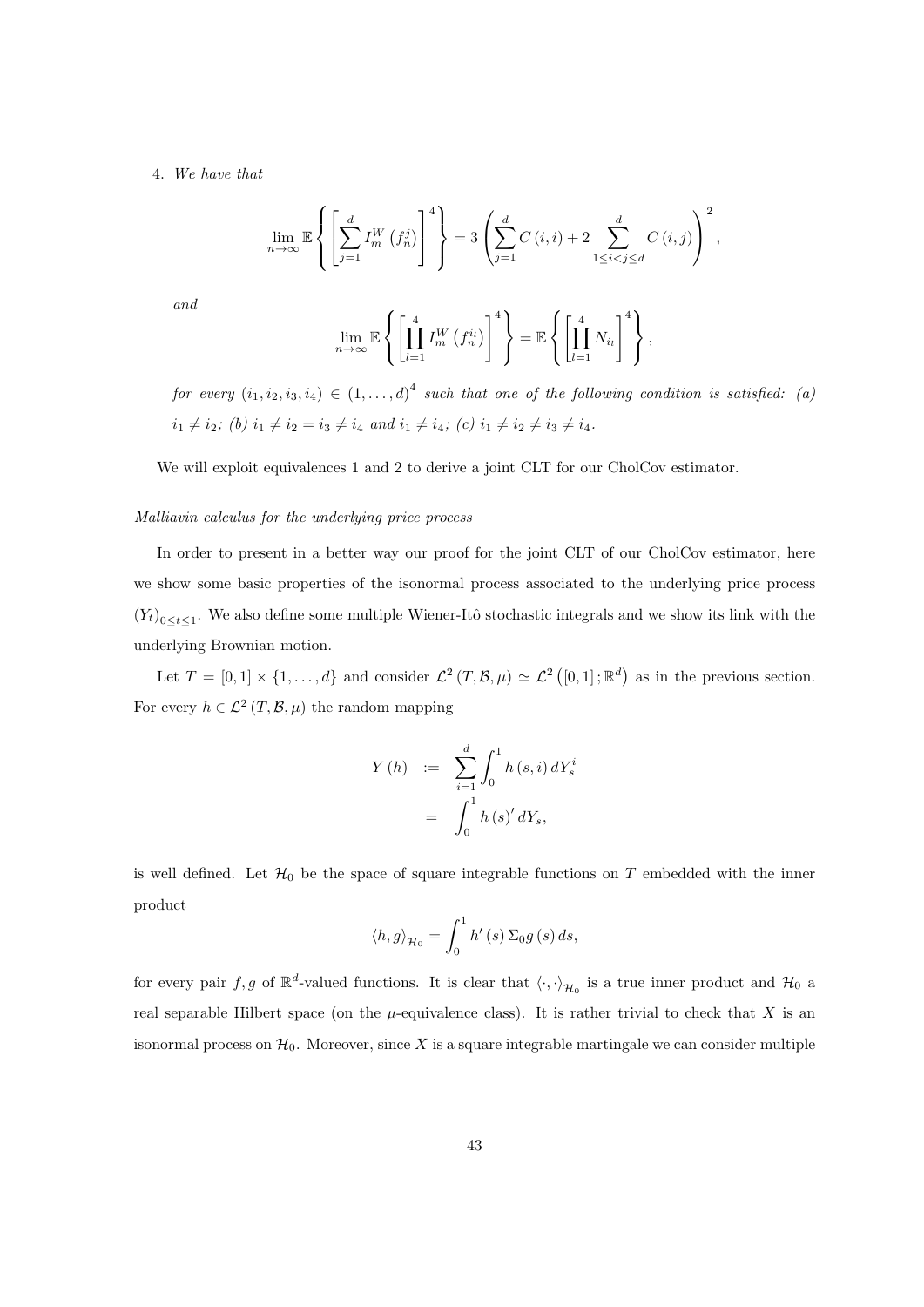Wiener-Itô stochastic integrals as

$$
I_n^X\left(f\right)_t = n! \sum_{i_1,\dots,i_1=1}^d \int_0^t \int_0^{s_n} \dots \int_0^{s_2} f\left[\left(s_1,i_1\right),\dots,\left(s_n,i_n\right)\right] dY_{s_1}^{i_1} \dots dY_{s_n}^{i_n},\tag{A.3}
$$

for every  $f \in \mathcal{H}_0^{\odot n}$ . Now we present some connections between the *n*th chaos associated to Y and W, respectively.

**Proposition 3** We have that for any  $n \in \mathbb{N}$ 

- 1.  $\mathcal{H}_n^W = \mathcal{H}_n^Y;$
- 2. There exists a linear mapping  $T_n : \mathcal{H}_0 \to \mathcal{L}^2(T^n)$  such that

$$
I_n^Y\left(f\right) = I_n^Y\left(T_n\left(f\right)\right), \quad f \in \mathcal{H}_0. \tag{A.4}
$$

3. We have

$$
I_1^Y(f) I_1^Y(g) = I_2^W \left( \sigma_0 f \widetilde{\otimes} \sigma_0 g \right) + \langle f, g \rangle_{\mathcal{H}_0}, \tag{A.5}
$$

where

$$
h_1 \widetilde{\otimes} h_2 [(s, i), (r, j)] = \frac{1}{2} [h_1 (s, i) h_2 (r, j) + h_1 (r, j) h_2 (s, i)],
$$

is the symmetric tensor product.

# Proof.

The proof of Preposition 3 is presented pointwise.

1. We only need to show that

$$
\left\{ H_n \left[ W \left( h \right) \right] : \| h \|_{\mathcal{L}^2(T)} = 1 \right\} = \left\{ H_n \left[ Y \left( h \right) \right] : \| h \|_{\mathcal{H}_0} = 1 \right\}. \tag{A.6}
$$

Observe that the function  $T: \mathcal{H}_0 \to \mathcal{L}^2(T)$  defined by  $T(f) = \Sigma_0 f$  is a linear isometry. Moreover, we have that for any  $h \in \mathcal{H}_0$ 

$$
Y(h) = W[T(h)].
$$

Since  $\Sigma_0$  is positive definite, it follows that T is invertible. Consequently, we have that  $W(h)$  =  $Y[T^{-1}(h)]$ , for every  $h \in \mathcal{L}^2(T)$ . These properties imply (A.6).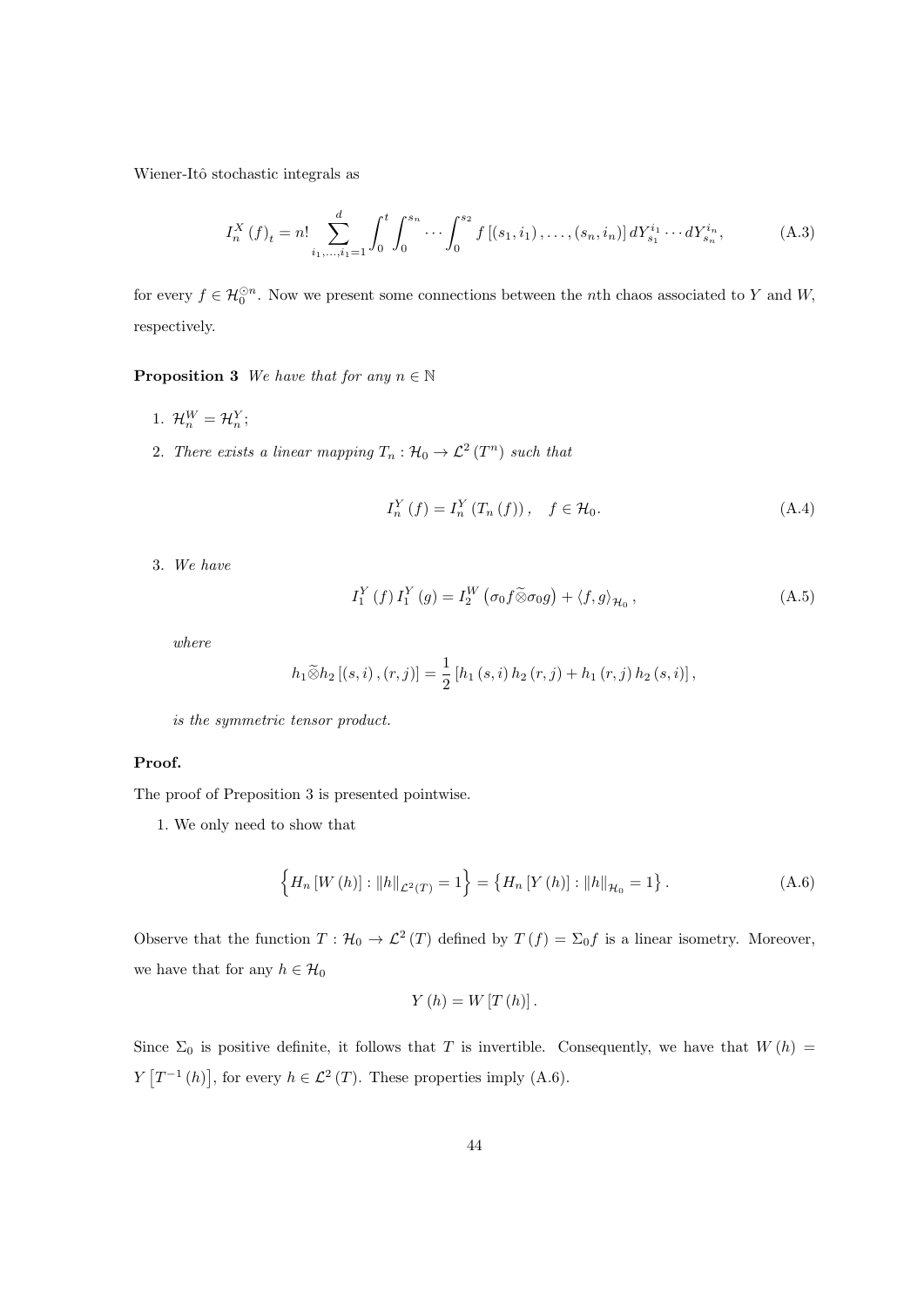2. It follows easily by noting that

$$
dY_s^i = \sum_{j=1}^d \sigma_{ij}^0 dW_s^j.
$$

3. It follows immediately from 1. and Itô's formula because in this case

$$
I_1^Y(f) I_1^Y(g) = I_1^W(\sigma_0 f) I_1^W(\sigma_0 g)
$$
  
=  $I_1^W(\sigma_0 f \widetilde{\otimes} \sigma_0 g) + \langle \sigma_0 f, \sigma_0 g \rangle_{\mathcal{L}^2(T)}$   
=  $I_1^W(\sigma_0 f \widetilde{\otimes} \sigma_0 g) + \langle f, g \rangle_{\mathcal{H}_0}.$ 

**Remark 3** The previous proposition shows that any multiple stochastic integrals of  $Y$  belongs to the nth chaos of W and vice versa. Thus, Theorem 3 can be applied to either  $I_n^Y$  or  $I_n^W$ .

# Appendix B. Proofs

**Proof of Proposition 1.** In view that the mapping  $(H, G) \rightarrow HGH^T$  is a continuously differentiable bijection between  $\mathbb{M}_{d,chol}^+$  and  $\mathbb{M}_d^+$  and in this case  $\hat{\Sigma}$  is the realized variance, we only need to check that  $(\widehat{H}, \widehat{G}) = (\overline{H}, \overline{G})$ . We will show the case  $d = 2$ . The general case follows by induction. Trivially, we have that  $\hat{g}_{11} = \overline{g}_{11}$ . Now, since

$$
\hat{h}_{21} = \frac{\sum_{j=1}^{n} r_l^{(2)}(T) f_j^{(1)}(T)}{\hat{g}_{11}}
$$

$$
= \frac{\sum_{j=1}^{n} r_l^{(2)}(T) r_j^{(1)}(T)}{\hat{g}_{11}},
$$

we obtain that  $\hat{h}_{21} = \overline{h}_{21}$ , or in other words  $\widehat{H} = \overline{H}$ . Finally, in view that for  $i = 1, ..., n$ 

$$
\overline{f}_{j}^{(2)}(T) = r_{j}^{(2)}(T) - \frac{\overline{\Sigma}_{21}}{\overline{\Sigma}_{11}} r_{j}^{(1)}(T) ,
$$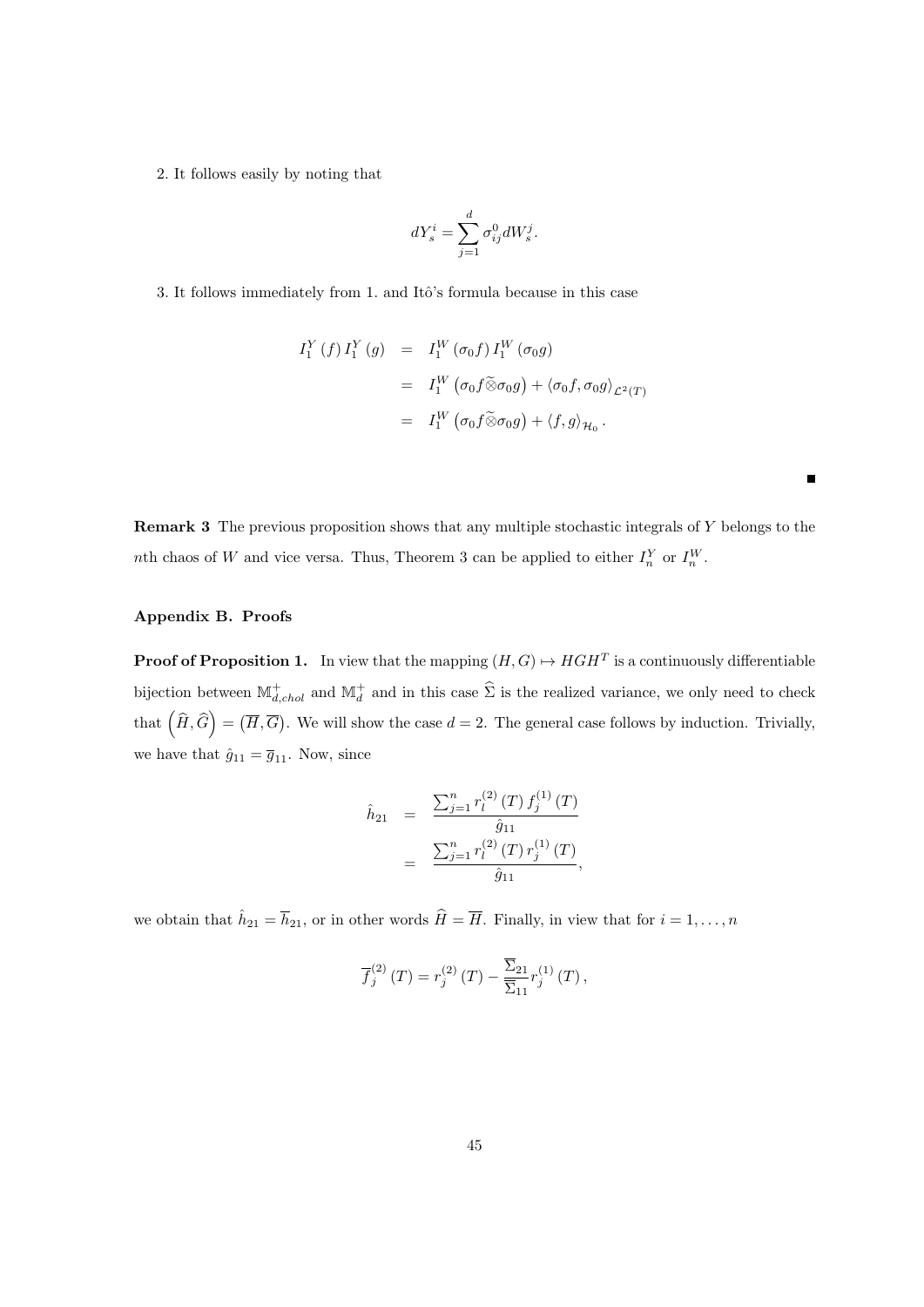we get

$$
\hat{g}_{22} = \sum_{j=1}^{n} \left[ \overline{f}_{j}^{(2)}(T) \right]^{2}
$$
\n
$$
= \sum_{j=1}^{n} \left[ r_{j}^{(2)}(T) - \frac{\overline{\Sigma}_{21}}{\overline{\Sigma}_{11}} r_{j}^{(1)}(T) \right]^{2}
$$
\n
$$
= \overline{\Sigma}_{22} - 2 \frac{\overline{\Sigma}_{21}}{\overline{\Sigma}_{11}} \sum_{j=1}^{n} r_{j}^{(1)}(T) r_{j}^{(2)}(T) + \left( \frac{\overline{\Sigma}_{21}}{\overline{\Sigma}_{11}} \right)^{2} \sum_{i=1}^{n} \left[ r_{j}^{(1)}(T) \right]^{2}
$$
\n
$$
= \overline{\Sigma}_{22} - \frac{\left( \overline{\Sigma}_{21} \right)^{2}}{\overline{\Sigma}_{11}} = \overline{g}_{22},
$$

which concludes the proof.

Proof of Proposition 2. Following the same reasoning as in Remark 1, we have that

$$
\left\| \widehat{\Sigma}\left(k\right) - \widetilde{\Sigma}\left(k\right) \right\| \le \sup \left| \frac{1}{\Delta_j\left(T_k\right) N_k} - 1 \right| \left\| \widehat{\Sigma}\left(k\right) \right\|, \tag{B.1}
$$

where  $\hat{\Sigma}(k)$  is the realized variance of the process  $\pi_k(X_t)$ . Note that from (22) and (23), we get

$$
\widehat{\Sigma}(k) - \Sigma_0(k) = \Pi_k \left( \widehat{\Sigma} - \Sigma_0 \right) \Pi'_k,
$$

and

$$
\operatorname{rvech}\left(\widehat{\Sigma}\left(k\right)-\Sigma_{0}\left(k\right)\right)=B_{k}\operatorname{rvech}\left(\widehat{\Sigma}-\Sigma_{0}\right),
$$

for some matrix  $B_k$ . It follows that  $\left\|\hat{\Sigma}(k) - \tilde{\Sigma}(k)\right\| = o_{\mathbb{P}}\left(N_k(n)^{-1/2}\right)$ . The first conclusion of this proposition follows trivially from this and the fact that

$$
q(k) - q_0(k) = \Pi_{k(k+1)/2}(\hat{q} - q_0),
$$

with  $\hat{q}$  as in Proposition 1. The final result follows from the following equation

$$
\hat{q}_k - q_k^0 = A_k [\hat{q}(k) - q_0(k)], \quad k = 1, ..., d.
$$

**Proof of Theorem 1.** Suppose first that (32) holds. From Proposition 2,  $\beta_k$  converges to a normal random vector, for  $k = 1, ..., d$ . Therefore, according to Theorem 3, in order to show that  $\beta$  converges

 $\blacksquare$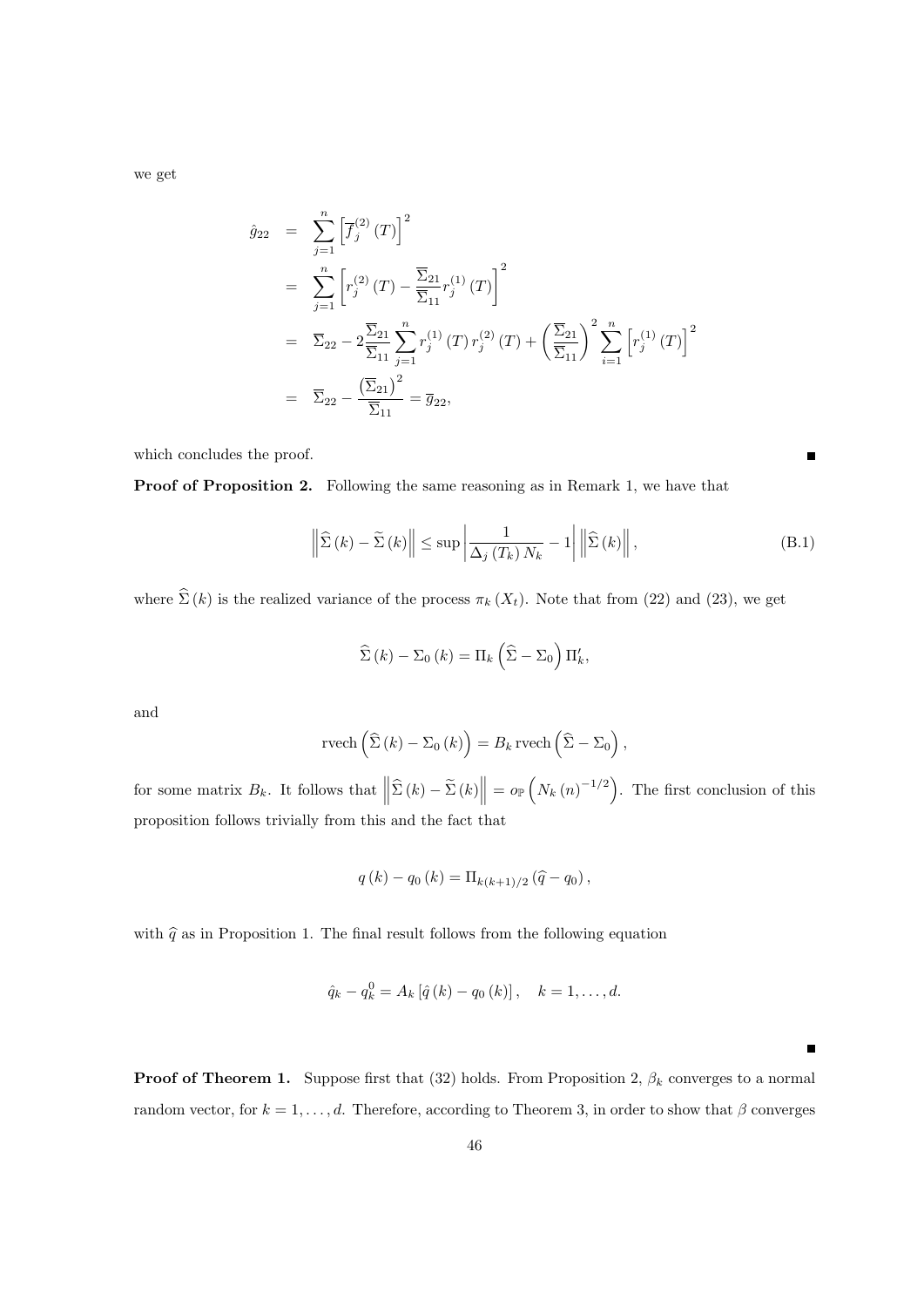to some normal random vector, we only need to show that  $\beta_k(i)$  belongs to some chaos  $\mathcal{H}_n^X$  and the following limit exists

$$
\lim_{n \to \infty} \mathbb{E} \left[ \beta_k \left( i \right) \beta_{k+l} \left( j \right) \right],\tag{B.2}
$$

for  $k = 1, \ldots, d, j = 1, \ldots, k, l = 1, \ldots, d - k, i = 1, \ldots, k + l$ . Let us start by showing that every element of  $\beta$  belongs to the second chaos of X. Let  $\hat{\sigma}_{ij}^k$  be the *ij*th element of  $\hat{\Sigma}(k)$ . Then

$$
\begin{array}{rcl} \widehat{\Sigma}_{ij}^{k} & = & \sum_{l=1}^{N_k} \left( Y_{t_l^k}^i - Y_{t_{l-1}^k}^i \right) \left( Y_{t_l^k}^j - Y_{t_{l-1}^k}^j \right) \\ & = & \sum_{l=1}^{N_k} I^Y \left[ f_l^i \left( T_k \right) \right] I^Y \left[ f_l^j \left( T_k \right) \right], \end{array}
$$

where

$$
f_l^i(T_k) = \mathbf{1}_{\Lambda_l^k} e_i, \quad i = 1, \ldots, k,
$$

with  $e_i$  the *i*th canonical base of  $\mathbb{R}^d$ . Thanks to (A.5) in Proposition 3, we have that

$$
I^{Y}\left[f_{l}^{i}\left(T_{k}\right)\right]I^{Y}\left[f_{l}^{j}\left(T_{k}\right)\right]=I_{2}^{W}\left(\sigma_{0}f_{l}^{i}\left(T_{k}\right)\widetilde{\otimes}\sigma_{0}f_{l}^{j}\left(T_{k}\right)\right)+\left\langle f_{l}^{i}\left(T_{k}\right),f_{l}^{j}\left(T_{k}\right)\right\rangle_{\mathcal{H}_{0}}.
$$

Moreover, since

$$
\left\langle f_l^i(T_k), f_l^j(T_k) \right\rangle_{\mathcal{H}_0} = \int_0^1 \mathbf{1}_{\Lambda_l^k}(s) e_i' \Sigma_0 e_j ds
$$
  
=  $\Delta_l(T_k) \sigma_{ij}^0$ ,

where  $\Sigma_{ij}^0$  is the *ij*th element of  $\Sigma_0$ , we obtain that

$$
\beta_k(i) = \sqrt{N_k} \left( \widehat{\Sigma}_{ki}^k(k) - \Sigma_{ki}^0 \right)
$$
  
=  $\sqrt{N_k} \sum_{l=1}^{N_k} I_2^W \left( \sigma_0 f_l^i(T_k) \widetilde{\otimes} \sigma_0 f_l^j(T_k) \right).$  (B.3)

This implies that  $\beta_k(i) \in \mathcal{H}_2^W$ . Moreover, from part 1 of Proposition 3 we know that  $\mathcal{H}_2^W = \mathcal{H}_2^Y$ , we conclude that  $\beta_k(i) \in \mathcal{H}_2^Y$  for every  $k = 1, \ldots, d, i = 1, \ldots, k$ .

Now we proceed to show that the limit in (B.2) exists. From equations (B.3), for every  $k = 1, \ldots, d$ ,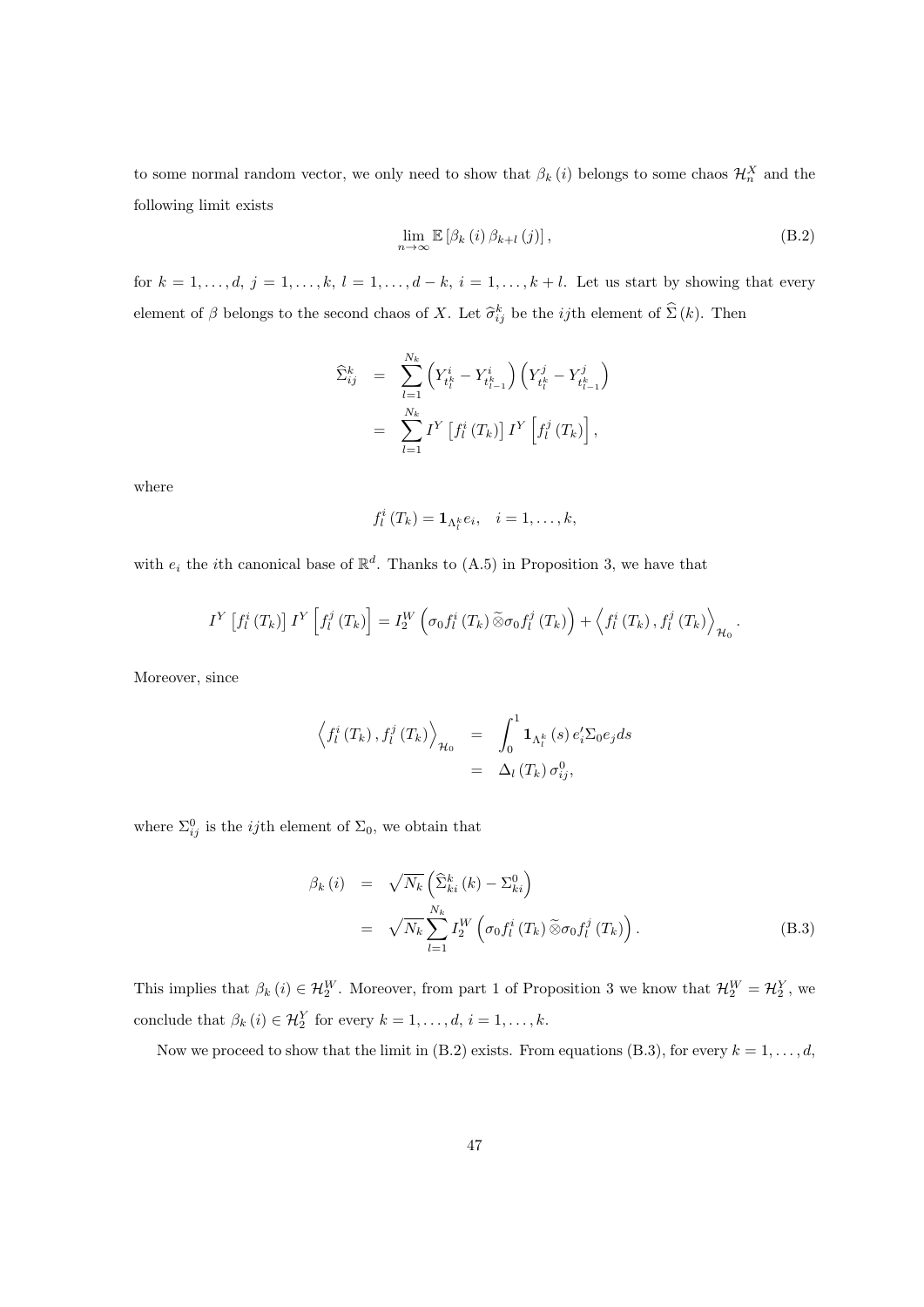$$
i = 1, ..., k, l = 1, ..., d - k, j = 1, ..., k + l.
$$
  
\n
$$
\mathbb{E} [\beta_k (i) \beta_{k+l} (j)] = \mathbb{E} \left\{ \left[ \sum_{m=1}^{N_k} I_2^W (\sigma_0 f_m^k (T_k) \tilde{\otimes} \sigma_0 f_m^i (T_k)) \right] \left[ \sum_{p=1}^{N_{k+l}} I_2^W (\sigma_0 f_p^{k+l} (T_{k+l}) \tilde{\otimes} \sigma_0 f_p^j (T_{k+l})) \right] \right\}
$$
  
\n
$$
= \sum_{m=1}^{N_k} \sum_{p=1}^{N_{k+l}} \mathbb{E} \left[ I_2^W (\sigma_0 f_m^k (T_k) \tilde{\otimes} \Sigma_0 f_m^i (T_k)) I_2^W (\sigma_0 f_p^{k+l} (T_{k+l}) \tilde{\otimes} \sigma_0 f_p^j (T_{k+l})) \right].
$$
 (B.4)

Furthermore, since

$$
F_{m}^{k,i} [(s, x), (r, y)] := \sigma_0 f_{m}^{k} (T_k) \widetilde{\otimes} \sigma_0 f_{m}^{i} (T_k) [(s, x), (r, y)]
$$
  

$$
= \frac{1}{2} \mathbf{1}_{\Lambda_{m}^{k}} (s) \mathbf{1}_{\Lambda_{m}^{k}} (r) (\sigma_{kx}^{0} \sigma_{iy}^{0} + \sigma_{ky}^{0} \sigma_{ix}^{0}),
$$

we get that

$$
\langle F_m^{k,i}, F_p^{k+l,i} \rangle_{\mathcal{L}^2(T^2)} = \sum_{x,y=1}^d \int_0^1 \int_0^1 F_m^{k,i} [(s,x), (r,y)] F_p^{k+l,j} [(s,x), (r,y)] ds dr
$$
  

$$
= \frac{1}{4} \Psi ((k,i), (k+l,j)) \int_0^1 \int_0^1 \mathbf{1}_{\Lambda_m^k} (s) \mathbf{1}_{\Lambda_m^k} (r) \mathbf{1}_{\Lambda_p^{k+l}} (s) \mathbf{1}_{\Lambda_p^{k+l}} (r) ds dr
$$
  

$$
= \frac{1}{4} \Psi ((k,i), (k+l,j)) Leb (\Lambda_p^{k+l} \cap \Lambda_m^k)^2,
$$

with  $\Psi((k, i), (k + l, j))$  as in (34). Therefore, once we apply formula (A.2) to (B.4), and using (32) we obtain that

$$
\lim_{n \to \infty} \mathbb{E} \left[ \beta_k(i) \beta_{k+l}(j) \right] = \lim_{n \to \infty} 2 \sum_{m=1}^{N_k} \sum_{p=1}^{N_{k+l}} \left\langle F_m^{k,i}, F_p^{k+l,i} \right\rangle
$$
  
\n
$$
= \lim_{n \to \infty} \frac{1}{2} \Psi((k,i),(k+l,j)) \rho_{k,k+l}(n)
$$
  
\n
$$
= \rho_{k,k+l} \Psi((k,i),(k+l,j)).
$$
\n(B.5)

This implies that  $\beta$  converges in distribution to some normal random vector with covariance structure given by (35).

Finally, assume that  $\beta$  converges in distribution to some normal random vector. Then, thanks to (B.5), for every  $k = 1, ..., d, j = 1, ..., k, l = 1, ..., d - k, i = 1, ..., k + l$ ,

$$
\frac{1}{2}\lim_{n\to\infty}\Psi((k,i),(k+l,j))\,\rho_{k,k+l}(n)=\lim_{n\to\infty}\mathbb{E}\left[\beta_k(i)\,\beta_{k+l}(j)\right].
$$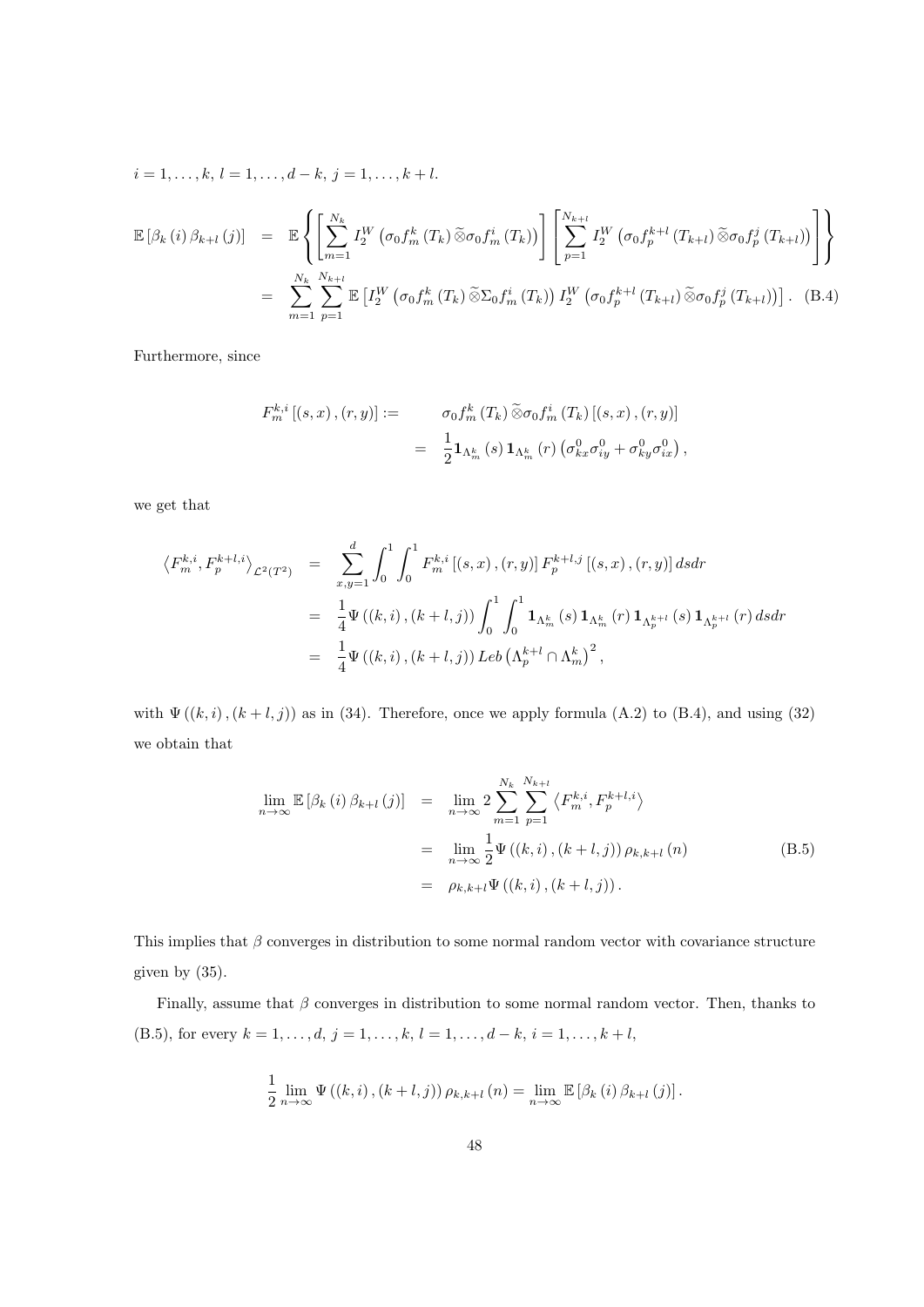Since  $\beta$  converges in distribution, the limit in the right hand side of the previous equation exists. We conclude that the limit in (35) exists, which concludes the proof. П

For the proof of Theorem 2 we need the following lemma:

**Lemma 1** Under the assumptions of Theorem 2 we have

$$
\Lambda_m^k = \bigcup_{j=1}^k \Lambda_{k(m-1)+j}^1,
$$
\n(B.6)

for every  $m = 1, ..., \lfloor \frac{n}{k} \rfloor$ . Moreover, in this case

$$
\Lambda_m^k \cap \Lambda_p^{k+l} = \begin{cases}\n\Lambda_m^k & \text{if } m = p \text{ and } m \leq \left\lfloor \frac{k}{l} \right\rfloor; \\
\Lambda_{(p-1)(k+l)+x}^1 & \text{if } \frac{km+l+1-x}{k+l} < p \leq \frac{km+k+l-x}{k+l} \text{ and } x = 1, \dots, k+l; \\
\emptyset & \text{otherwise.} \n\end{cases} \tag{B.7}
$$

**Proof of Lemma 1.** Assume that  $n \geq 2d$ . Then, in this case, for every  $k = 1, \ldots, d, m = 1, \ldots, \left\lfloor \frac{n}{k} \right\rfloor$ ,

$$
\Lambda_m^k = \left(\frac{k}{n}(m-1), \frac{k}{n}m\right].
$$

Equation (B.6) follows trivially from this.

Now, from (B.6) we get that

$$
\Lambda_m^k \cap \Lambda_p^{k+l} = \bigcup_{j=1}^{k+l} \bigcup_{i=1}^k \left[ \Lambda_{k(m-1)+i}^1 \cap \Lambda_{(k+l)(p-1)+j}^1 \right].
$$

In view that  $\Lambda^1_{k(m-1)+i}, \Lambda^1_{(k+l)(m-1)+j}$  belongs to  $T_1$ , we deduce that they are disjoint unless

$$
km - (k - i) = (k + l)(p - 1) + j.
$$
\n(B.8)

Hence, to obtain (B.7), we need to obtain all the solutions  $(i, j)$  for which (B.8) holds. We divide it in several cases:

**Case**  $m = p$ : If  $m = p$ , we have that (B.8) becomes

$$
(k+l)(m-1) + j = k(m-1) + i,
$$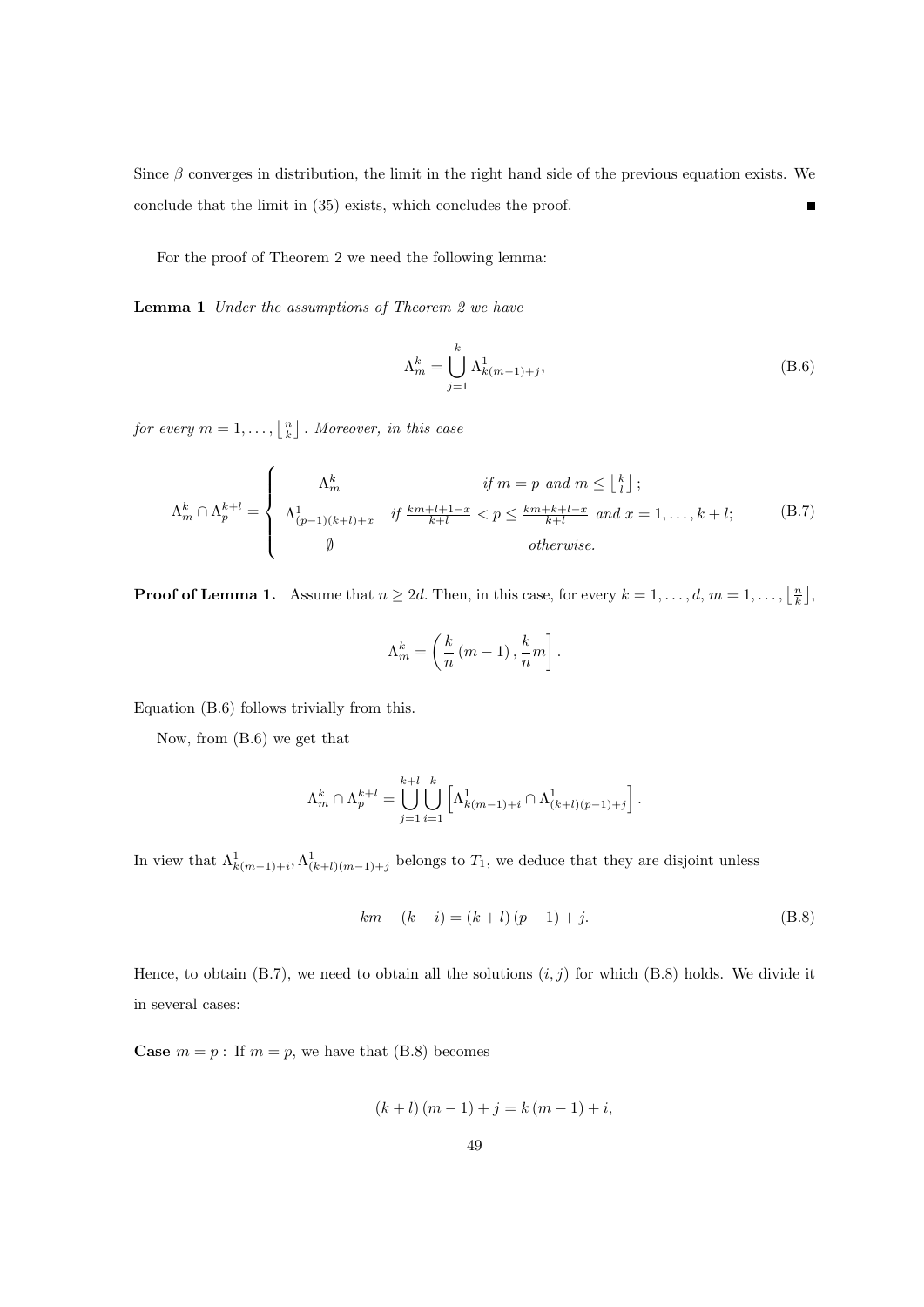which implies that

$$
j = i - l(m - 1).
$$
 (B.9)

For  $(i, j)$  to be a solution of  $(B.8)$ , it must satisfy

$$
1 \le j \le k+l \quad \text{and} \quad 1 \le i \le k. \tag{B.10}
$$

Now, if  $i \leq k$ , we have trivially that  $j \leq k+l$ . On the other hand, if  $i \leq l(m-1)$  we get that  $j \leq 0$ . Therefore, the pair in (B.9) solves (B.8) if and only if  $l(m-1) < i \leq k$ . It follows that

$$
\Lambda_p^k \cap \Lambda_p^{k+l} = \begin{cases} \Lambda_m^k & \text{if } m = p \text{ and } m \leq \left\lfloor \frac{k}{l} \right\rfloor; \\ \emptyset & \text{otherwise.} \end{cases}
$$

**Case**  $m < p$ : We now show that if  $m < p$ , there is no pair  $(i, j)$  fulfilling (B.8) and (B.10). Indeed, let  $p = m + 1 + x$ , for some  $x > 1$ . Then (B.8) becomes

$$
km - (k - i) = (k + l) (m + x) + j,
$$

which implies that for any  $1 \leq i \leq k$ 

$$
j = -[(k - i) + (k + l)x + lm] < 0,
$$

i.e. there is no solution for (B.8) and (B.10). We conclude that in this case  $\Lambda_m^k \cap \Lambda_p^{k+l} = \emptyset$ .

**Case**  $m > p$ : Finally, assume that  $m > p$ . Let us first observe that if j is as in (B.8), then  $1 \le j \le k+l$ if and only if

$$
p(k+l) - km - l + 1 \le i \le p(k+l) - km + k.
$$

Thus, if

$$
i(x; m, p) = p(k+l) - km - l + x, \quad x = 1, \dots, l + k,
$$

then the pair  $(j, i(x; m, p))$  solves (B.8) and the first inequality in (B.10). This means we have to find  $p < m$  such that  $1 \leq i(x; m, p) \leq k$ . Fix x, then  $1 \leq i(x; m, p) \leq k$  if and only if

$$
km + 1 + l - x \le (k + l) p \le km + k + l - x,
$$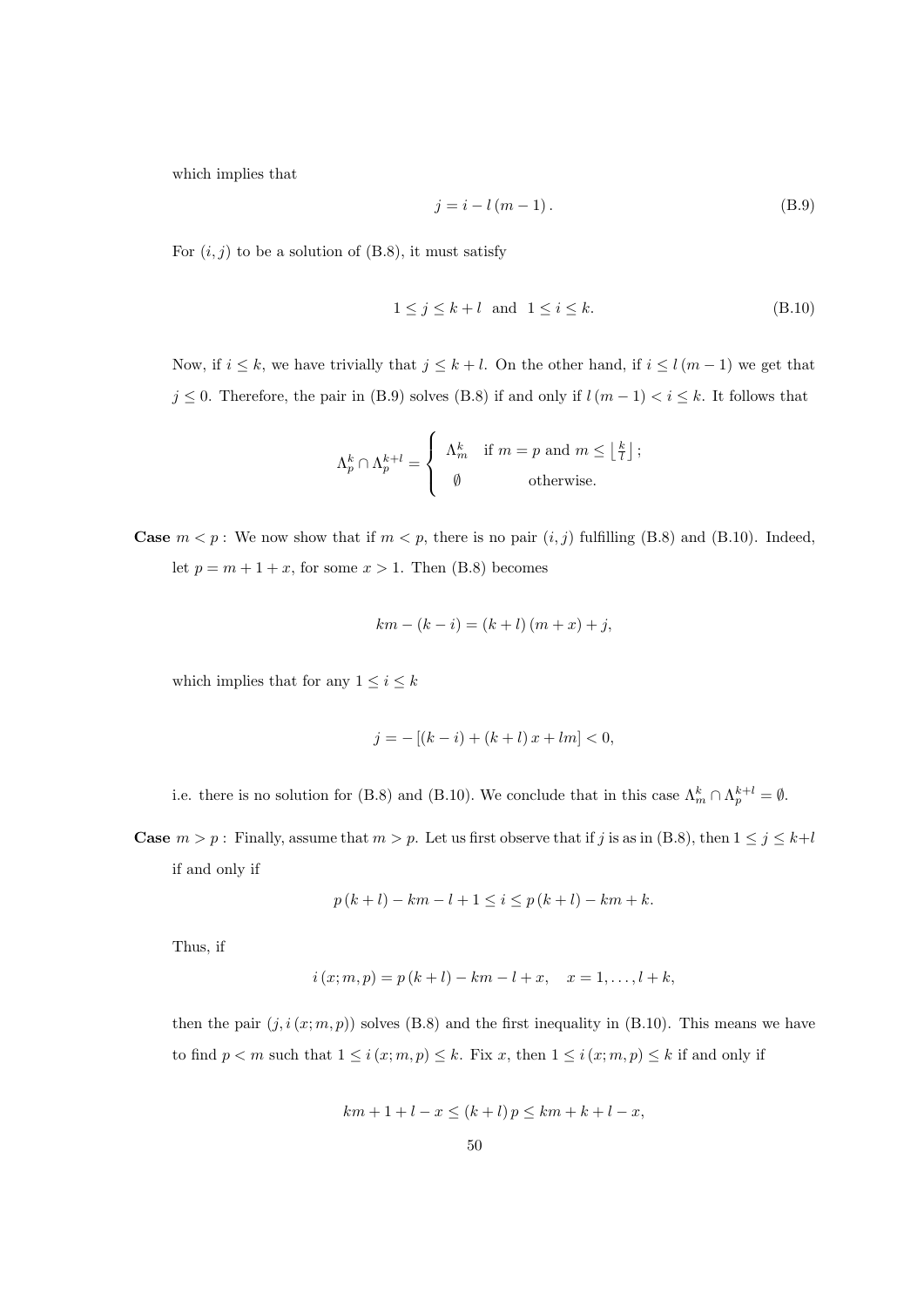it follows that if the previous inequality holds for p, then  $(i(x; m, p), j)$  solves (B.8) and (B.10). We conclude that

$$
\Lambda_p^k \cap \Lambda_p^{k+l} = \begin{cases} \Lambda_{(p-1)(k+l)+x}^1 & \text{if } km+1+l-x \le (k+l)p \le km+k+l-x; \\ \emptyset & \text{otherwise.} \end{cases}
$$

Proof of Theorem 2. Observe that in this case Assumption 1 holds. Therefore, from Theorem 1, we only need to check that  $\Psi((k, i), (k + l, j)) \rho_{k, k+l}(n)$  converges as  $n \to \infty$ . If  $\Phi((k, i), (k + l, j)) = 0$ there is nothing to do, so without loss of generality we may and do assume that  $\Phi((k,i),(k+l,j))$ does not vanish. From the previous lemma we have that

$$
\sum_{m=1}^{\lfloor n/(k+l) \rfloor} \sum_{p=1}^{\lfloor n/(k+l) \rfloor} Leb \left( \Lambda_p^{k+l} \cap \Lambda_m^k \right)^2 = \sum_{m=1}^{\lfloor n/(k+l) \rfloor} Leb \left( \Lambda_m^{k+l} \cap \Lambda_m^k \right)^2 + \sum_{m=1}^{\lfloor n/(k+l) \rfloor} \sum_{p=1}^{\lfloor n/(k+l) \rfloor} Leb \left( \Lambda_p^{k+l} \cap \Lambda_m^k \right)^2 + \sum_{m=1}^{\lfloor n/(k+l) \rfloor} \sum_{p=m} Leb \left( \Lambda_p^{k+l} \cap \Lambda_m^k \right)^2
$$
  

$$
\leq \sum_{m=1}^{\lfloor n/(k+l) \rfloor} \sum_{x=1}^{\lfloor n/(k+l) \rfloor} \sum_{p=m} Leb \left( \Lambda_p^{k+l} \cap \Lambda_m^k \right)^2 + \sum_{m=1}^{\lfloor k/(k+l) \rfloor} Leb \left( \Lambda_p^{k+l+1-k} \right)^2
$$
  

$$
+ \sum_{m=1}^{\lfloor k/l \rfloor} Leb \left( \Lambda_m^k \right)^2
$$
  

$$
= \frac{1}{n^2} \sum_{m=1}^{\lfloor n/(k+l) \rfloor} \sum_{x=1}^{\lfloor k+l \rfloor} \left[ \left( \frac{km+k+l-x}{k+l} \right) - \left( \frac{km+l+1-x}{k+l} \right) \right]
$$
  

$$
+ \left[ \frac{k}{l} \right] \left( \frac{k}{n} \right)^2,
$$

and

$$
\sum_{m=1}^{\lfloor n/k \rfloor} \sum_{p=1}^{\lfloor n/(k+l) \rfloor} Leb \left( \Lambda_p^{k+l} \cap \Lambda_m^k \right)^2 \leq \sum_{m=N_{k+l}+1}^{\lfloor n/k \rfloor} \sum_{x=1}^{k+l} \left[ \sum_{\substack{\lfloor km+l+1-x \rfloor \leq p \leq \lfloor km+k+l-x \rfloor \\ k+l}} Leb \left( \Lambda_{(p-1)(k+l)+x}^1 \right)^2 \right]
$$
  

$$
= \frac{1}{n^2} \sum_{m=N_{k+l}+1}^{\lfloor n/k \rfloor} \sum_{x=1}^{k+l} \left[ \left( \frac{km+k+l-x}{k+l} \right) - \left( \frac{km+l+1-x}{k+l} \right) \right].
$$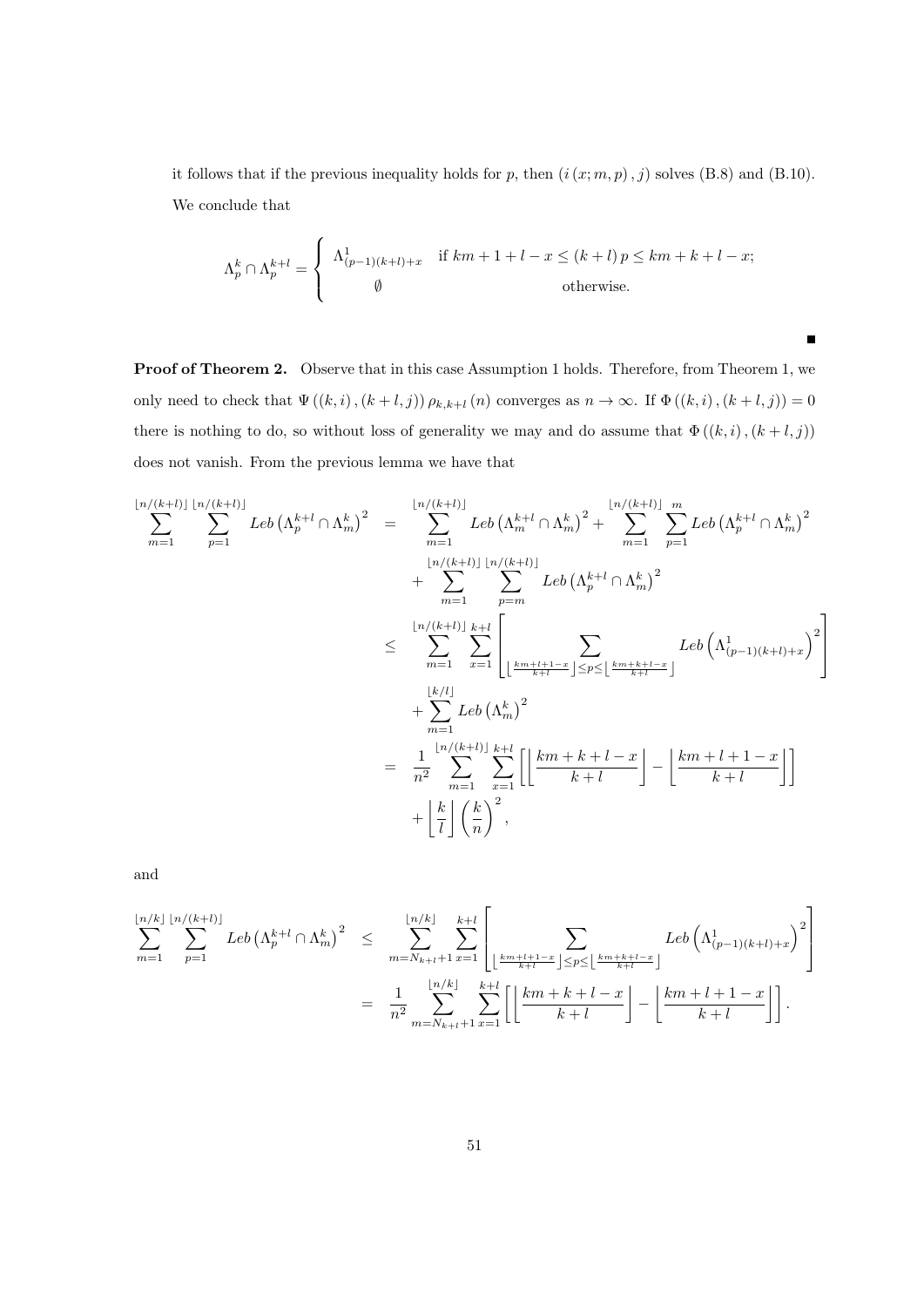We conclude that for  $n \geq 2d$ 

$$
\rho_{k,k+l}(n) \leq \frac{\left(\left\lfloor \frac{n}{k+l} \right\rfloor + 1\right)^{1/2} \left(\left\lfloor \frac{n}{k} \right\rfloor + 1\right)^{1/2}}{n} \frac{1}{n} \sum_{m=1}^{\lfloor n/k \rfloor} \sum_{x=1}^{k+l} \left[\left\lfloor \frac{km+k+l-x}{k+l} \right\rfloor - \left\lfloor \frac{km+l+1-x}{k+l} \right\rfloor \right] + \left\lfloor \frac{k}{l} \right\rfloor \left(\frac{k}{n}\right)^2 + \left(\left\lfloor \frac{n}{k+l} \right\rfloor + 1\right)^{1/2} \left(\left\lfloor \frac{n}{k} \right\rfloor + 1\right)^{1/2} \left(\frac{n-k\left\lfloor \frac{n}{k} \right\rfloor}{n}\right)^2.
$$

Finally, in view that  $\frac{\lfloor n/k \rfloor}{\sum}$  $m=1$  $\sum_{i=1}^{k+l}$  $x=1$  $\left\lceil \left\lfloor \frac{km+k+l-x}{k+l} \right\rfloor - \left\lfloor \frac{km+l+1-x}{k+l} \right\rfloor \right\rceil = o(n/k), \left\lfloor \frac{n}{k} \right\rfloor + 1 \sim n/k, (n-k\left\lfloor \frac{n}{k} \right\rfloor) =$  $O(1)$ , as  $n \to \infty$ , we conclude that  $\lim_{n \to \infty} \rho_{k,k+l}(n)$  exists.

# Appendix C. The score function and Fisher Information of the ML estimators under the assumptions of Proposition 1

This section is devoted to deriving the score function, the Hessian matrix, and the Fisher information for the ML estimator of  $q_0$  under the assumptions of Proposition 1. For notational clarity we will omit the 0 subscript and the grid dependence of the durations in the remainder of this section. We derive these quantities with respect to generic  $g_{kk}$  and  $h_{kl}$  elements.

**Remark 4** Note that  $f^{(k)} = r^{(k)} - \sum_{l=1}^{k-1} h_{kl} f^{(l)}$  when  $k > l$ . As such,  $\frac{\partial f^{(k)}}{\partial h_{lm}} = -\sum_{i=1}^{k-1} h_{ki} \frac{\partial f^{(i)}}{\partial h_{lm}}$  $\frac{\partial f^{(v)}}{\partial h_{lm}}$  for  $k > l > m$ , and 0 otherwise.

We first compute the score functions:

$$
\frac{\partial \overline{Q}_n}{\partial g_{kk}} = -\frac{1}{2} \sum_{j=1}^N \left[ \frac{1}{\Delta_j g_{kk}} - \frac{f_j^{(k)2}}{\Delta_j g_{kk}^2} \right],\tag{C.1}
$$

$$
\frac{\partial \overline{Q}_n}{\partial h_{kl}} = -\frac{1}{2} \left[ \sum_{i=1}^d \sum_{j=1}^N \frac{2f_j^{(i)}}{\Delta_j g_{ii}} \frac{\partial f_j^{(i)}}{\partial h_{kl}} \right].
$$
\n(C.2)

And the Hessian is as follows:

$$
\frac{\partial^2 \overline{Q}_n}{\partial g_{kk} \partial g_{kk}} = \sum_{j=1}^N \left[ \frac{1}{2\Delta_j g_{kk}^2} - \frac{f_j^{(k)2}}{\Delta_j g_{kk}^3} \right]
$$
(C.3)

$$
\frac{\partial^2 \overline{Q}_n}{\partial h_{mn} \partial g_{kk}} = \frac{\partial^2 \overline{Q}_n}{\partial g_{kk} \partial h_{mn}} = -\sum_{j=1}^N \left[ \frac{f_j^{(k)}}{\Delta_j g_{kk}^2} \frac{\partial f_j^{(k)}}{\partial h_{mn}} \right]
$$
(C.4)

$$
\frac{\partial^2 \overline{Q}_n}{\partial h_{kl} \partial h_{mn}} = -\sum_{j=1}^N \left[ \sum_{i=1}^d \frac{1}{\Delta_j g_{ii}} \left[ \frac{\partial f_j^{(i)}}{\partial h_{mn}} \frac{\partial f_j^{(i)}}{\partial h_{kl}} + f_j^{(i)} \frac{\partial^2 f_j^{(i)}}{\partial h_{kl} \partial h_{mn}} \right] \right].
$$
 (C.5)